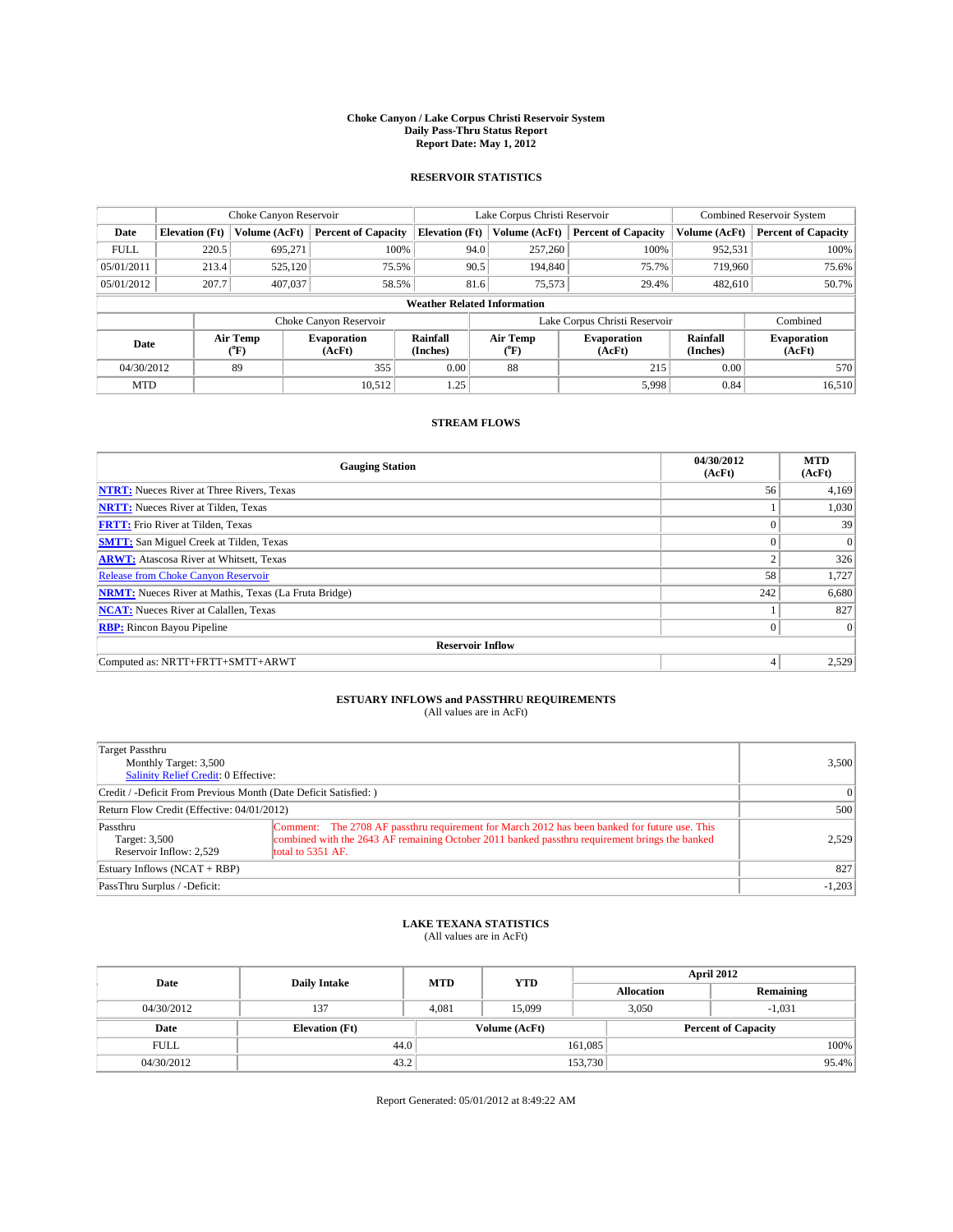#### **Choke Canyon / Lake Corpus Christi Reservoir System Daily Pass-Thru Status Report Report Date: May 2, 2012**

### **RESERVOIR STATISTICS**

|                          | Choke Canyon Reservoir |                       |                            |                       | Lake Corpus Christi Reservoir      | <b>Combined Reservoir System</b> |                              |                     |
|--------------------------|------------------------|-----------------------|----------------------------|-----------------------|------------------------------------|----------------------------------|------------------------------|---------------------|
| Date                     | <b>Elevation</b> (Ft)  | Volume (AcFt)         | <b>Percent of Capacity</b> | <b>Elevation (Ft)</b> | Volume (AcFt)                      | <b>Percent of Capacity</b>       | Volume (AcFt)                | Percent of Capacity |
| <b>FULL</b>              | 220.5                  | 695,271               | 100%                       |                       | 94.0<br>257,260                    | 100%                             | 952,531                      | 100%                |
| 05/02/2011               | 213.4                  | 525,120               | 75.5%                      |                       | 90.7<br>198,227                    | 77.1%                            | 723,347                      | 75.9%               |
| 05/02/2012               | 207.6                  | 406,084               | 58.4%                      |                       | 81.6<br>75.282                     | 29.3%                            | 481,366                      | $50.5\%$            |
|                          |                        |                       |                            |                       | <b>Weather Related Information</b> |                                  |                              |                     |
|                          |                        |                       | Choke Canyon Reservoir     |                       |                                    | Lake Corpus Christi Reservoir    |                              | Combined            |
| Air Temp<br>Date<br>(°F) |                        | Evaporation<br>(AcFt) | Rainfall<br>(Inches)       | Air Temp<br>("F)      | <b>Evaporation</b><br>(AcFt)       | Rainfall<br>(Inches)             | <b>Evaporation</b><br>(AcFt) |                     |
| 05/01/2012               |                        | 90                    | 388                        | 0.00                  | 89                                 | 203                              | 0.00                         | 591                 |
| <b>MTD</b>               |                        |                       | 388                        | 0.00                  |                                    | 203                              | 0.00                         | 591                 |

### **STREAM FLOWS**

| <b>Gauging Station</b>                                       | 05/01/2012<br>(AcFt) | <b>MTD</b><br>(AcFt) |  |  |  |  |
|--------------------------------------------------------------|----------------------|----------------------|--|--|--|--|
| <b>NTRT:</b> Nueces River at Three Rivers, Texas             | 54                   | 54                   |  |  |  |  |
| <b>NRTT:</b> Nueces River at Tilden, Texas                   |                      |                      |  |  |  |  |
| <b>FRTT:</b> Frio River at Tilden, Texas                     |                      | $\mathbf{0}$         |  |  |  |  |
| <b>SMTT:</b> San Miguel Creek at Tilden, Texas               |                      | $\Omega$             |  |  |  |  |
| <b>ARWT:</b> Atascosa River at Whitsett, Texas               |                      | 2                    |  |  |  |  |
| <b>Release from Choke Canyon Reservoir</b>                   | 58                   | 58                   |  |  |  |  |
| <b>NRMT:</b> Nueces River at Mathis, Texas (La Fruta Bridge) | 246                  | 246                  |  |  |  |  |
| <b>NCAT:</b> Nueces River at Calallen, Texas                 | $\theta$             | $\overline{0}$       |  |  |  |  |
| <b>RBP:</b> Rincon Bayou Pipeline                            | $\theta$             | $\Omega$             |  |  |  |  |
| <b>Reservoir Inflow</b>                                      |                      |                      |  |  |  |  |
| Computed as: NRTT+FRTT+SMTT+ARWT                             | 4                    |                      |  |  |  |  |

# **ESTUARY INFLOWS and PASSTHRU REQUIREMENTS**<br>(All values are in AcFt)

| Target Passthru<br>Monthly Target: 23,500<br>Salinity Relief Credit: 0 Effective: | 23,500                                                                                                                                                                |                |  |  |
|-----------------------------------------------------------------------------------|-----------------------------------------------------------------------------------------------------------------------------------------------------------------------|----------------|--|--|
| Credit / -Deficit From Previous Month (Date Deficit Satisfied: )                  | $\Omega$                                                                                                                                                              |                |  |  |
| Return Flow Credit (Effective: 05/01/2012)                                        |                                                                                                                                                                       |                |  |  |
| Passthru<br>Target: 23,500<br>Reservoir Inflow: 4                                 | Comment: The 1203 AF passthru requirement for April 2012 has been banked for future use. This<br>combined with the banked 5351 AF brings the banked total to 6554 AF. | 4 <sup>1</sup> |  |  |
| Estuary Inflows $(NCAT + RBP)$                                                    | $\Omega$                                                                                                                                                              |                |  |  |
| PassThru Surplus / -Deficit:                                                      |                                                                                                                                                                       | $\Omega$       |  |  |

## **LAKE TEXANA STATISTICS** (All values are in AcFt)

| Date        | <b>Daily Intake</b>   | <b>MTD</b> | <b>YTD</b>    | <b>May 2012</b>   |                            |           |  |
|-------------|-----------------------|------------|---------------|-------------------|----------------------------|-----------|--|
|             |                       |            |               | <b>Allocation</b> |                            | Remaining |  |
| 05/01/2012  | 137                   | 137        | 15.236        |                   | 4,100                      |           |  |
| Date        | <b>Elevation</b> (Ft) |            | Volume (AcFt) |                   | <b>Percent of Capacity</b> |           |  |
| <b>FULL</b> | 44.0                  |            |               | 161,085           |                            | 100%      |  |
| 05/01/2012  | 43.2                  |            |               | 153,730           |                            | 95.4%     |  |

Report Generated: 05/02/2012 at 8:14:02 AM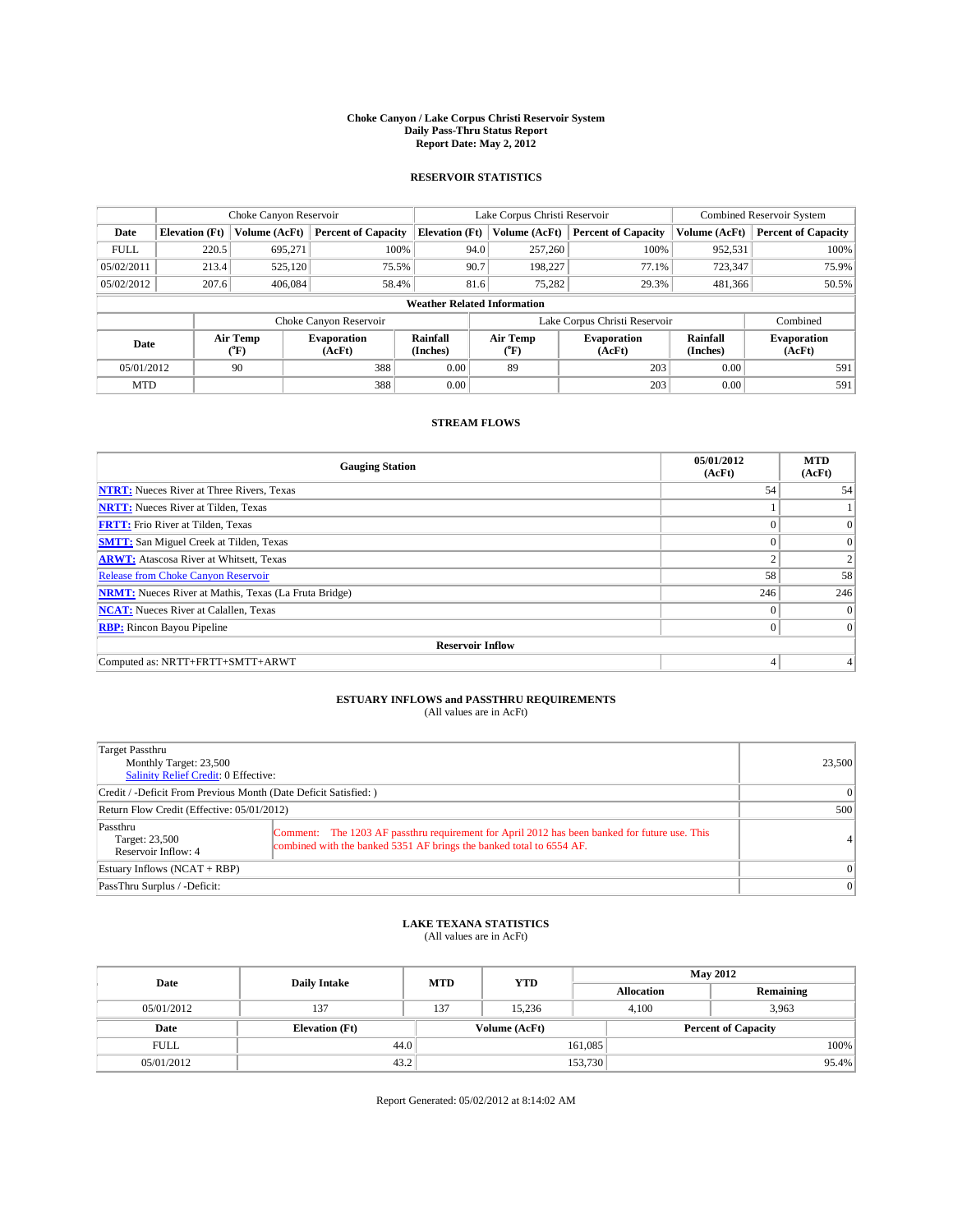#### **Choke Canyon / Lake Corpus Christi Reservoir System Daily Pass-Thru Status Report Report Date: May 3, 2012**

### **RESERVOIR STATISTICS**

|             | Choke Canyon Reservoir                                                                               |               |                              |                                    | Lake Corpus Christi Reservoir |               |                               |               | <b>Combined Reservoir System</b> |  |  |
|-------------|------------------------------------------------------------------------------------------------------|---------------|------------------------------|------------------------------------|-------------------------------|---------------|-------------------------------|---------------|----------------------------------|--|--|
| Date        | <b>Elevation</b> (Ft)                                                                                | Volume (AcFt) | <b>Percent of Capacity</b>   | <b>Elevation (Ft)</b>              |                               | Volume (AcFt) | <b>Percent of Capacity</b>    | Volume (AcFt) | Percent of Capacity              |  |  |
| <b>FULL</b> | 220.5                                                                                                | 695,271       | 100%                         |                                    | 94.0                          | 257,260       | 100%                          | 952,531       | 100%                             |  |  |
| 05/03/2011  | 213.4                                                                                                | 524,679       | 75.5%                        |                                    | 90.6                          | 197,040       | 76.6%                         | 721.719       | 75.8%                            |  |  |
| 05/03/2012  | 207.6                                                                                                | 406,846       | 58.5%                        |                                    | 81.6                          | 74,992        | 29.2%                         | 481.838       | $50.6\%$                         |  |  |
|             |                                                                                                      |               |                              | <b>Weather Related Information</b> |                               |               |                               |               |                                  |  |  |
|             |                                                                                                      |               | Choke Canyon Reservoir       |                                    |                               |               | Lake Corpus Christi Reservoir |               | Combined                         |  |  |
|             | Rainfall<br>Air Temp<br>Air Temp<br><b>Evaporation</b><br>Date<br>(Inches)<br>(AcFt)<br>(°F)<br>("F) |               | <b>Evaporation</b><br>(AcFt) | Rainfall<br>(Inches)               | <b>Evaporation</b><br>(AcFt)  |               |                               |               |                                  |  |  |
| 05/02/2012  |                                                                                                      | 92            | 366                          | 0.00                               |                               | 92            | 180                           | 0.00          | 546                              |  |  |
| <b>MTD</b>  |                                                                                                      |               | 754                          | 0.00                               |                               |               | 383                           | 0.00          | 1,137                            |  |  |

### **STREAM FLOWS**

| <b>Gauging Station</b>                                       | 05/02/2012<br>(AcFt) | <b>MTD</b><br>(AcFt) |  |  |  |  |  |
|--------------------------------------------------------------|----------------------|----------------------|--|--|--|--|--|
| <b>NTRT:</b> Nueces River at Three Rivers, Texas             | 56                   | 109                  |  |  |  |  |  |
| <b>NRTT:</b> Nueces River at Tilden, Texas                   |                      |                      |  |  |  |  |  |
| <b>FRTT:</b> Frio River at Tilden, Texas                     |                      |                      |  |  |  |  |  |
| <b>SMTT:</b> San Miguel Creek at Tilden, Texas               |                      | $\Omega$             |  |  |  |  |  |
| <b>ARWT:</b> Atascosa River at Whitsett, Texas               |                      |                      |  |  |  |  |  |
| <b>Release from Choke Canyon Reservoir</b>                   | 58                   | 115                  |  |  |  |  |  |
| <b>NRMT:</b> Nueces River at Mathis, Texas (La Fruta Bridge) | 254                  | 500                  |  |  |  |  |  |
| <b>NCAT:</b> Nueces River at Calallen, Texas                 | $\theta$             | $\overline{0}$       |  |  |  |  |  |
| <b>RBP:</b> Rincon Bayou Pipeline                            | $\theta$             | $\Omega$             |  |  |  |  |  |
| <b>Reservoir Inflow</b>                                      |                      |                      |  |  |  |  |  |
| Computed as: NRTT+FRTT+SMTT+ARWT                             | 3                    |                      |  |  |  |  |  |

# **ESTUARY INFLOWS and PASSTHRU REQUIREMENTS**<br>(All values are in AcFt)

| Target Passthru<br>Monthly Target: 23,500<br>Salinity Relief Credit: 0 Effective:                                                                                                                                          | 23,500   |
|----------------------------------------------------------------------------------------------------------------------------------------------------------------------------------------------------------------------------|----------|
| Credit / -Deficit From Previous Month (Date Deficit Satisfied: )                                                                                                                                                           | $\Omega$ |
| Return Flow Credit (Effective: 05/01/2012)                                                                                                                                                                                 | 500      |
| Passthru<br>Comment: The 1203 AF passthru requirement for April 2012 has been banked for future use. This<br>Target: 23,500<br>combined with the banked 5351 AF brings the banked total to 6554 AF.<br>Reservoir Inflow: 7 | 71       |
| Estuary Inflows (NCAT + RBP)                                                                                                                                                                                               | $\Omega$ |
| PassThru Surplus / -Deficit:                                                                                                                                                                                               | $\Omega$ |

## **LAKE TEXANA STATISTICS** (All values are in AcFt)

| Date        | <b>Daily Intake</b>   | <b>MTD</b> | <b>YTD</b>    | <b>May 2012</b>   |                            |           |  |
|-------------|-----------------------|------------|---------------|-------------------|----------------------------|-----------|--|
|             |                       |            |               | <b>Allocation</b> |                            | Remaining |  |
| 05/02/2012  | 137                   | 273        | 15.372        |                   | 4.100                      | 3.827     |  |
| Date        | <b>Elevation</b> (Ft) |            | Volume (AcFt) |                   | <b>Percent of Capacity</b> |           |  |
| <b>FULL</b> |                       | 44.0       |               | 161,085           |                            | 100%      |  |
| 05/02/2012  | 43.2                  |            |               | 153,730           |                            | 95.4%     |  |

Report Generated: 05/03/2012 at 8:19:40 AM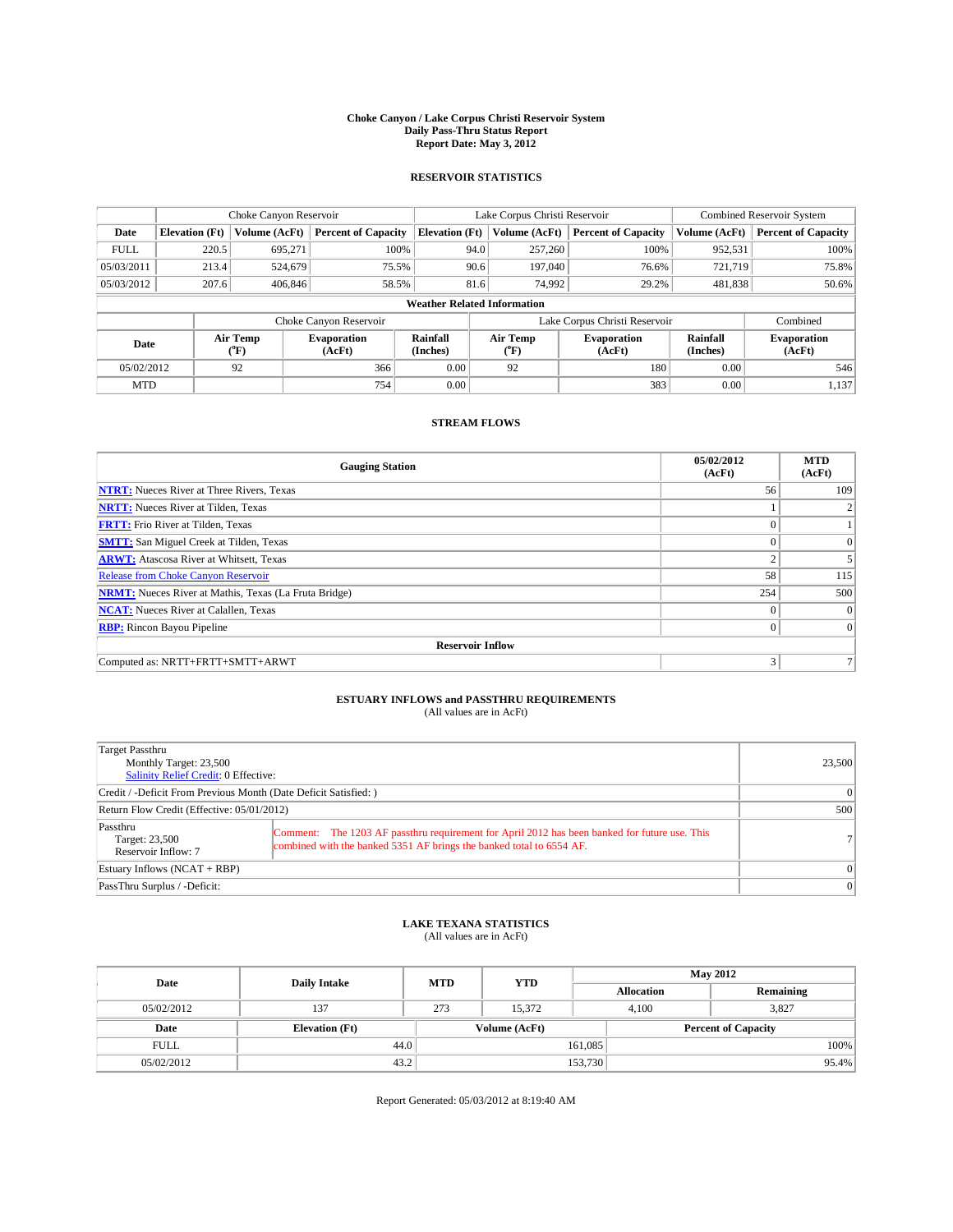#### **Choke Canyon / Lake Corpus Christi Reservoir System Daily Pass-Thru Status Report Report Date: May 4, 2012**

### **RESERVOIR STATISTICS**

|             |                       | Choke Canyon Reservoir |                              |                                    | Lake Corpus Christi Reservoir | <b>Combined Reservoir System</b> |                      |                              |
|-------------|-----------------------|------------------------|------------------------------|------------------------------------|-------------------------------|----------------------------------|----------------------|------------------------------|
| Date        | <b>Elevation</b> (Ft) | Volume (AcFt)          | <b>Percent of Capacity</b>   | <b>Elevation (Ft)</b>              | Volume (AcFt)                 | <b>Percent of Capacity</b>       | Volume (AcFt)        | <b>Percent of Capacity</b>   |
| <b>FULL</b> | 220.5                 | 695,271                | 100%                         | 94.0                               | 257,260                       | 100%                             | 952,531              | 100%                         |
| 05/04/2011  | 213.4                 | 524,899                | 75.5%                        | 90.5                               | 195,347                       | 75.9%                            | 720,246              | 75.6%                        |
| 05/04/2012  | 207.7                 | 407,037                | 58.5%                        | 81.5                               | 74,510                        | 29.0%                            | 481,547              | 50.6%                        |
|             |                       |                        |                              | <b>Weather Related Information</b> |                               |                                  |                      |                              |
|             |                       |                        | Choke Canyon Reservoir       |                                    | Lake Corpus Christi Reservoir |                                  | Combined             |                              |
| Date        |                       | Air Temp<br>(°F)       | <b>Evaporation</b><br>(AcFt) | Rainfall<br>(Inches)               | Air Temp<br>(°F)              | <b>Evaporation</b><br>(AcFt)     | Rainfall<br>(Inches) | <b>Evaporation</b><br>(AcFt) |
| 05/03/2012  |                       | 94                     | 389                          | 0.00                               | 93                            | 224                              | 0.00                 | 613                          |
| <b>MTD</b>  |                       |                        | 1.143                        | 0.00                               |                               | 607                              | 0.00                 | 1,750                        |

### **STREAM FLOWS**

| <b>Gauging Station</b>                                       | 05/03/2012<br>(AcFt) | <b>MTD</b><br>(AcFt) |  |  |  |  |  |
|--------------------------------------------------------------|----------------------|----------------------|--|--|--|--|--|
| <b>NTRT:</b> Nueces River at Three Rivers, Texas             | 54                   | 163                  |  |  |  |  |  |
| <b>NRTT:</b> Nueces River at Tilden, Texas                   | $\theta$             |                      |  |  |  |  |  |
| <b>FRTT:</b> Frio River at Tilden, Texas                     |                      |                      |  |  |  |  |  |
| <b>SMTT:</b> San Miguel Creek at Tilden, Texas               |                      | $\overline{0}$       |  |  |  |  |  |
| <b>ARWT:</b> Atascosa River at Whitsett, Texas               |                      |                      |  |  |  |  |  |
| <b>Release from Choke Canyon Reservoir</b>                   | 58                   | 173                  |  |  |  |  |  |
| <b>NRMT:</b> Nueces River at Mathis, Texas (La Fruta Bridge) | 254                  | 754                  |  |  |  |  |  |
| <b>NCAT:</b> Nueces River at Calallen, Texas                 | $\theta$             | $\overline{0}$       |  |  |  |  |  |
| <b>RBP:</b> Rincon Bayou Pipeline                            | $\theta$             | $\Omega$             |  |  |  |  |  |
| <b>Reservoir Inflow</b>                                      |                      |                      |  |  |  |  |  |
| Computed as: NRTT+FRTT+SMTT+ARWT                             | 3                    | 10                   |  |  |  |  |  |

# **ESTUARY INFLOWS and PASSTHRU REQUIREMENTS**<br>(All values are in AcFt)

| Target Passthru<br>Monthly Target: 23,500<br>Salinity Relief Credit: 0 Effective:                                                                                                                                           |           |  |  |  |  |
|-----------------------------------------------------------------------------------------------------------------------------------------------------------------------------------------------------------------------------|-----------|--|--|--|--|
| Credit / -Deficit From Previous Month (Date Deficit Satisfied: )                                                                                                                                                            |           |  |  |  |  |
| Return Flow Credit (Effective: 05/01/2012)                                                                                                                                                                                  |           |  |  |  |  |
| Passthru<br>Comment: The 1203 AF passthru requirement for April 2012 has been banked for future use. This<br>Target: 23,500<br>combined with the banked 5351 AF brings the banked total to 6554 AF.<br>Reservoir Inflow: 10 | <b>10</b> |  |  |  |  |
| Estuary Inflows (NCAT + RBP)                                                                                                                                                                                                | $\Omega$  |  |  |  |  |
| PassThru Surplus / -Deficit:                                                                                                                                                                                                | $\Omega$  |  |  |  |  |

## **LAKE TEXANA STATISTICS** (All values are in AcFt)

| Date        | <b>Daily Intake</b>   | <b>MTD</b> | <b>YTD</b>    | <b>May 2012</b>   |                            |           |  |
|-------------|-----------------------|------------|---------------|-------------------|----------------------------|-----------|--|
|             |                       |            |               | <b>Allocation</b> |                            | Remaining |  |
| 05/03/2012  | 136                   | 409        | 15.508        |                   | 4.100<br>3,691             |           |  |
| Date        | <b>Elevation</b> (Ft) |            | Volume (AcFt) |                   | <b>Percent of Capacity</b> |           |  |
| <b>FULL</b> | 44.0                  |            |               | 161,085           |                            | 100%      |  |
| 05/03/2012  | 43.1                  |            |               | 152,823           |                            | 94.9%     |  |

Report Generated: 05/04/2012 at 8:32:04 AM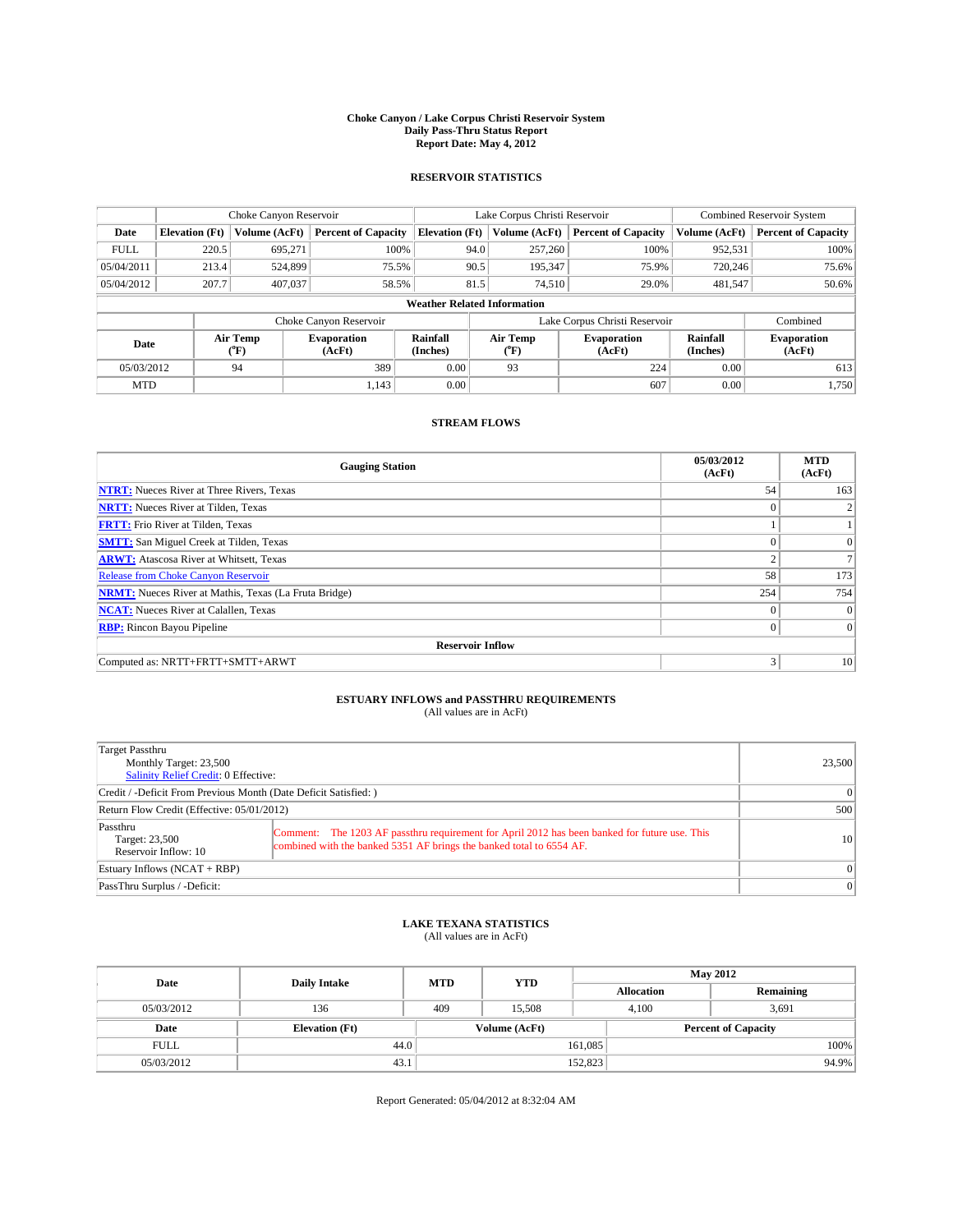#### **Choke Canyon / Lake Corpus Christi Reservoir System Daily Pass-Thru Status Report Report Date: May 5, 2012**

### **RESERVOIR STATISTICS**

|             | Choke Canyon Reservoir |                  | Lake Corpus Christi Reservoir |                                    |                               |                  | <b>Combined Reservoir System</b> |                      |                              |
|-------------|------------------------|------------------|-------------------------------|------------------------------------|-------------------------------|------------------|----------------------------------|----------------------|------------------------------|
| Date        | <b>Elevation</b> (Ft)  | Volume (AcFt)    | <b>Percent of Capacity</b>    | <b>Elevation (Ft)</b>              |                               | Volume (AcFt)    | <b>Percent of Capacity</b>       | Volume (AcFt)        | <b>Percent of Capacity</b>   |
| <b>FULL</b> | 220.5                  | 695,271          | 100%                          |                                    | 94.0                          | 257,260          | 100%                             | 952,531              | 100%                         |
| 05/05/2011  | 213.4                  | 524,243          | 75.4%                         |                                    | 90.4                          | 194,165          | 75.5%                            | 718,408              | 75.4%                        |
| 05/05/2012  | 207.6                  | 405,322          | 58.3%                         |                                    | 81.5                          | 74.127           | 28.8%                            | 479,449              | 50.3%                        |
|             |                        |                  |                               | <b>Weather Related Information</b> |                               |                  |                                  |                      |                              |
|             |                        |                  | Choke Canyon Reservoir        |                                    | Lake Corpus Christi Reservoir |                  |                                  |                      | Combined                     |
| Date        |                        | Air Temp<br>(°F) | <b>Evaporation</b><br>(AcFt)  | Rainfall<br>(Inches)               |                               | Air Temp<br>("F) | <b>Evaporation</b><br>(AcFt)     | Rainfall<br>(Inches) | <b>Evaporation</b><br>(AcFt) |
| 05/04/2012  |                        | 97               | 465                           | 0.00                               |                               | 94               | 217                              | 0.00                 | 682                          |
| <b>MTD</b>  |                        |                  | 1.608                         | 0.00                               |                               |                  | 824                              | 0.00                 | 2,432                        |

### **STREAM FLOWS**

| <b>Gauging Station</b>                                       | 05/04/2012<br>(AcFt) | <b>MTD</b><br>(AcFt) |  |  |  |  |  |
|--------------------------------------------------------------|----------------------|----------------------|--|--|--|--|--|
| <b>NTRT:</b> Nueces River at Three Rivers, Texas             | 54                   | 216                  |  |  |  |  |  |
| <b>NRTT:</b> Nueces River at Tilden, Texas                   | $\theta$             |                      |  |  |  |  |  |
| <b>FRTT:</b> Frio River at Tilden, Texas                     |                      |                      |  |  |  |  |  |
| <b>SMTT:</b> San Miguel Creek at Tilden, Texas               | $\theta$             | $\overline{0}$       |  |  |  |  |  |
| <b>ARWT:</b> Atascosa River at Whitsett, Texas               | $\overline{2}$       | 8                    |  |  |  |  |  |
| <b>Release from Choke Canyon Reservoir</b>                   | 58                   | 230                  |  |  |  |  |  |
| <b>NRMT:</b> Nueces River at Mathis, Texas (La Fruta Bridge) | 276                  | 1,030                |  |  |  |  |  |
| <b>NCAT:</b> Nueces River at Calallen, Texas                 | $\theta$             | $\Omega$             |  |  |  |  |  |
| <b>RBP:</b> Rincon Bayou Pipeline                            | $\theta$             | $\Omega$             |  |  |  |  |  |
| <b>Reservoir Inflow</b>                                      |                      |                      |  |  |  |  |  |
| Computed as: NRTT+FRTT+SMTT+ARWT                             | 3                    | 12                   |  |  |  |  |  |

# **ESTUARY INFLOWS and PASSTHRU REQUIREMENTS**<br>(All values are in AcFt)

| Target Passthru<br>Monthly Target: 23,500<br>Salinity Relief Credit: 0 Effective:                                                                                                                                           |          |  |  |  |  |
|-----------------------------------------------------------------------------------------------------------------------------------------------------------------------------------------------------------------------------|----------|--|--|--|--|
| Credit / -Deficit From Previous Month (Date Deficit Satisfied: )                                                                                                                                                            |          |  |  |  |  |
| Return Flow Credit (Effective: 05/01/2012)                                                                                                                                                                                  |          |  |  |  |  |
| Passthru<br>Comment: The 1203 AF passthru requirement for April 2012 has been banked for future use. This<br>Target: 23,500<br>combined with the banked 5351 AF brings the banked total to 6554 AF.<br>Reservoir Inflow: 12 | 12       |  |  |  |  |
| Estuary Inflows (NCAT + RBP)                                                                                                                                                                                                | $\Omega$ |  |  |  |  |
| PassThru Surplus / -Deficit:                                                                                                                                                                                                | $\Omega$ |  |  |  |  |

## **LAKE TEXANA STATISTICS** (All values are in AcFt)

| Date        | <b>Daily Intake</b>   | <b>MTD</b> | <b>YTD</b>    | <b>May 2012</b>   |                |                            |       |
|-------------|-----------------------|------------|---------------|-------------------|----------------|----------------------------|-------|
|             |                       |            |               | <b>Allocation</b> |                | Remaining                  |       |
| 05/04/2012  | 136                   | 546        | 15.645        |                   | 4.100<br>3,554 |                            |       |
| Date        | <b>Elevation</b> (Ft) |            | Volume (AcFt) |                   |                | <b>Percent of Capacity</b> |       |
| <b>FULL</b> | 44.0                  |            |               | 161,085           |                |                            | 100%  |
| 05/04/2012  | 43.1                  |            |               | 152,823           |                |                            | 94.9% |

Report Generated: 05/05/2012 at 8:59:16 AM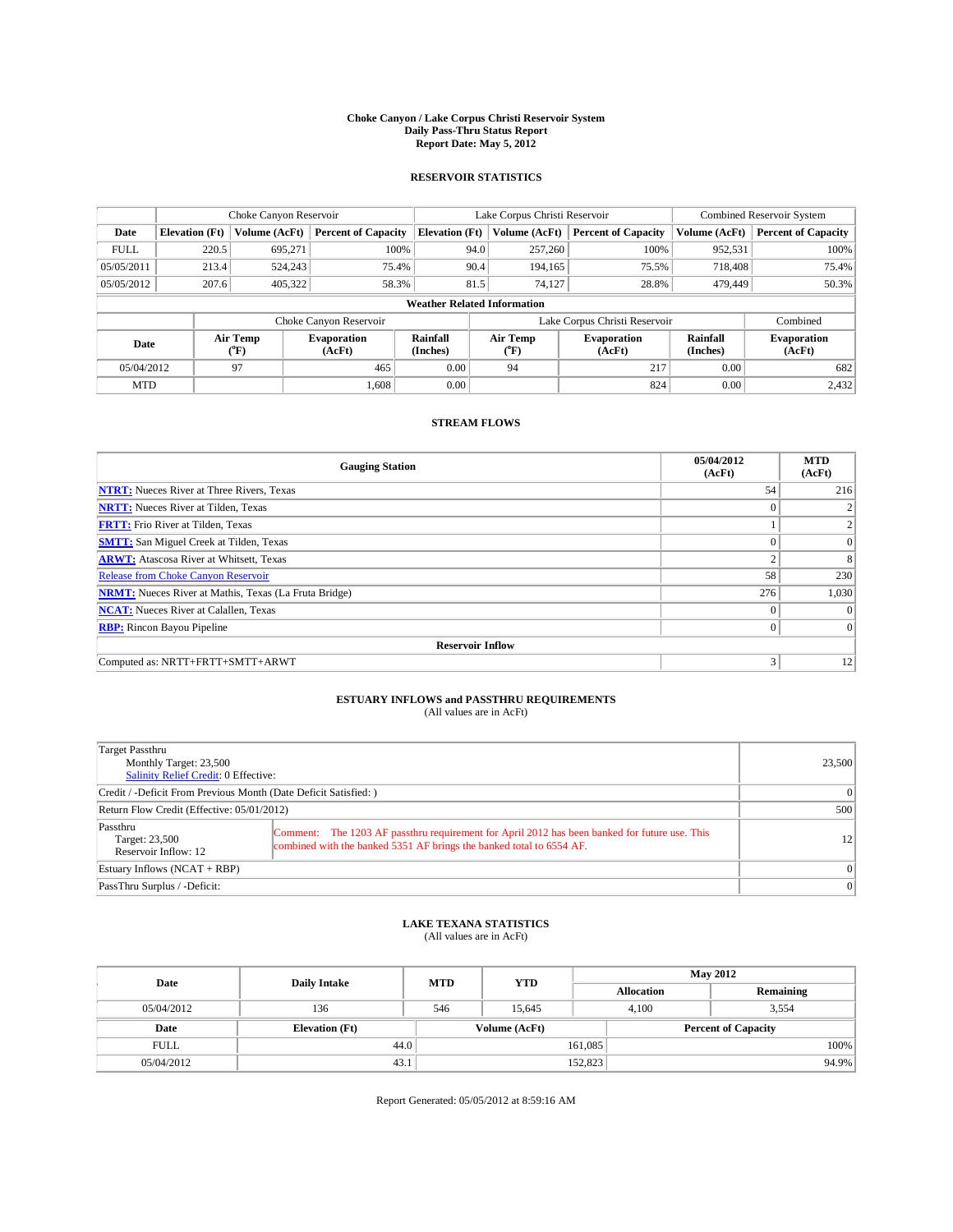#### **Choke Canyon / Lake Corpus Christi Reservoir System Daily Pass-Thru Status Report Report Date: May 6, 2012**

### **RESERVOIR STATISTICS**

|             | Choke Canyon Reservoir |                  |                            |                                    | Lake Corpus Christi Reservoir |                  |                              |                      | <b>Combined Reservoir System</b> |  |  |
|-------------|------------------------|------------------|----------------------------|------------------------------------|-------------------------------|------------------|------------------------------|----------------------|----------------------------------|--|--|
| Date        | <b>Elevation</b> (Ft)  | Volume (AcFt)    | <b>Percent of Capacity</b> | <b>Elevation (Ft)</b>              |                               | Volume (AcFt)    | <b>Percent of Capacity</b>   | Volume (AcFt)        | Percent of Capacity              |  |  |
| <b>FULL</b> | 220.5                  | 695,271          | 100%                       |                                    | 94.0                          | 257,260          | 100%                         | 952,531              | 100%                             |  |  |
| 05/06/2011  | 213.3                  | 523,370          | 75.3%                      |                                    | 90.4                          | 193,659          | 75.3%                        | 717,029              | 75.3%                            |  |  |
| 05/06/2012  | 207.5                  | 404,178          | 58.1%                      |                                    | 81.5                          | 74,031           | 28.8%                        | 478,209              | $50.2\%$                         |  |  |
|             |                        |                  |                            | <b>Weather Related Information</b> |                               |                  |                              |                      |                                  |  |  |
|             |                        |                  | Choke Canyon Reservoir     |                                    | Lake Corpus Christi Reservoir |                  |                              |                      | Combined                         |  |  |
| Date        |                        | Air Temp<br>(°F) | Evaporation<br>(AcFt)      | Rainfall<br>(Inches)               |                               | Air Temp<br>("F) | <b>Evaporation</b><br>(AcFt) | Rainfall<br>(Inches) | <b>Evaporation</b><br>(AcFt)     |  |  |
| 05/05/2012  |                        | 97               | 398                        | 0.00                               |                               | 93               | 200                          | 0.00                 | 598                              |  |  |
| <b>MTD</b>  |                        |                  | 2.006                      | 0.00                               |                               |                  | 1.024                        | 0.00                 | 3,030                            |  |  |

### **STREAM FLOWS**

| <b>Gauging Station</b>                                       | 05/05/2012<br>(AcFt) | <b>MTD</b><br>(AcFt) |  |  |  |  |  |
|--------------------------------------------------------------|----------------------|----------------------|--|--|--|--|--|
| <b>NTRT:</b> Nueces River at Three Rivers, Texas             | 54                   | 270                  |  |  |  |  |  |
| <b>NRTT:</b> Nueces River at Tilden, Texas                   | $\theta$             |                      |  |  |  |  |  |
| <b>FRTT:</b> Frio River at Tilden, Texas                     |                      | 2                    |  |  |  |  |  |
| <b>SMTT:</b> San Miguel Creek at Tilden, Texas               |                      | $\Omega$             |  |  |  |  |  |
| <b>ARWT:</b> Atascosa River at Whitsett, Texas               | $\overline{2}$       | 10                   |  |  |  |  |  |
| <b>Release from Choke Canyon Reservoir</b>                   | 58                   | 288                  |  |  |  |  |  |
| <b>NRMT:</b> Nueces River at Mathis, Texas (La Fruta Bridge) | 294                  | 1,324                |  |  |  |  |  |
| <b>NCAT:</b> Nueces River at Calallen, Texas                 | $\theta$             | $\Omega$             |  |  |  |  |  |
| <b>RBP:</b> Rincon Bayou Pipeline                            | $\theta$             | $\Omega$             |  |  |  |  |  |
| <b>Reservoir Inflow</b>                                      |                      |                      |  |  |  |  |  |
| Computed as: NRTT+FRTT+SMTT+ARWT                             | $\overline{2}$       | 14                   |  |  |  |  |  |

# **ESTUARY INFLOWS and PASSTHRU REQUIREMENTS**<br>(All values are in AcFt)

| Target Passthru<br>Monthly Target: 23,500<br>Salinity Relief Credit: 0 Effective: | 23,500                                                                                                                                                                |                 |
|-----------------------------------------------------------------------------------|-----------------------------------------------------------------------------------------------------------------------------------------------------------------------|-----------------|
| Credit / -Deficit From Previous Month (Date Deficit Satisfied: )                  | 0                                                                                                                                                                     |                 |
| Return Flow Credit (Effective: 05/01/2012)                                        | 500                                                                                                                                                                   |                 |
| Passthru<br>Target: 23,500<br>Reservoir Inflow: 14                                | Comment: The 1203 AF passthru requirement for April 2012 has been banked for future use. This<br>combined with the banked 5351 AF brings the banked total to 6554 AF. | 14 <sup>1</sup> |
| Estuary Inflows $(NCAT + RBP)$                                                    | $\Omega$                                                                                                                                                              |                 |
| PassThru Surplus / -Deficit:                                                      |                                                                                                                                                                       | 0               |

## **LAKE TEXANA STATISTICS** (All values are in AcFt)

| Date        | <b>Daily Intake</b>   | <b>MTD</b> | <b>YTD</b>    | <b>May 2012</b>   |                            |           |  |
|-------------|-----------------------|------------|---------------|-------------------|----------------------------|-----------|--|
|             |                       |            |               | <b>Allocation</b> |                            | Remaining |  |
| 05/05/2012  | 136                   | 682        | 15.781        |                   | 4.100<br>3.418             |           |  |
| Date        | <b>Elevation</b> (Ft) |            | Volume (AcFt) |                   | <b>Percent of Capacity</b> |           |  |
| <b>FULL</b> | 44.0                  |            |               | 161,085           |                            | 100%      |  |
| 05/05/2012  | 43.1                  |            |               | 152,823           |                            | 94.9%     |  |

Report Generated: 05/07/2012 at 8:50:49 AM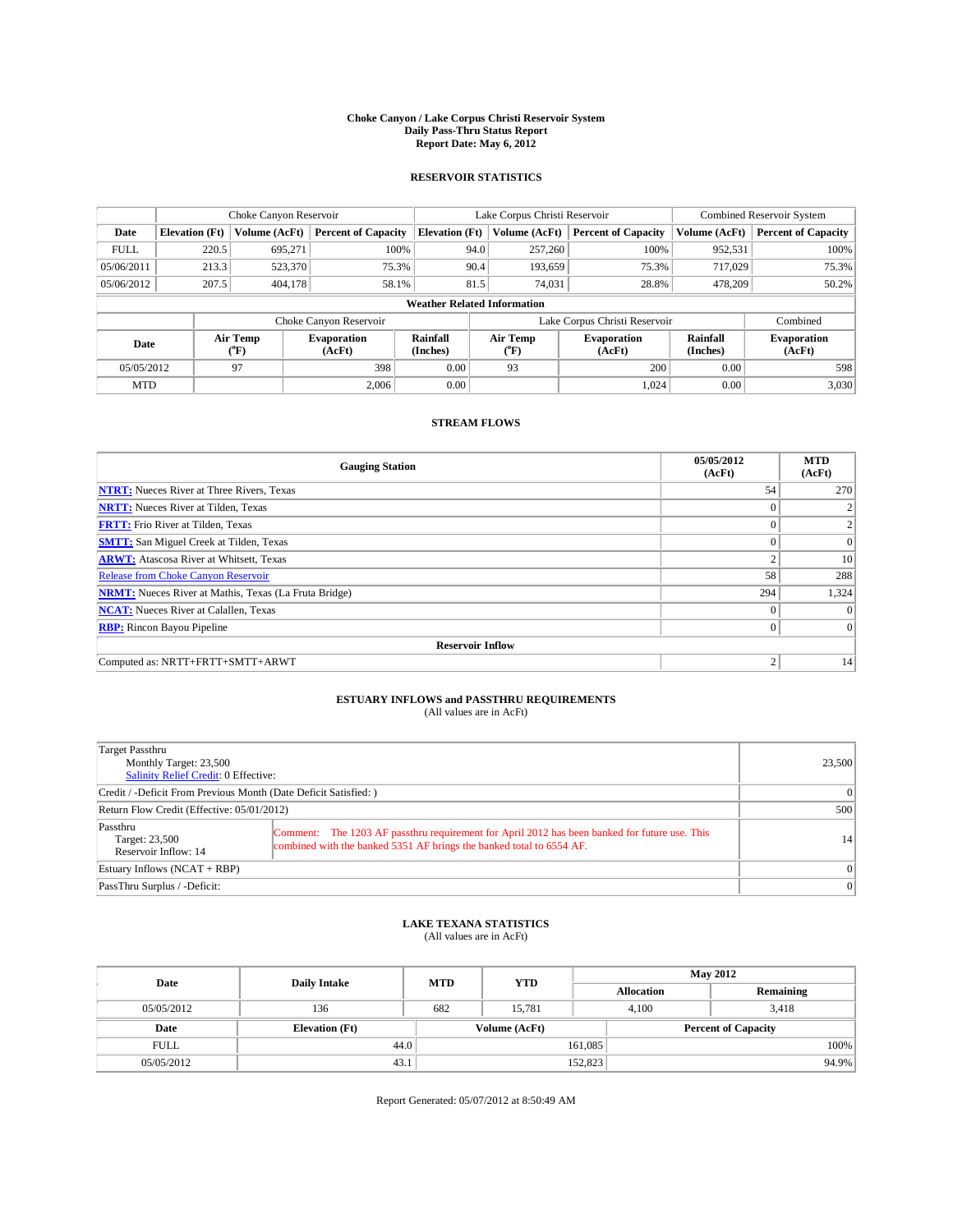#### **Choke Canyon / Lake Corpus Christi Reservoir System Daily Pass-Thru Status Report Report Date: May 7, 2012**

### **RESERVOIR STATISTICS**

|             | Choke Canyon Reservoir |               |                            |                                    | Lake Corpus Christi Reservoir |                  |                              |                      | <b>Combined Reservoir System</b> |  |  |
|-------------|------------------------|---------------|----------------------------|------------------------------------|-------------------------------|------------------|------------------------------|----------------------|----------------------------------|--|--|
| Date        | <b>Elevation</b> (Ft)  | Volume (AcFt) | <b>Percent of Capacity</b> | <b>Elevation (Ft)</b>              |                               | Volume (AcFt)    | <b>Percent of Capacity</b>   | Volume (AcFt)        | Percent of Capacity              |  |  |
| <b>FULL</b> | 220.5                  | 695,271       | 100%                       |                                    | 94.0                          | 257,260          | 100%                         | 952,531              | 100%                             |  |  |
| 05/07/2011  | 213.3                  | 522,062       | 75.1%                      |                                    | 90.3                          | 192,985          | 75.0%                        | 715,047              | $75.1\%$                         |  |  |
| 05/07/2012  | 207.5                  | 404,750       | 58.2%                      |                                    | 81.4                          | 73,460           | 28.6%                        | 478.210              | $50.2\%$                         |  |  |
|             |                        |               |                            | <b>Weather Related Information</b> |                               |                  |                              |                      |                                  |  |  |
|             |                        |               | Choke Canyon Reservoir     |                                    | Lake Corpus Christi Reservoir |                  |                              |                      | Combined                         |  |  |
| Date        | Air Temp<br>(°F)       |               | Evaporation<br>(AcFt)      | Rainfall<br>(Inches)               |                               | Air Temp<br>("F) | <b>Evaporation</b><br>(AcFt) | Rainfall<br>(Inches) | <b>Evaporation</b><br>(AcFt)     |  |  |
| 05/06/2012  |                        | 93            | 476                        | 0.00                               |                               | 90               | 210                          | 0.00                 | 686                              |  |  |
| <b>MTD</b>  |                        |               | 2.482                      | 0.00                               |                               |                  | 1,234                        | 0.00                 | 3.716                            |  |  |

### **STREAM FLOWS**

| <b>Gauging Station</b>                                       | 05/06/2012<br>(AcFt) | <b>MTD</b><br>(AcFt) |
|--------------------------------------------------------------|----------------------|----------------------|
| <b>NTRT:</b> Nueces River at Three Rivers, Texas             | 54                   | 324                  |
| <b>NRTT:</b> Nueces River at Tilden, Texas                   |                      |                      |
| <b>FRTT:</b> Frio River at Tilden, Texas                     |                      | 2                    |
| <b>SMTT:</b> San Miguel Creek at Tilden, Texas               |                      | $\Omega$             |
| <b>ARWT:</b> Atascosa River at Whitsett, Texas               | $\overline{2}$       | 12                   |
| <b>Release from Choke Canyon Reservoir</b>                   | 58                   | 345                  |
| <b>NRMT:</b> Nueces River at Mathis, Texas (La Fruta Bridge) | 296                  | 1,620                |
| <b>NCAT:</b> Nueces River at Calallen, Texas                 | $\theta$             | $\Omega$             |
| <b>RBP:</b> Rincon Bayou Pipeline                            | $\theta$             | $\Omega$             |
| <b>Reservoir Inflow</b>                                      |                      |                      |
| Computed as: NRTT+FRTT+SMTT+ARWT                             | $\overline{2}$       | 17                   |

# **ESTUARY INFLOWS and PASSTHRU REQUIREMENTS**<br>(All values are in AcFt)

| Target Passthru<br>Monthly Target: 23,500<br>Salinity Relief Credit: 0 Effective: |                                                                                                                                                                       | 23,500   |
|-----------------------------------------------------------------------------------|-----------------------------------------------------------------------------------------------------------------------------------------------------------------------|----------|
| Credit / -Deficit From Previous Month (Date Deficit Satisfied: )                  |                                                                                                                                                                       | $\Omega$ |
| Return Flow Credit (Effective: 05/01/2012)                                        |                                                                                                                                                                       | 500      |
| Passthru<br>Target: 23,500<br>Reservoir Inflow: 17                                | Comment: The 1203 AF passthru requirement for April 2012 has been banked for future use. This<br>combined with the banked 5351 AF brings the banked total to 6554 AF. | 171      |
| Estuary Inflows $(NCAT + RBP)$                                                    |                                                                                                                                                                       | $\Omega$ |
| PassThru Surplus / -Deficit:                                                      |                                                                                                                                                                       | $\Omega$ |

## **LAKE TEXANA STATISTICS** (All values are in AcFt)

| Date        | <b>Daily Intake</b>   | <b>MTD</b> | <b>YTD</b>    | <b>May 2012</b>            |                |           |       |
|-------------|-----------------------|------------|---------------|----------------------------|----------------|-----------|-------|
|             |                       |            |               | <b>Allocation</b>          |                | Remaining |       |
| 05/06/2012  | 136                   | 818        | 15.917        |                            | 3.282<br>4.100 |           |       |
| Date        | <b>Elevation</b> (Ft) |            | Volume (AcFt) | <b>Percent of Capacity</b> |                |           |       |
| <b>FULL</b> | 44.0                  |            |               | 161,085                    |                |           | 100%  |
| 05/06/2012  | 43.0                  |            |               | 151,919                    |                |           | 94.3% |

Report Generated: 05/07/2012 at 8:52:17 AM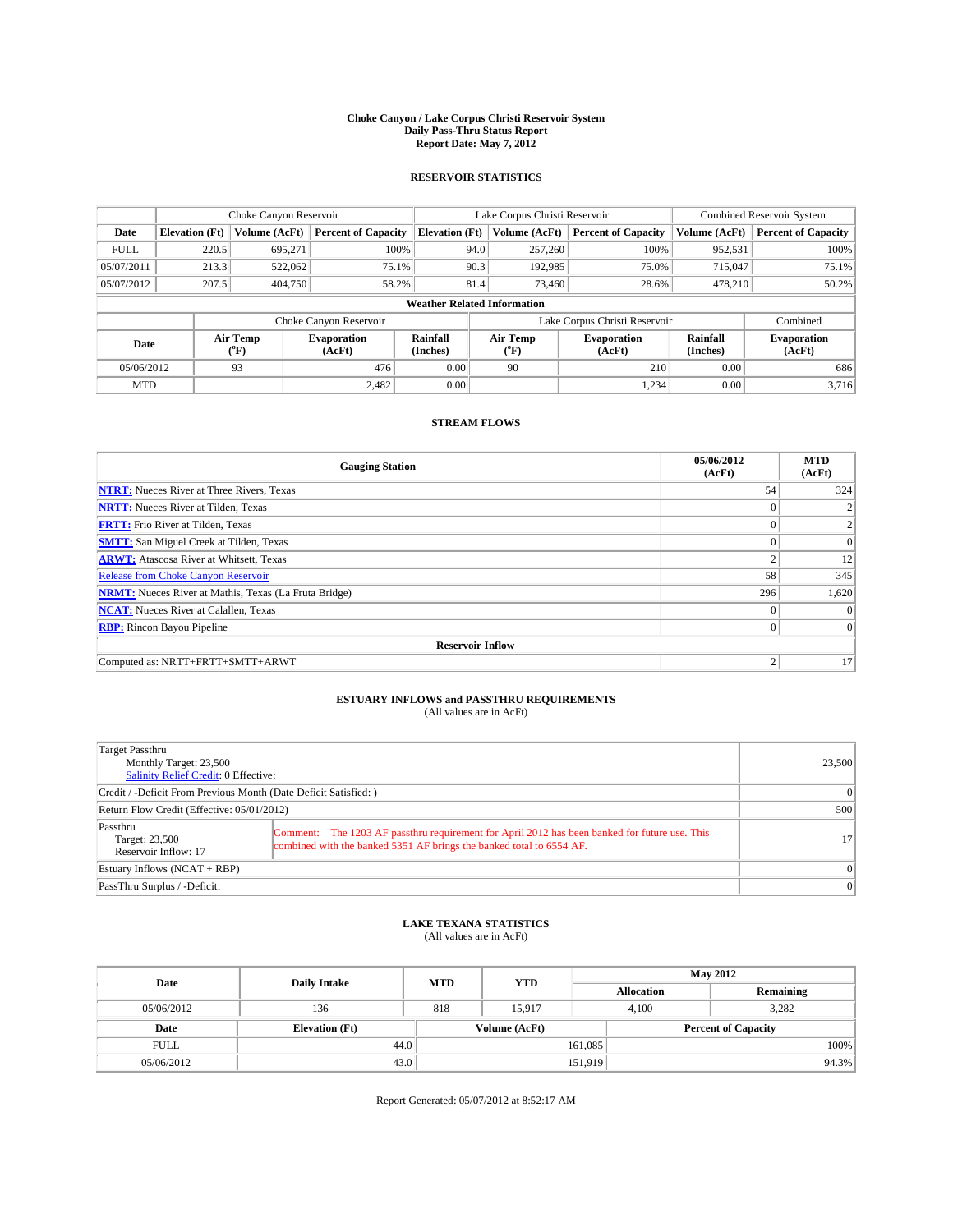#### **Choke Canyon / Lake Corpus Christi Reservoir System Daily Pass-Thru Status Report Report Date: May 8, 2012**

### **RESERVOIR STATISTICS**

|             | Choke Canyon Reservoir |                  | Lake Corpus Christi Reservoir |                                    |                               |                                             | <b>Combined Reservoir System</b> |                      |                              |
|-------------|------------------------|------------------|-------------------------------|------------------------------------|-------------------------------|---------------------------------------------|----------------------------------|----------------------|------------------------------|
| Date        | <b>Elevation</b> (Ft)  | Volume (AcFt)    | <b>Percent of Capacity</b>    | <b>Elevation (Ft)</b>              |                               | Volume (AcFt)<br><b>Percent of Capacity</b> |                                  | Volume (AcFt)        | Percent of Capacity          |
| <b>FULL</b> | 220.5                  | 695,271          | 100%                          |                                    | 94.0                          | 257,260                                     | 100%                             | 952,531              | 100%                         |
| 05/08/2011  | 213.2                  | 521,189          | 75.0%                         |                                    | 90.3                          | 192.144                                     | 74.7%                            | 713,333              | 74.9%                        |
| 05/08/2012  | 207.5                  | 404,369          | 58.2%                         |                                    | 81.4                          | 73,460                                      | 28.6%                            | 477,829              | $50.2\%$                     |
|             |                        |                  |                               | <b>Weather Related Information</b> |                               |                                             |                                  |                      |                              |
|             |                        |                  | Choke Canyon Reservoir        |                                    | Lake Corpus Christi Reservoir |                                             |                                  |                      | Combined                     |
| Date        |                        | Air Temp<br>(°F) | <b>Evaporation</b><br>(AcFt)  | Rainfall<br>(Inches)               |                               | Air Temp<br>("F)                            | <b>Evaporation</b><br>(AcFt)     | Rainfall<br>(Inches) | <b>Evaporation</b><br>(AcFt) |
| 05/07/2012  |                        | 96               | 432                           | 0.10                               |                               | 94                                          | 221                              | 0.00                 | 653                          |
| <b>MTD</b>  |                        |                  | 2.914                         | 0.10                               |                               |                                             | 1.455                            | 0.00                 | 4,369                        |

### **STREAM FLOWS**

| <b>Gauging Station</b>                                       | 05/07/2012<br>(AcFt) | <b>MTD</b><br>(AcFt) |  |  |  |  |
|--------------------------------------------------------------|----------------------|----------------------|--|--|--|--|
| <b>NTRT:</b> Nueces River at Three Rivers, Texas             | 50                   | 373                  |  |  |  |  |
| <b>NRTT:</b> Nueces River at Tilden, Texas                   |                      |                      |  |  |  |  |
| <b>FRTT:</b> Frio River at Tilden, Texas                     |                      | 3                    |  |  |  |  |
| <b>SMTT:</b> San Miguel Creek at Tilden, Texas               | $\theta$             | $\Omega$             |  |  |  |  |
| <b>ARWT:</b> Atascosa River at Whitsett, Texas               | 32                   | 44                   |  |  |  |  |
| <b>Release from Choke Canyon Reservoir</b>                   | 58                   | 403                  |  |  |  |  |
| <b>NRMT:</b> Nueces River at Mathis, Texas (La Fruta Bridge) | 302                  | 1,921                |  |  |  |  |
| <b>NCAT:</b> Nueces River at Calallen, Texas                 | $\theta$             | $\Omega$             |  |  |  |  |
| <b>RBP:</b> Rincon Bayou Pipeline                            | $\theta$             | $\Omega$             |  |  |  |  |
| <b>Reservoir Inflow</b>                                      |                      |                      |  |  |  |  |
| Computed as: NRTT+FRTT+SMTT+ARWT                             | 32                   | 49                   |  |  |  |  |

# **ESTUARY INFLOWS and PASSTHRU REQUIREMENTS**<br>(All values are in AcFt)

| Target Passthru<br>Monthly Target: 23,500<br>Salinity Relief Credit: 0 Effective: |                                                                                                                                                                       | 23,500   |
|-----------------------------------------------------------------------------------|-----------------------------------------------------------------------------------------------------------------------------------------------------------------------|----------|
| Credit / -Deficit From Previous Month (Date Deficit Satisfied: )                  | $\Omega$                                                                                                                                                              |          |
| Return Flow Credit (Effective: 05/01/2012)                                        |                                                                                                                                                                       | 500      |
| Passthru<br>Target: 23,500<br>Reservoir Inflow: 49                                | Comment: The 1203 AF passthru requirement for April 2012 has been banked for future use. This<br>combined with the banked 5351 AF brings the banked total to 6554 AF. | 49       |
| Estuary Inflows $(NCAT + RBP)$                                                    |                                                                                                                                                                       |          |
| PassThru Surplus / -Deficit:                                                      |                                                                                                                                                                       | $\Omega$ |

## **LAKE TEXANA STATISTICS** (All values are in AcFt)

| Date        | <b>Daily Intake</b>   | <b>MTD</b> | <b>YTD</b>    | <b>May 2012</b>            |                |           |  |
|-------------|-----------------------|------------|---------------|----------------------------|----------------|-----------|--|
|             |                       |            |               | <b>Allocation</b>          |                | Remaining |  |
| 05/07/2012  | 136                   | 954        | 16.053        |                            | 4.100<br>3.146 |           |  |
| Date        | <b>Elevation</b> (Ft) |            | Volume (AcFt) | <b>Percent of Capacity</b> |                |           |  |
| <b>FULL</b> | 44.0                  |            |               | 161,085                    |                | 100%      |  |
| 05/07/2012  | 43.0                  |            |               | 151,919                    |                | 94.3%     |  |

Report Generated: 05/08/2012 at 9:20:32 AM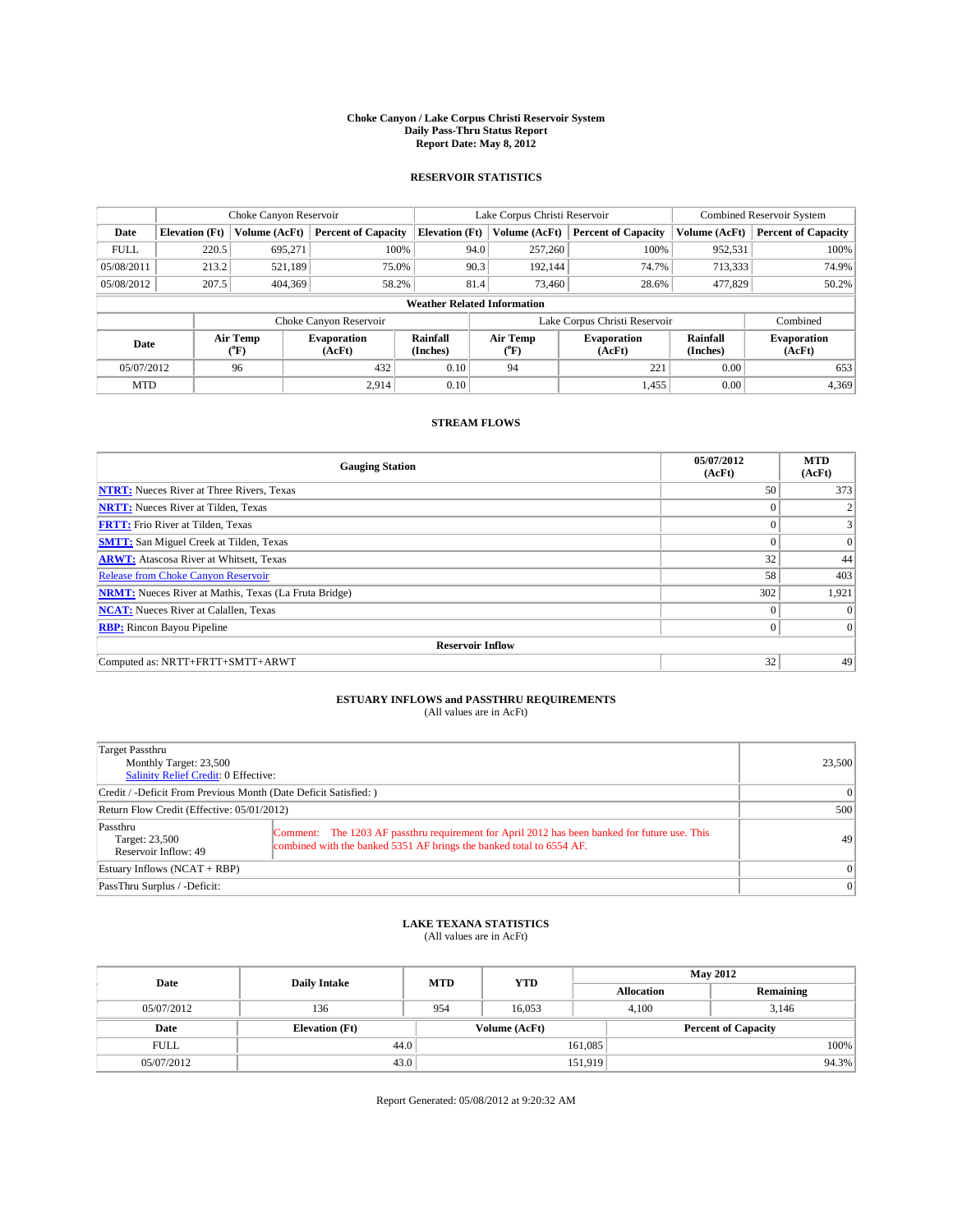#### **Choke Canyon / Lake Corpus Christi Reservoir System Daily Pass-Thru Status Report Report Date: May 9, 2012**

### **RESERVOIR STATISTICS**

|             |                       | Choke Canyon Reservoir |                              |                                                                      | Lake Corpus Christi Reservoir      | <b>Combined Reservoir System</b> |                      |                              |  |
|-------------|-----------------------|------------------------|------------------------------|----------------------------------------------------------------------|------------------------------------|----------------------------------|----------------------|------------------------------|--|
| Date        | <b>Elevation</b> (Ft) | Volume (AcFt)          | <b>Percent of Capacity</b>   | <b>Elevation (Ft)</b><br>Volume (AcFt)<br><b>Percent of Capacity</b> |                                    | Volume (AcFt)                    | Percent of Capacity  |                              |  |
| <b>FULL</b> | 220.5                 | 695,271                | 100%                         |                                                                      | 94.0<br>257,260                    | 100%                             | 952,531              | 100%                         |  |
| 05/09/2011  | 213.2                 | 520,971                | 74.9%                        |                                                                      | 90.2<br>191,136                    | 74.3%                            | 712.107              | 74.8%                        |  |
| 05/09/2012  | 207.5                 | 404,750                | 58.2%                        | 81.4                                                                 | 73,175                             | 28.4%                            | 477,925              | $50.2\%$                     |  |
|             |                       |                        |                              |                                                                      | <b>Weather Related Information</b> |                                  |                      |                              |  |
|             |                       |                        | Choke Canyon Reservoir       |                                                                      | Lake Corpus Christi Reservoir      |                                  |                      |                              |  |
| Date        |                       | Air Temp<br>(°F)       | <b>Evaporation</b><br>(AcFt) | Rainfall<br>(Inches)                                                 | Air Temp<br>("F)                   | <b>Evaporation</b><br>(AcFt)     | Rainfall<br>(Inches) | <b>Evaporation</b><br>(AcFt) |  |
| 05/08/2012  |                       | 72                     | 89                           | 0.47                                                                 | 76                                 | 72                               | 0.45                 | 161                          |  |
| <b>MTD</b>  |                       |                        | 3.003                        | 0.57                                                                 |                                    | 1,527                            | 0.45                 | 4,530                        |  |

### **STREAM FLOWS**

| <b>Gauging Station</b>                                       | 05/08/2012<br>(AcFt) | <b>MTD</b><br>(AcFt) |  |  |  |  |
|--------------------------------------------------------------|----------------------|----------------------|--|--|--|--|
| <b>NTRT:</b> Nueces River at Three Rivers, Texas             |                      | 451                  |  |  |  |  |
| <b>NRTT:</b> Nueces River at Tilden, Texas                   |                      |                      |  |  |  |  |
| <b>FRTT:</b> Frio River at Tilden, Texas                     |                      |                      |  |  |  |  |
| <b>SMTT:</b> San Miguel Creek at Tilden, Texas               |                      | $\Omega$             |  |  |  |  |
| <b>ARWT:</b> Atascosa River at Whitsett, Texas               | 85                   | 129                  |  |  |  |  |
| <b>Release from Choke Canyon Reservoir</b>                   | 58                   | 461                  |  |  |  |  |
| <b>NRMT:</b> Nueces River at Mathis, Texas (La Fruta Bridge) | 300                  | 2,221                |  |  |  |  |
| <b>NCAT:</b> Nueces River at Calallen, Texas                 | 26                   | 26                   |  |  |  |  |
| <b>RBP:</b> Rincon Bayou Pipeline                            | $\Omega$             | $\Omega$             |  |  |  |  |
| <b>Reservoir Inflow</b>                                      |                      |                      |  |  |  |  |
| Computed as: (NTRT+FRTT+SMTT)-Release From Choke Canyon      | 20                   | 69                   |  |  |  |  |

# **ESTUARY INFLOWS and PASSTHRU REQUIREMENTS**<br>(All values are in AcFt)

| Target Passthru<br>Monthly Target: 23,500<br>Salinity Relief Credit: 0 Effective: |                                                                                                                                                                       | 23,500    |
|-----------------------------------------------------------------------------------|-----------------------------------------------------------------------------------------------------------------------------------------------------------------------|-----------|
| Credit / -Deficit From Previous Month (Date Deficit Satisfied: )                  |                                                                                                                                                                       | $\Omega$  |
| Return Flow Credit (Effective: 05/01/2012)                                        |                                                                                                                                                                       | 500       |
| Passthru<br>Target: 23,500<br>Reservoir Inflow: 69                                | Comment: The 1203 AF passthru requirement for April 2012 has been banked for future use. This<br>combined with the banked 5351 AF brings the banked total to 6554 AF. | 69        |
| Estuary Inflows $(NCAT + RBP)$                                                    |                                                                                                                                                                       | 26        |
| PassThru Surplus / -Deficit:                                                      |                                                                                                                                                                       | $\vert$ 0 |

## **LAKE TEXANA STATISTICS** (All values are in AcFt)

| Date        | <b>Daily Intake</b>   | <b>MTD</b> | <b>YTD</b>    | <b>May 2012</b>            |       |           |  |
|-------------|-----------------------|------------|---------------|----------------------------|-------|-----------|--|
|             |                       |            |               | <b>Allocation</b>          |       | Remaining |  |
| 05/08/2012  | 137                   | 1.091      | 16.190        |                            | 4.100 | 3,009     |  |
| Date        | <b>Elevation</b> (Ft) |            | Volume (AcFt) | <b>Percent of Capacity</b> |       |           |  |
| <b>FULL</b> | 44.0                  |            |               | 161,085                    |       | 100%      |  |
| 05/08/2012  | 42.9                  |            |               | 151,018                    |       | 93.8%     |  |

Report Generated: 05/09/2012 at 9:00:41 AM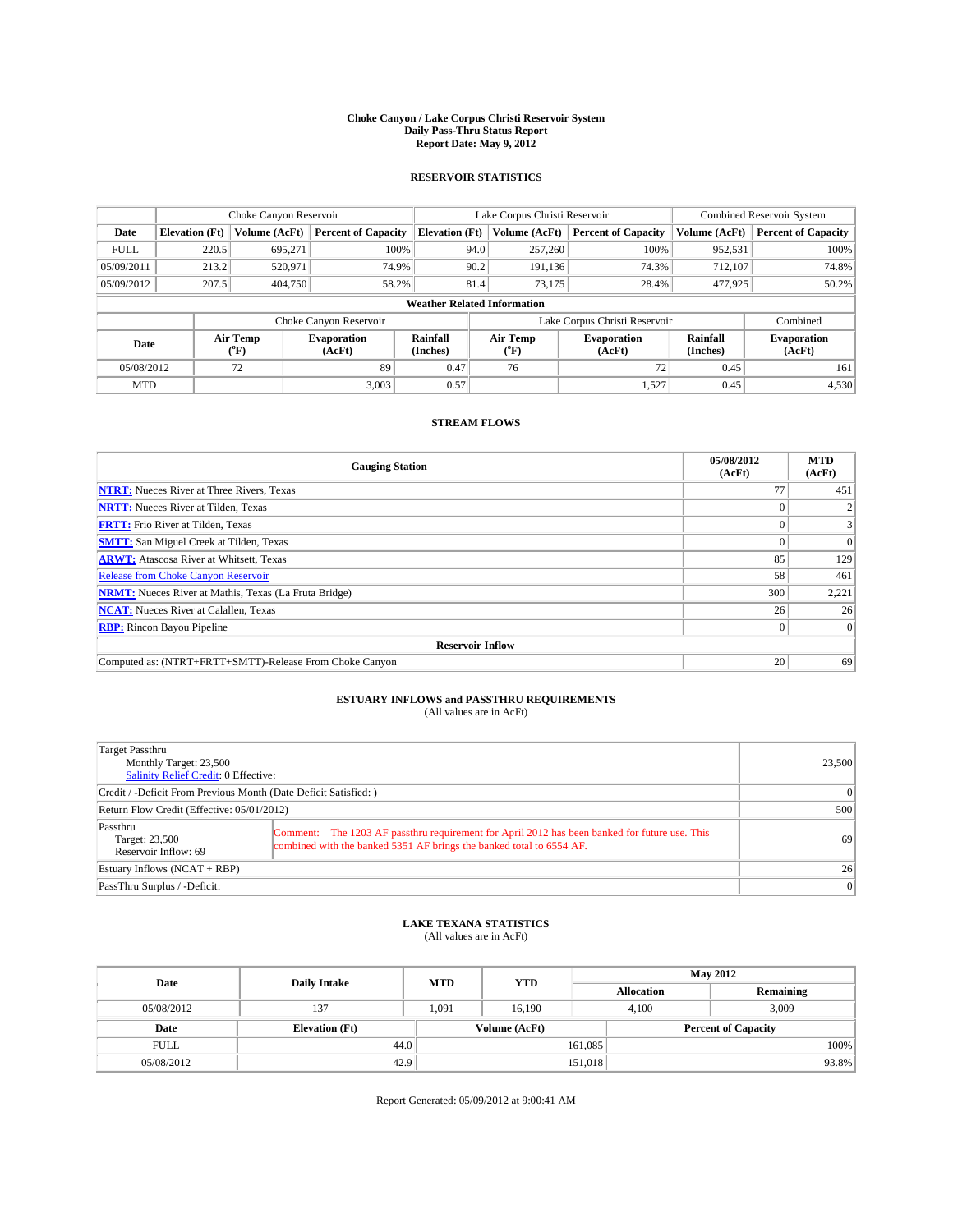#### **Choke Canyon / Lake Corpus Christi Reservoir System Daily Pass-Thru Status Report Report Date: May 10, 2012**

### **RESERVOIR STATISTICS**

|             |                       | Choke Canyon Reservoir |                            |                                    | Lake Corpus Christi Reservoir | <b>Combined Reservoir System</b> |                      |                              |
|-------------|-----------------------|------------------------|----------------------------|------------------------------------|-------------------------------|----------------------------------|----------------------|------------------------------|
| Date        | <b>Elevation</b> (Ft) | Volume (AcFt)          | <b>Percent of Capacity</b> | <b>Elevation (Ft)</b>              | Volume (AcFt)                 | <b>Percent of Capacity</b>       | Volume (AcFt)        | Percent of Capacity          |
| <b>FULL</b> | 220.5                 | 695,271                | 100%                       | 94.0                               | 257,260                       | 100%                             | 952,531              | 100%                         |
| 05/10/2011  | 213.2                 | 520,099                | 74.8%                      | 90.2                               | 190,800                       | 74.2%                            | 710,899              | 74.6%                        |
| 05/10/2012  | 207.5                 | 404,940                | 58.2%                      | 81.4                               | 73,270                        | 28.5%                            | 478.210              | $50.2\%$                     |
|             |                       |                        |                            | <b>Weather Related Information</b> |                               |                                  |                      |                              |
|             |                       |                        | Choke Canyon Reservoir     |                                    |                               | Lake Corpus Christi Reservoir    |                      | Combined                     |
| Date        |                       | Air Temp<br>(°F)       | Evaporation<br>(AcFt)      | Rainfall<br>(Inches)               | Air Temp<br>("F)              | <b>Evaporation</b><br>(AcFt)     | Rainfall<br>(Inches) | <b>Evaporation</b><br>(AcFt) |
| 05/09/2012  |                       | 81                     | 222                        | 0.00                               | 84                            | 110                              | 0.00                 | 332                          |
| <b>MTD</b>  |                       |                        | 3.225                      | 0.57                               |                               | 1,637                            | 0.45                 | 4,862                        |

### **STREAM FLOWS**

| <b>Gauging Station</b>                                       | 05/09/2012<br>(AcFt) | <b>MTD</b><br>(AcFt) |  |  |  |  |
|--------------------------------------------------------------|----------------------|----------------------|--|--|--|--|
| <b>NTRT:</b> Nueces River at Three Rivers, Texas             | 125                  | 576                  |  |  |  |  |
| <b>NRTT:</b> Nueces River at Tilden, Texas                   |                      |                      |  |  |  |  |
| <b>FRTT:</b> Frio River at Tilden, Texas                     |                      |                      |  |  |  |  |
| <b>SMTT:</b> San Miguel Creek at Tilden, Texas               |                      | $\Omega$             |  |  |  |  |
| <b>ARWT:</b> Atascosa River at Whitsett, Texas               | 40                   | 169                  |  |  |  |  |
| Release from Choke Canyon Reservoir                          | 58                   | 518                  |  |  |  |  |
| <b>NRMT:</b> Nueces River at Mathis, Texas (La Fruta Bridge) | 226                  | 2,448                |  |  |  |  |
| <b>NCAT:</b> Nueces River at Calallen, Texas                 | 52                   | 77                   |  |  |  |  |
| <b>RBP:</b> Rincon Bayou Pipeline                            | 0                    | $\Omega$             |  |  |  |  |
| <b>Reservoir Inflow</b>                                      |                      |                      |  |  |  |  |
| Computed as: (NTRT+FRTT+SMTT)-Release From Choke Canyon      | 68                   | 137                  |  |  |  |  |

# **ESTUARY INFLOWS and PASSTHRU REQUIREMENTS**<br>(All values are in AcFt)

| Target Passthru<br>Monthly Target: 23,500<br>Salinity Relief Credit: 0 Effective: |                                                                                                                                                                       |                  |  |  |
|-----------------------------------------------------------------------------------|-----------------------------------------------------------------------------------------------------------------------------------------------------------------------|------------------|--|--|
| Credit / -Deficit From Previous Month (Date Deficit Satisfied: )                  | $\Omega$                                                                                                                                                              |                  |  |  |
| Return Flow Credit (Effective: 05/01/2012)                                        | 500                                                                                                                                                                   |                  |  |  |
| Passthru<br>Target: 23,500<br>Reservoir Inflow: 137                               | Comment: The 1203 AF passthru requirement for April 2012 has been banked for future use. This<br>combined with the banked 5351 AF brings the banked total to 6554 AF. | 137 <sup>1</sup> |  |  |
| Estuary Inflows $(NCAT + RBP)$                                                    | 77                                                                                                                                                                    |                  |  |  |
| PassThru Surplus / -Deficit:                                                      | $\Omega$                                                                                                                                                              |                  |  |  |

## **LAKE TEXANA STATISTICS** (All values are in AcFt)

| Date        | <b>Daily Intake</b>   | <b>MTD</b> | <b>YTD</b>    | <b>May 2012</b>   |                |                            |  |
|-------------|-----------------------|------------|---------------|-------------------|----------------|----------------------------|--|
|             |                       |            |               | <b>Allocation</b> |                | Remaining                  |  |
| 05/09/2012  | 137                   | .228       | 16,327        |                   | 2,872<br>4,100 |                            |  |
| Date        | <b>Elevation</b> (Ft) |            | Volume (AcFt) |                   |                | <b>Percent of Capacity</b> |  |
| <b>FULL</b> | 44.0                  |            |               | 161,085           |                | 100%                       |  |
| 05/09/2012  | 42.9                  |            |               | 151,018           |                | 93.8%                      |  |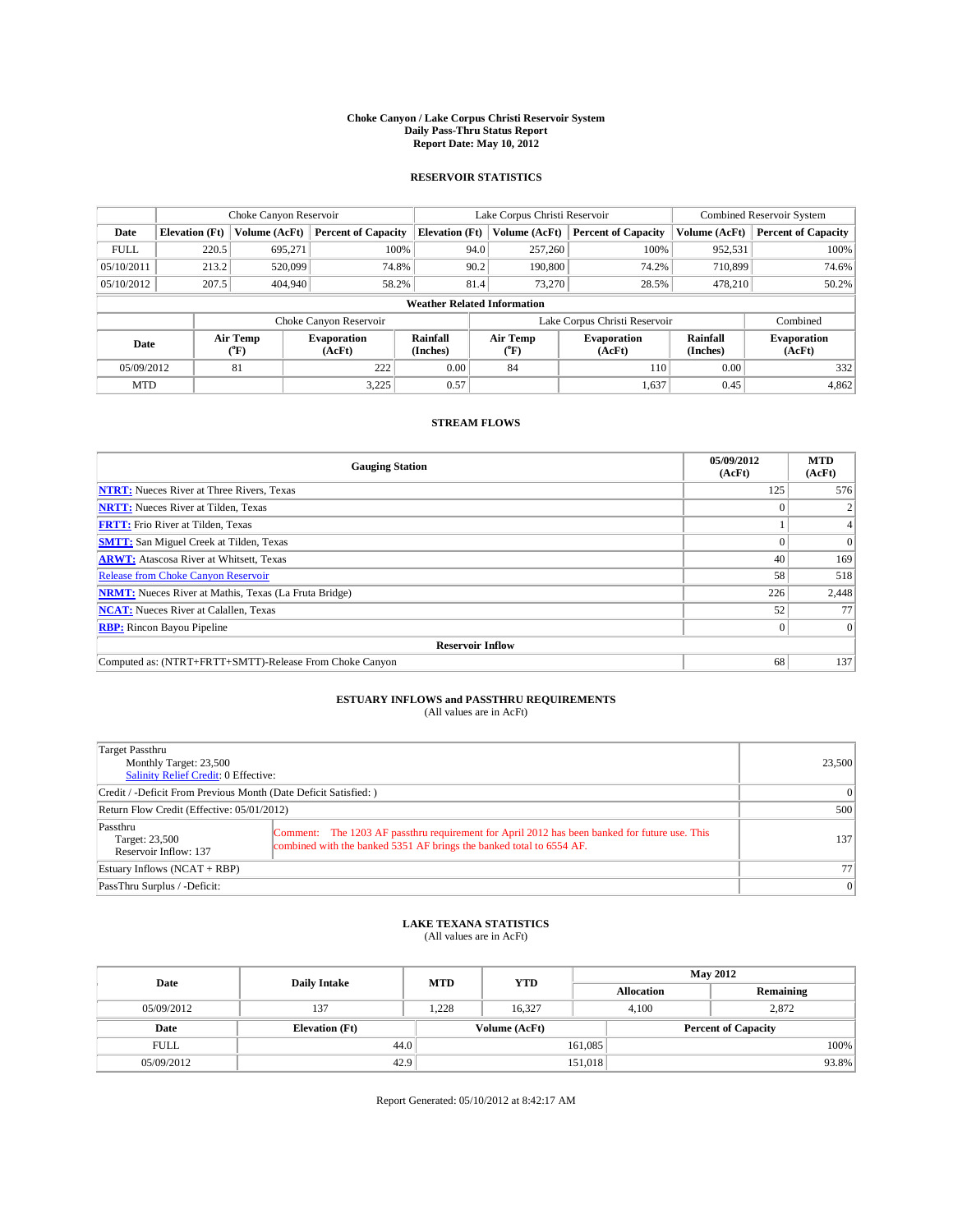#### **Choke Canyon / Lake Corpus Christi Reservoir System Daily Pass-Thru Status Report Report Date: May 11, 2012**

### **RESERVOIR STATISTICS**

|             |                                    | Choke Canyon Reservoir |                            |                       | Lake Corpus Christi Reservoir             | <b>Combined Reservoir System</b> |                      |                              |  |
|-------------|------------------------------------|------------------------|----------------------------|-----------------------|-------------------------------------------|----------------------------------|----------------------|------------------------------|--|
| Date        | <b>Elevation</b> (Ft)              | Volume (AcFt)          | <b>Percent of Capacity</b> | <b>Elevation (Ft)</b> | Volume (AcFt)                             | <b>Percent of Capacity</b>       | Volume (AcFt)        | Percent of Capacity          |  |
| <b>FULL</b> | 220.5                              | 695,271                | 100%                       | 94.0                  | 257,260                                   | 100%                             | 952,531              | 100%                         |  |
| 05/11/2011  | 213.2                              | 519,227                | 74.7%                      | 90.2                  | 190,632                                   | 74.1%                            | 709,859              | 74.5%                        |  |
| 05/11/2012  | 207.8                              | 409,531                | 58.9%                      | 81.6                  | 75,573                                    | 29.4%                            | 485,104              | 50.9%                        |  |
|             | <b>Weather Related Information</b> |                        |                            |                       |                                           |                                  |                      |                              |  |
|             |                                    |                        | Choke Canyon Reservoir     |                       |                                           | Lake Corpus Christi Reservoir    |                      | Combined                     |  |
| Date        |                                    | Air Temp<br>("F)       | Evaporation<br>(AcFt)      | Rainfall<br>(Inches)  | Air Temp<br>$({}^{\mathrm{o}}\mathrm{F})$ | Evaporation<br>(AcFt)            | Rainfall<br>(Inches) | <b>Evaporation</b><br>(AcFt) |  |
| 05/10/2012  |                                    | 76                     | 100                        | 1.79                  | 85                                        | Pan overflow                     | 1.94                 | 100 <sub>1</sub>             |  |
| <b>MTD</b>  |                                    |                        | 3,325                      | 2.36                  |                                           | 1,637                            | 2.39                 | 4.962                        |  |

### **STREAM FLOWS**

| <b>Gauging Station</b>                                       | 05/10/2012<br>(AcFt) | <b>MTD</b><br>(AcFt) |  |  |  |  |
|--------------------------------------------------------------|----------------------|----------------------|--|--|--|--|
| <b>NTRT:</b> Nueces River at Three Rivers, Texas             | 109                  | 685                  |  |  |  |  |
| <b>NRTT:</b> Nueces River at Tilden, Texas                   |                      |                      |  |  |  |  |
| <b>FRTT:</b> Frio River at Tilden, Texas                     | 99                   | 103                  |  |  |  |  |
| <b>SMTT:</b> San Miguel Creek at Tilden, Texas               | 248                  | 248                  |  |  |  |  |
| <b>ARWT:</b> Atascosa River at Whitsett, Texas               | 574                  | 742                  |  |  |  |  |
| <b>Release from Choke Canyon Reservoir</b>                   | 58                   | 576                  |  |  |  |  |
| <b>NRMT:</b> Nueces River at Mathis, Texas (La Fruta Bridge) | 171                  | 2,618                |  |  |  |  |
| <b>NCAT:</b> Nueces River at Calallen, Texas                 | 12                   | 89                   |  |  |  |  |
| <b>RBP:</b> Rincon Bayou Pipeline                            | $\Omega$             | $\Omega$             |  |  |  |  |
| <b>Reservoir Inflow</b>                                      |                      |                      |  |  |  |  |
| Computed as: (NTRT+FRTT+SMTT)-Release From Choke Canyon      | 399                  | 536                  |  |  |  |  |

# **ESTUARY INFLOWS and PASSTHRU REQUIREMENTS**<br>(All values are in AcFt)

| Target Passthru<br>Monthly Target: 23,500<br>Salinity Relief Credit: 0 Effective: |                                                                                                                                                                       |     |  |  |
|-----------------------------------------------------------------------------------|-----------------------------------------------------------------------------------------------------------------------------------------------------------------------|-----|--|--|
| Credit / -Deficit From Previous Month (Date Deficit Satisfied: )                  | 0                                                                                                                                                                     |     |  |  |
| Return Flow Credit (Effective: 05/01/2012)                                        | 500                                                                                                                                                                   |     |  |  |
| Passthru<br>Target: 23,500<br>Reservoir Inflow: 536                               | Comment: The 1203 AF passthru requirement for April 2012 has been banked for future use. This<br>combined with the banked 5351 AF brings the banked total to 6554 AF. | 536 |  |  |
| Estuary Inflows $(NCAT + RBP)$                                                    | 89                                                                                                                                                                    |     |  |  |
| PassThru Surplus / -Deficit:                                                      | 53                                                                                                                                                                    |     |  |  |

# **LAKE TEXANA STATISTICS** (All values are in AcFt)

| Date        | <b>Daily Intake</b>   | <b>MTD</b> | <b>YTD</b>    | <b>May 2012</b>   |                            |           |  |
|-------------|-----------------------|------------|---------------|-------------------|----------------------------|-----------|--|
|             |                       |            |               | <b>Allocation</b> |                            | Remaining |  |
| 05/10/2012  | 137                   | 1.365      | 16.464        |                   | 2,735<br>4.100             |           |  |
| Date        | <b>Elevation</b> (Ft) |            | Volume (AcFt) |                   | <b>Percent of Capacity</b> |           |  |
| <b>FULL</b> | 44.0                  |            |               | 161,085           |                            | 100%      |  |
| 05/10/2012  | 43.0                  |            |               | 151,919           |                            | 94.3%     |  |

Report Generated: 05/11/2012 at 9:28:10 AM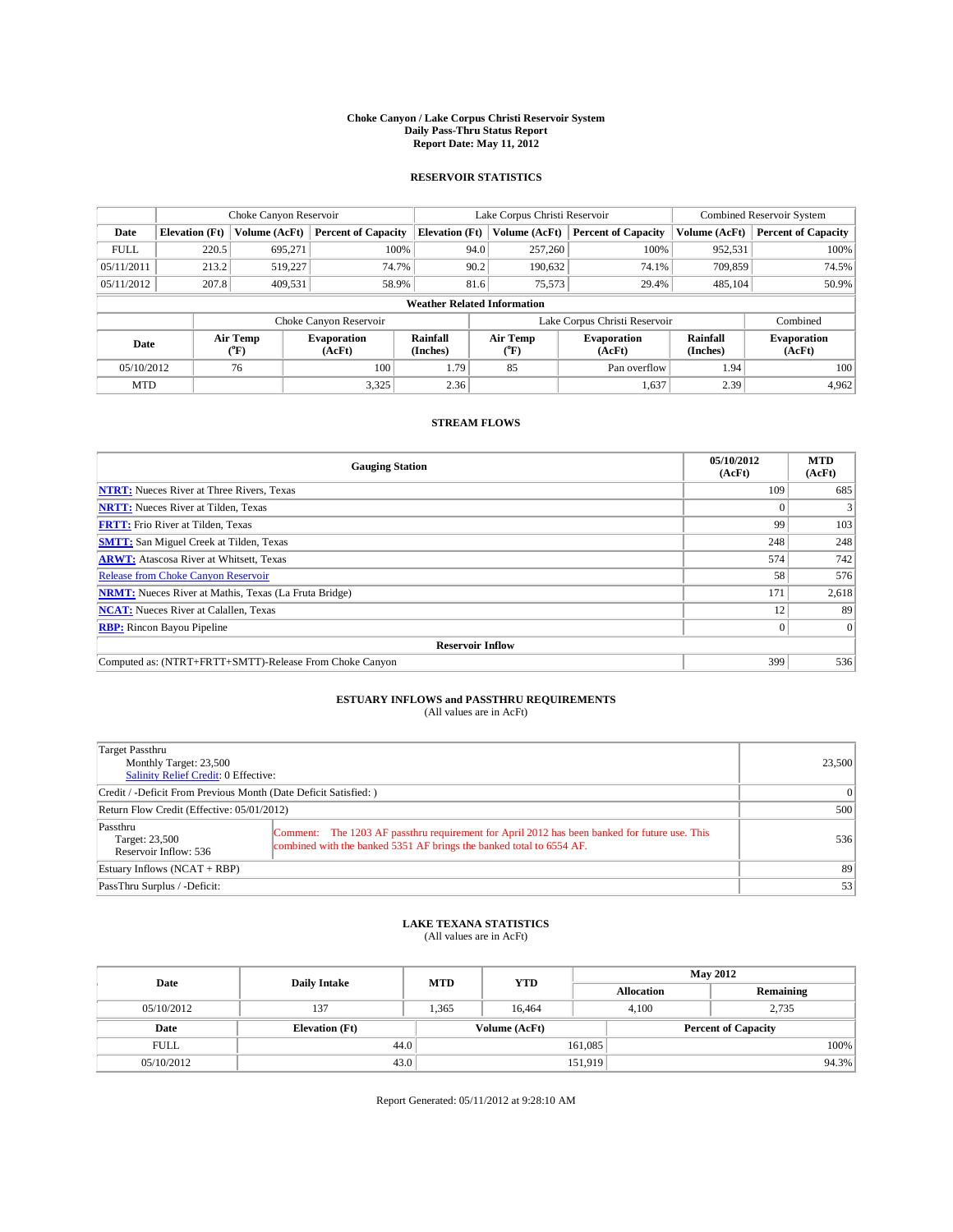#### **Choke Canyon / Lake Corpus Christi Reservoir System Daily Pass-Thru Status Report Report Date: May 12, 2012**

### **RESERVOIR STATISTICS**

|             |                       | Choke Canyon Reservoir |                              |                                    | Lake Corpus Christi Reservoir | <b>Combined Reservoir System</b> |                      |                              |
|-------------|-----------------------|------------------------|------------------------------|------------------------------------|-------------------------------|----------------------------------|----------------------|------------------------------|
| Date        | <b>Elevation</b> (Ft) | Volume (AcFt)          | <b>Percent of Capacity</b>   | <b>Elevation (Ft)</b>              | Volume (AcFt)                 | <b>Percent of Capacity</b>       | Volume (AcFt)        | <b>Percent of Capacity</b>   |
| <b>FULL</b> | 220.5                 | 695,271                | 100%                         | 94.0                               | 257,260                       | 100%                             | 952,531              | 100%                         |
| 05/12/2011  | 213.2                 | 519,227                | 74.7%                        | 90.2                               | 189,962                       | 73.8%                            | 709,189              | 74.5%                        |
| 05/12/2012  | 207.9                 | 411.632                | 59.2%                        | 81.7                               | 76.647                        | 29.8%                            | 488,279              | 51.3%                        |
|             |                       |                        |                              | <b>Weather Related Information</b> |                               |                                  |                      |                              |
|             |                       |                        | Choke Canyon Reservoir       |                                    |                               | Lake Corpus Christi Reservoir    |                      | Combined                     |
| Date        |                       | Air Temp<br>(°F)       | <b>Evaporation</b><br>(AcFt) | Rainfall<br>(Inches)               | Air Temp<br>(°F)              | <b>Evaporation</b><br>(AcFt)     | Rainfall<br>(Inches) | <b>Evaporation</b><br>(AcFt) |
| 05/11/2012  |                       | 80                     | 123                          | 0.00                               | 86                            | 137                              | 0.01                 | 260                          |
| <b>MTD</b>  |                       |                        | 3.448                        | 2.36                               |                               | 1,774                            | 2.40                 | 5,222                        |

### **STREAM FLOWS**

| <b>Gauging Station</b>                                       | 05/11/2012<br>(AcFt) | <b>MTD</b><br>(AcFt) |  |  |  |  |
|--------------------------------------------------------------|----------------------|----------------------|--|--|--|--|
| <b>NTRT:</b> Nueces River at Three Rivers, Texas             | 2,799                | 3,484                |  |  |  |  |
| <b>NRTT:</b> Nueces River at Tilden, Texas                   |                      |                      |  |  |  |  |
| <b>FRTT:</b> Frio River at Tilden, Texas                     | 1,757                | 1,860                |  |  |  |  |
| <b>SMTT:</b> San Miguel Creek at Tilden, Texas               | 1,683                | 1,931                |  |  |  |  |
| <b>ARWT:</b> Atascosa River at Whitsett, Texas               | 1,171                | 1,913                |  |  |  |  |
| <b>Release from Choke Canyon Reservoir</b>                   | 58                   | 633                  |  |  |  |  |
| <b>NRMT:</b> Nueces River at Mathis, Texas (La Fruta Bridge) | 103                  | 2,721                |  |  |  |  |
| <b>NCAT:</b> Nueces River at Calallen, Texas                 | 117                  | 206                  |  |  |  |  |
| <b>RBP:</b> Rincon Bayou Pipeline                            | $\Omega$             | $\Omega$             |  |  |  |  |
| <b>Reservoir Inflow</b>                                      |                      |                      |  |  |  |  |
| Computed as: (NTRT+FRTT+SMTT)-Release From Choke Canyon      | 6,181                | 6,717                |  |  |  |  |

# **ESTUARY INFLOWS and PASSTHRU REQUIREMENTS**<br>(All values are in AcFt)

| Target Passthru<br>Monthly Target: 23,500<br>Salinity Relief Credit: 0 Effective: |                                                                                                                                                                       |       |  |  |
|-----------------------------------------------------------------------------------|-----------------------------------------------------------------------------------------------------------------------------------------------------------------------|-------|--|--|
| Credit / -Deficit From Previous Month (Date Deficit Satisfied: )                  | $\Omega$                                                                                                                                                              |       |  |  |
| Return Flow Credit (Effective: 05/01/2012)                                        | 500                                                                                                                                                                   |       |  |  |
| Passthru<br>Target: 23,500<br>Reservoir Inflow: 6,717                             | Comment: The 1203 AF passthru requirement for April 2012 has been banked for future use. This<br>combined with the banked 5351 AF brings the banked total to 6554 AF. | 6.717 |  |  |
| Estuary Inflows $(NCAT + RBP)$                                                    | 206                                                                                                                                                                   |       |  |  |
| PassThru Surplus / -Deficit:                                                      | $-6,011$                                                                                                                                                              |       |  |  |

## **LAKE TEXANA STATISTICS** (All values are in AcFt)

| Date        | <b>Daily Intake</b>   | <b>MTD</b> | <b>YTD</b>    | <b>May 2012</b>   |                |                            |  |
|-------------|-----------------------|------------|---------------|-------------------|----------------|----------------------------|--|
|             |                       |            |               | <b>Allocation</b> |                | Remaining                  |  |
| 05/11/2012  | 136                   | 1.501      | 16.600        |                   | 2,599<br>4.100 |                            |  |
| Date        | <b>Elevation</b> (Ft) |            | Volume (AcFt) |                   |                | <b>Percent of Capacity</b> |  |
| <b>FULL</b> | 44.0                  |            |               | 161,085           |                | 100%                       |  |
| 05/11/2012  | 43.0                  |            |               | 151,919           |                | 94.3%                      |  |

Report Generated: 05/12/2012 at 8:12:43 AM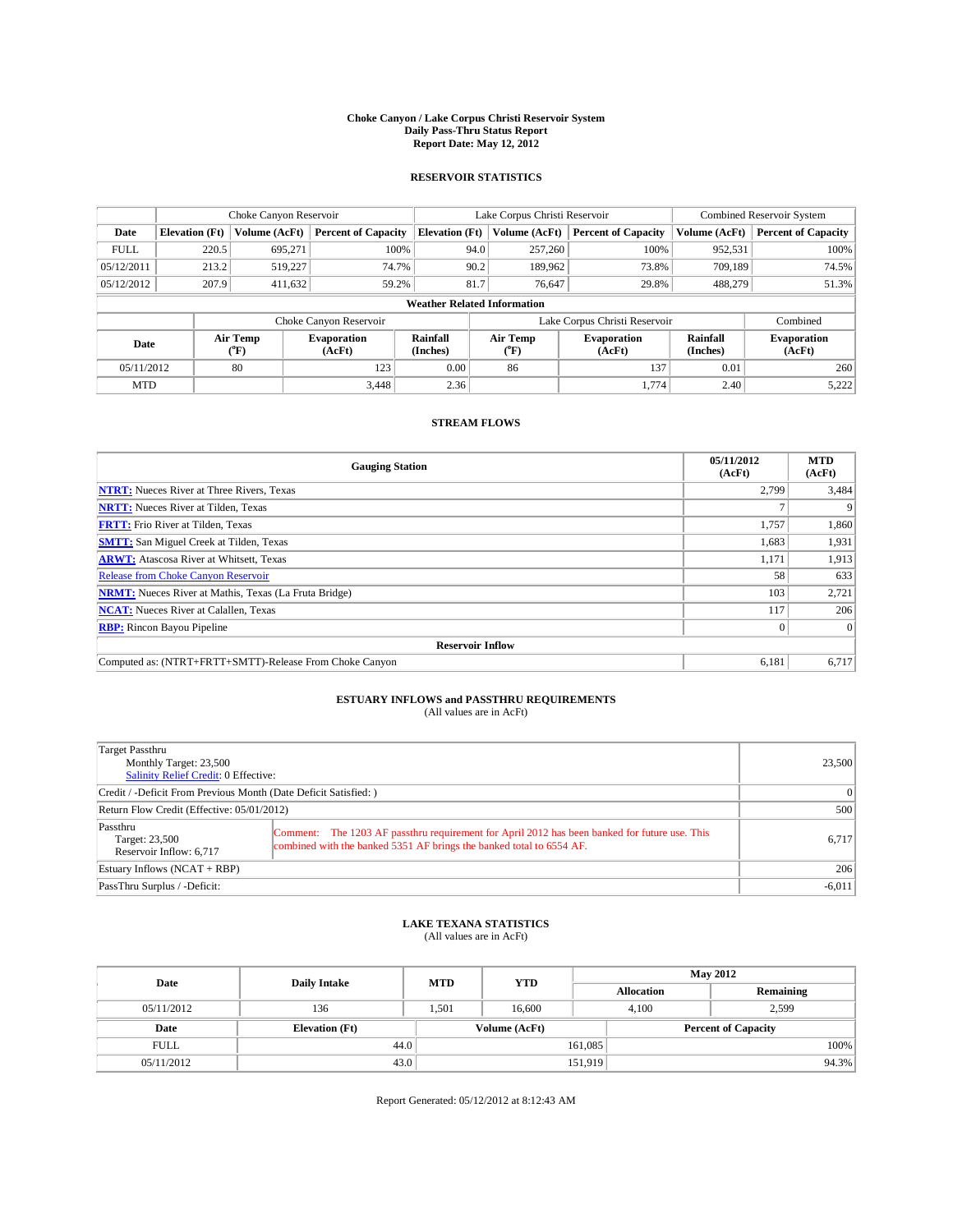#### **Choke Canyon / Lake Corpus Christi Reservoir System Daily Pass-Thru Status Report Report Date: May 13, 2012**

### **RESERVOIR STATISTICS**

|                          | Choke Canyon Reservoir |                              |                            |                                    |                       | Lake Corpus Christi Reservoir                        | <b>Combined Reservoir System</b> |                              |                            |
|--------------------------|------------------------|------------------------------|----------------------------|------------------------------------|-----------------------|------------------------------------------------------|----------------------------------|------------------------------|----------------------------|
| Date                     | <b>Elevation</b> (Ft)  | Volume (AcFt)                | <b>Percent of Capacity</b> | <b>Elevation (Ft)</b>              |                       | Volume (AcFt)                                        | <b>Percent of Capacity</b>       | Volume (AcFt)                | <b>Percent of Capacity</b> |
| <b>FULL</b>              | 220.5                  | 695,271                      | 100%                       |                                    | 94.0                  | 257,260                                              | 100%                             | 952,531                      | 100%                       |
| 05/13/2011               | 213.3                  | 522,280                      | 75.1%                      |                                    | 90.3                  | 191.976                                              | 74.6%                            | 714,256                      | 75.0%                      |
| 05/13/2012               | 207.9                  | 412,209                      | 59.3%                      |                                    | 81.9                  | 77,931                                               | 30.3%                            | 490,140                      | 51.5%                      |
|                          |                        |                              |                            | <b>Weather Related Information</b> |                       |                                                      |                                  |                              |                            |
|                          |                        |                              | Choke Canyon Reservoir     |                                    |                       |                                                      | Lake Corpus Christi Reservoir    |                              | Combined                   |
| Air Temp<br>Date<br>(°F) |                        | <b>Evaporation</b><br>(AcFt) | Rainfall<br>(Inches)       |                                    | Air Temp<br>$(^{0}F)$ | Rainfall<br><b>Evaporation</b><br>(AcFt)<br>(Inches) |                                  | <b>Evaporation</b><br>(AcFt) |                            |
| 05/12/2012               |                        | 84                           | 392                        | 0.00                               |                       | 87                                                   | 243                              | 0.00                         | 635                        |
| <b>MTD</b>               |                        |                              | 3.840                      | 2.36                               |                       |                                                      | 2,017                            | 2.40                         | 5,857                      |

### **STREAM FLOWS**

| <b>Gauging Station</b>                                       | 05/12/2012<br>(AcFt) | <b>MTD</b><br>(AcFt) |  |  |  |
|--------------------------------------------------------------|----------------------|----------------------|--|--|--|
| <b>NTRT:</b> Nueces River at Three Rivers, Texas             | 2.402                | 5,886                |  |  |  |
| <b>NRTT:</b> Nueces River at Tilden, Texas                   | 288                  | 297                  |  |  |  |
| <b>FRTT:</b> Frio River at Tilden, Texas                     | 806                  | 2,666                |  |  |  |
| <b>SMTT:</b> San Miguel Creek at Tilden, Texas               | 522                  | 2,453                |  |  |  |
| <b>ARWT:</b> Atascosa River at Whitsett, Texas               | 2,342                | 4,256                |  |  |  |
| <b>Release from Choke Canyon Reservoir</b>                   | 58                   | 691                  |  |  |  |
| <b>NRMT:</b> Nueces River at Mathis, Texas (La Fruta Bridge) | 181                  | 2,902                |  |  |  |
| <b>NCAT:</b> Nueces River at Calallen, Texas                 | 67                   | 274                  |  |  |  |
| <b>RBP:</b> Rincon Bayou Pipeline                            |                      | $\overline{0}$       |  |  |  |
| <b>Reservoir Inflow</b>                                      |                      |                      |  |  |  |
| Computed as: (NTRT+FRTT+SMTT)-Release From Choke Canyon      | 3,672                | 10,390               |  |  |  |

# **ESTUARY INFLOWS and PASSTHRU REQUIREMENTS**<br>(All values are in AcFt)

| Target Passthru<br>Monthly Target: 23,500<br>Salinity Relief Credit: 0 Effective: |                                                                                                                                                                       | 23,500   |  |  |
|-----------------------------------------------------------------------------------|-----------------------------------------------------------------------------------------------------------------------------------------------------------------------|----------|--|--|
| Credit / -Deficit From Previous Month (Date Deficit Satisfied: )                  |                                                                                                                                                                       | 0        |  |  |
| Return Flow Credit (Effective: 05/01/2012)                                        |                                                                                                                                                                       |          |  |  |
| Passthru<br>Target: 23,500<br>Reservoir Inflow: 10.390                            | Comment: The 1203 AF passthru requirement for April 2012 has been banked for future use. This<br>combined with the banked 5351 AF brings the banked total to 6554 AF. | 10,390   |  |  |
| Estuary Inflows $(NCAT + RBP)$                                                    |                                                                                                                                                                       | 274      |  |  |
| PassThru Surplus / -Deficit:                                                      |                                                                                                                                                                       | $-9,616$ |  |  |

# **LAKE TEXANA STATISTICS** (All values are in AcFt)

| Date        | <b>Daily Intake</b>   | <b>MTD</b> | <b>YTD</b>    | <b>May 2012</b>   |                |                            |  |
|-------------|-----------------------|------------|---------------|-------------------|----------------|----------------------------|--|
|             |                       |            |               | <b>Allocation</b> |                | Remaining                  |  |
| 05/12/2012  | 136                   | 1.637      | 16.736        |                   | 2,463<br>4.100 |                            |  |
| Date        | <b>Elevation</b> (Ft) |            | Volume (AcFt) |                   |                | <b>Percent of Capacity</b> |  |
| <b>FULL</b> | 44.0                  |            |               | 161,085           |                | 100%                       |  |
| 05/12/2012  | 43.2                  |            |               | 153,730           |                | 95.4%                      |  |

Report Generated: 05/13/2012 at 8:16:58 AM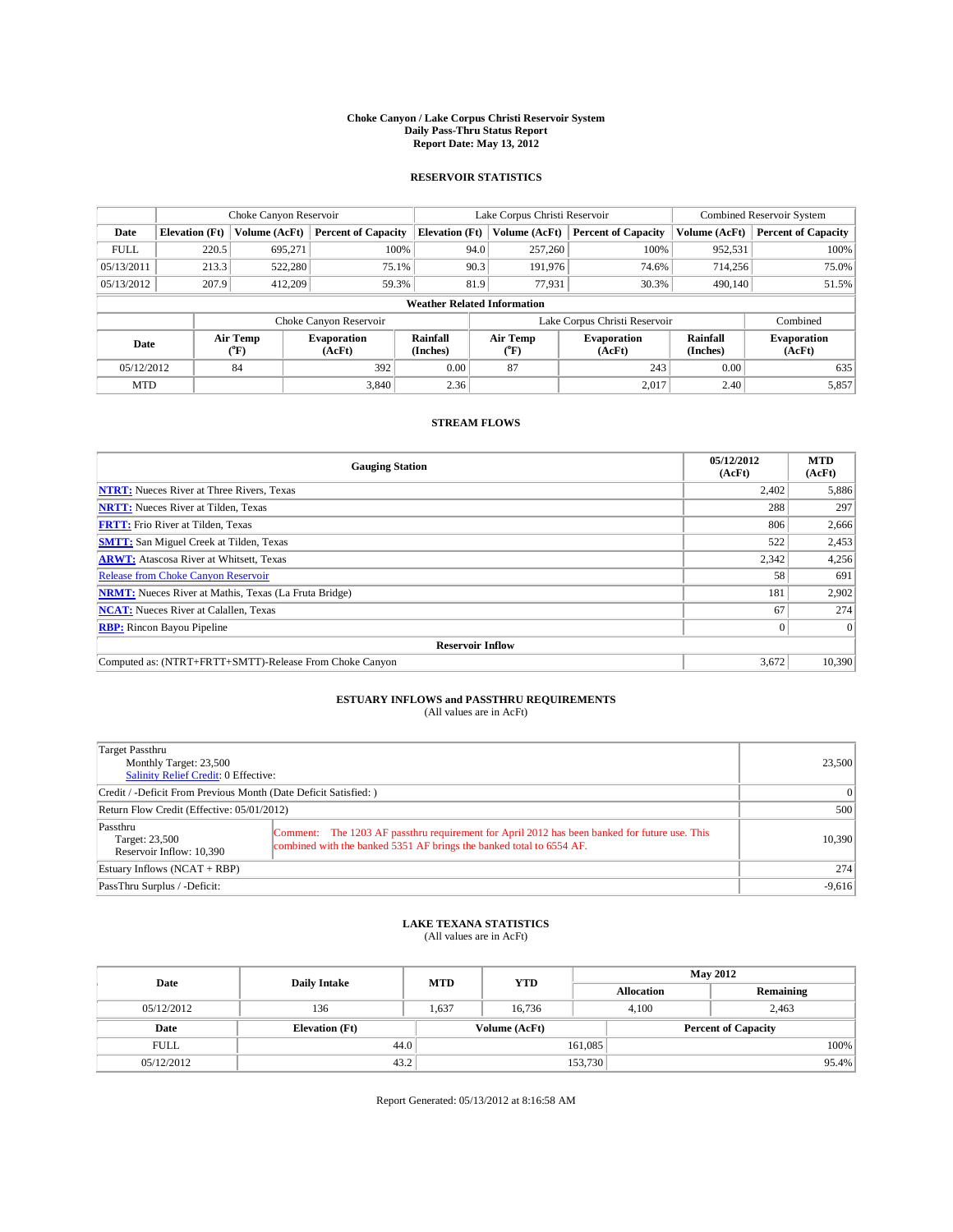#### **Choke Canyon / Lake Corpus Christi Reservoir System Daily Pass-Thru Status Report Report Date: May 14, 2012**

### **RESERVOIR STATISTICS**

|             | Choke Canyon Reservoir |                                                                                                        |                            |                                    | Lake Corpus Christi Reservoir                                        | <b>Combined Reservoir System</b> |               |                            |
|-------------|------------------------|--------------------------------------------------------------------------------------------------------|----------------------------|------------------------------------|----------------------------------------------------------------------|----------------------------------|---------------|----------------------------|
| Date        | <b>Elevation</b> (Ft)  | Volume (AcFt)                                                                                          | <b>Percent of Capacity</b> |                                    | <b>Elevation (Ft)</b><br>Volume (AcFt)<br><b>Percent of Capacity</b> |                                  | Volume (AcFt) | <b>Percent of Capacity</b> |
| <b>FULL</b> | 220.5                  | 695,271                                                                                                | 100%                       | 94.0                               | 257,260                                                              | 100%                             | 952,531       | 100%                       |
| 05/14/2011  | 213.3                  | 522,370                                                                                                | 75.3%                      | 90.3                               | 191,640                                                              | 74.5%                            | 715,010       | 75.1%                      |
| 05/14/2012  | 208.0                  | 412,980                                                                                                | 59.4%                      | 82.2                               | 81.563                                                               | 31.7%                            | 494,543       | 51.9%                      |
|             |                        |                                                                                                        |                            | <b>Weather Related Information</b> |                                                                      |                                  |               |                            |
|             |                        |                                                                                                        | Choke Canyon Reservoir     |                                    |                                                                      | Lake Corpus Christi Reservoir    |               | Combined                   |
| Date        |                        | Air Temp<br>Air Temp<br>Rainfall<br><b>Evaporation</b><br>(Inches)<br>(AcFt)<br>(AcFt)<br>(°F)<br>(°F) |                            | <b>Evaporation</b>                 | Rainfall<br>(Inches)                                                 | <b>Evaporation</b><br>(AcFt)     |               |                            |
| 05/13/2012  |                        | 82                                                                                                     | 325                        | 0.00                               | 84                                                                   | 173                              | 0.00          | 498                        |
| <b>MTD</b>  |                        |                                                                                                        | 4.165                      | 2.36                               |                                                                      | 2,190                            | 2.40          | 6,355                      |

### **STREAM FLOWS**

| <b>Gauging Station</b>                                       | 05/13/2012<br>(AcFt) | <b>MTD</b><br>(AcFt) |
|--------------------------------------------------------------|----------------------|----------------------|
| <b>NTRT:</b> Nueces River at Three Rivers, Texas             | 3,712                | 9,597                |
| <b>NRTT:</b> Nueces River at Tilden, Texas                   | 732                  | 1,029                |
| <b>FRTT:</b> Frio River at Tilden, Texas                     | 1,145                | 3,811                |
| <b>SMTT:</b> San Miguel Creek at Tilden, Texas               | 62                   | 2,515                |
| <b>ARWT:</b> Atascosa River at Whitsett, Texas               | 4,109                | 8,365                |
| <b>Release from Choke Canyon Reservoir</b>                   | 58                   | 748                  |
| <b>NRMT:</b> Nueces River at Mathis, Texas (La Fruta Bridge) | 185                  | 3,087                |
| <b>NCAT:</b> Nueces River at Calallen, Texas                 |                      | 277                  |
| <b>RBP:</b> Rincon Bayou Pipeline                            | $\Omega$             | $\Omega$             |
| <b>Reservoir Inflow</b>                                      |                      |                      |
| Computed as: (NTRT+FRTT+SMTT)-Release From Choke Canyon      | 4,861                | 15,251               |

# **ESTUARY INFLOWS and PASSTHRU REQUIREMENTS**<br>(All values are in AcFt)

| Target Passthru<br>Monthly Target: 23,500<br>Salinity Relief Credit: 0 Effective: |                                                                                                                                                                       | 23,500    |  |  |
|-----------------------------------------------------------------------------------|-----------------------------------------------------------------------------------------------------------------------------------------------------------------------|-----------|--|--|
| Credit / -Deficit From Previous Month (Date Deficit Satisfied: )                  |                                                                                                                                                                       | 0         |  |  |
| Return Flow Credit (Effective: 05/01/2012)                                        |                                                                                                                                                                       |           |  |  |
| Passthru<br>Target: 23,500<br>Reservoir Inflow: 15.251                            | Comment: The 1203 AF passthru requirement for April 2012 has been banked for future use. This<br>combined with the banked 5351 AF brings the banked total to 6554 AF. | 15,251    |  |  |
| Estuary Inflows (NCAT + RBP)                                                      |                                                                                                                                                                       | 277       |  |  |
| PassThru Surplus / -Deficit:                                                      |                                                                                                                                                                       | $-14,474$ |  |  |

# **LAKE TEXANA STATISTICS** (All values are in AcFt)

| Date        | <b>Daily Intake</b>   | <b>MTD</b> | <b>YTD</b>    | <b>May 2012</b>   |                            |  |  |
|-------------|-----------------------|------------|---------------|-------------------|----------------------------|--|--|
|             |                       |            |               | <b>Allocation</b> | Remaining                  |  |  |
| 05/134/2012 | 136                   | 1.774      | 16,873        | 4,100             | 2,326                      |  |  |
| Date        | <b>Elevation</b> (Ft) |            | Volume (AcFt) |                   | <b>Percent of Capacity</b> |  |  |
| <b>FULL</b> | 44.0                  |            |               | 161,085           | 100%                       |  |  |
| 05/13/2012  | 43.2                  |            |               | 153,730           | 95.4%                      |  |  |

Report Generated: 05/14/2012 at 8:15:07 AM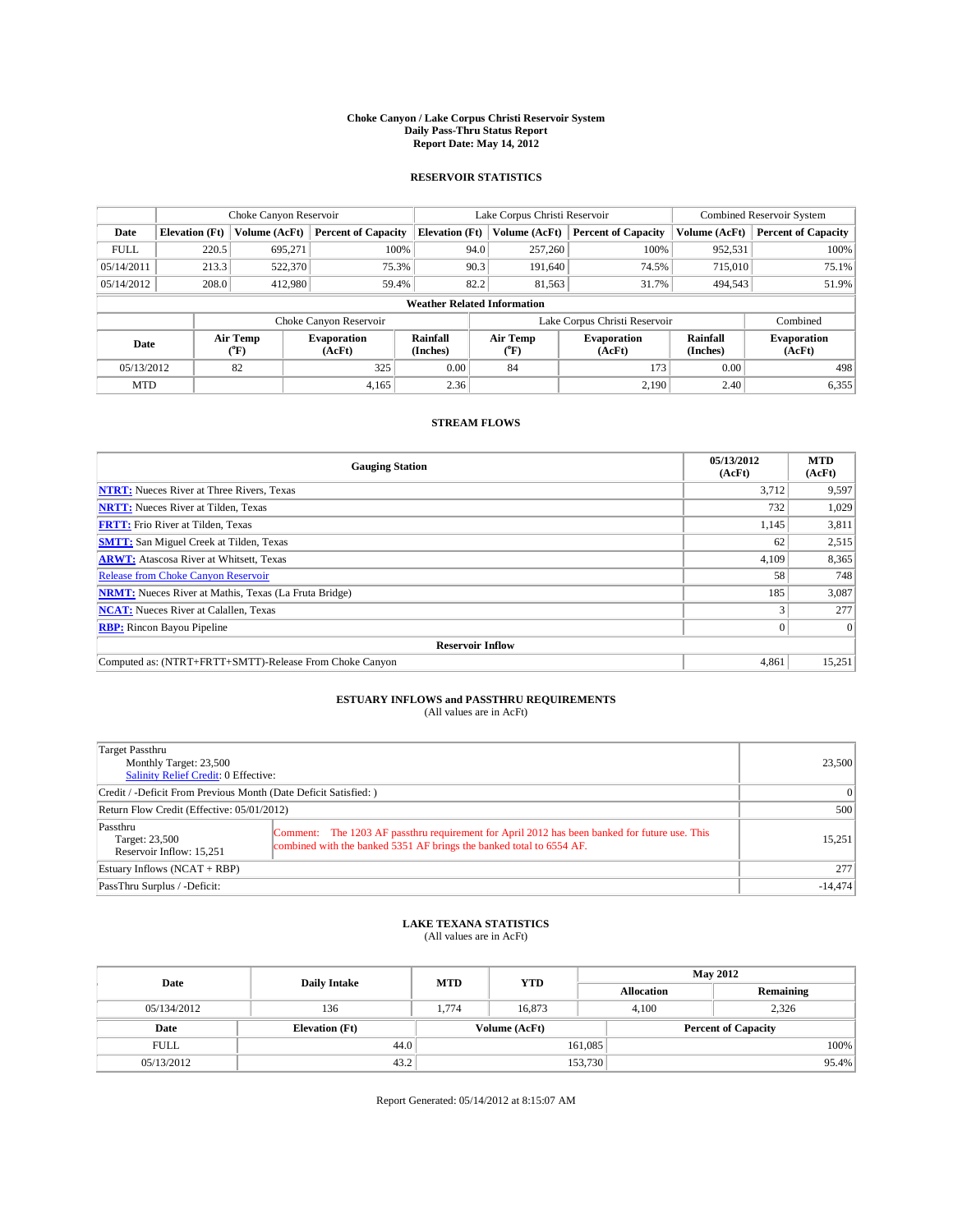#### **Choke Canyon / Lake Corpus Christi Reservoir System Daily Pass-Thru Status Report Report Date: May 15, 2012**

### **RESERVOIR STATISTICS**

|             | Choke Canyon Reservoir |                  |                              |                                    |      | Lake Corpus Christi Reservoir                    | <b>Combined Reservoir System</b> |                      |                              |
|-------------|------------------------|------------------|------------------------------|------------------------------------|------|--------------------------------------------------|----------------------------------|----------------------|------------------------------|
| Date        | <b>Elevation</b> (Ft)  | Volume (AcFt)    | <b>Percent of Capacity</b>   | <b>Elevation (Ft)</b>              |      | Volume (AcFt)                                    | <b>Percent of Capacity</b>       | Volume (AcFt)        | <b>Percent of Capacity</b>   |
| <b>FULL</b> | 220.5                  | 695,271          | 100%                         |                                    | 94.0 | 257,260                                          | 100%                             | 952,531              | 100%                         |
| 05/15/2011  | 213.3                  | 522,716          | 75.2%                        |                                    | 90.3 | 191.472                                          | 74.4%                            | 714,188              | 75.0%                        |
| 05/15/2012  | 208.0                  | 413,944          | 59.5%                        |                                    | 82.6 | 85,197                                           | 33.1%                            | 499.141              | 52.4%                        |
|             |                        |                  |                              | <b>Weather Related Information</b> |      |                                                  |                                  |                      |                              |
|             |                        |                  | Choke Canyon Reservoir       |                                    |      |                                                  | Lake Corpus Christi Reservoir    |                      | Combined                     |
| Date        |                        | Air Temp<br>(°F) | <b>Evaporation</b><br>(AcFt) | Rainfall<br>(Inches)               |      | Air Temp<br><b>Evaporation</b><br>(AcFt)<br>(°F) |                                  | Rainfall<br>(Inches) | <b>Evaporation</b><br>(AcFt) |
| 05/14/2012  |                        | 83               | 280                          | 0.11                               |      | 83                                               | 196                              | 0.04                 | 476                          |
| <b>MTD</b>  |                        |                  | 4.445                        | 2.47                               |      |                                                  | 2,386                            | 2.44                 | 6,831                        |

### **STREAM FLOWS**

| <b>Gauging Station</b>                                       | 05/14/2012<br>(AcFt) | <b>MTD</b><br>(AcFt) |  |  |  |
|--------------------------------------------------------------|----------------------|----------------------|--|--|--|
| <b>NTRT:</b> Nueces River at Three Rivers, Texas             | 4,546                | 14,143               |  |  |  |
| <b>NRTT:</b> Nueces River at Tilden, Texas                   | 1,127                | 2,157                |  |  |  |
| <b>FRTT:</b> Frio River at Tilden, Texas                     | 1,415                | 5,226                |  |  |  |
| <b>SMTT:</b> San Miguel Creek at Tilden, Texas               | 56                   | 2,571                |  |  |  |
| <b>ARWT:</b> Atascosa River at Whitsett, Texas               | 913                  | 9,278                |  |  |  |
| <b>Release from Choke Canyon Reservoir</b>                   | 58                   | 806                  |  |  |  |
| <b>NRMT:</b> Nueces River at Mathis, Texas (La Fruta Bridge) | 185                  | 3,271                |  |  |  |
| <b>NCAT:</b> Nueces River at Calallen, Texas                 |                      | 277                  |  |  |  |
| <b>RBP:</b> Rincon Bayou Pipeline                            | $\Omega$             | $\Omega$             |  |  |  |
| <b>Reservoir Inflow</b>                                      |                      |                      |  |  |  |
| Computed as: (NTRT+FRTT+SMTT)-Release From Choke Canyon      | 5,959                | 21,210               |  |  |  |

# **ESTUARY INFLOWS and PASSTHRU REQUIREMENTS**<br>(All values are in AcFt)

| Target Passthru<br>Monthly Target: 23,500<br>Salinity Relief Credit: 0 Effective: |                                                                                                                                                                       | 23,500    |  |  |
|-----------------------------------------------------------------------------------|-----------------------------------------------------------------------------------------------------------------------------------------------------------------------|-----------|--|--|
| Credit / -Deficit From Previous Month (Date Deficit Satisfied: )                  |                                                                                                                                                                       | $\Omega$  |  |  |
| Return Flow Credit (Effective: 05/01/2012)                                        |                                                                                                                                                                       |           |  |  |
| Passthru<br>Target: 23,500<br>Reservoir Inflow: 21.210                            | Comment: The 1203 AF passthru requirement for April 2012 has been banked for future use. This<br>combined with the banked 5351 AF brings the banked total to 6554 AF. | 21,210    |  |  |
| Estuary Inflows $(NCAT + RBP)$                                                    | 277                                                                                                                                                                   |           |  |  |
| PassThru Surplus / -Deficit:                                                      |                                                                                                                                                                       | $-20,433$ |  |  |

# **LAKE TEXANA STATISTICS** (All values are in AcFt)

| Date        | <b>Daily Intake</b>   | <b>MTD</b> | <b>YTD</b>    | <b>May 2012</b>   |                            |           |  |
|-------------|-----------------------|------------|---------------|-------------------|----------------------------|-----------|--|
|             |                       |            |               | <b>Allocation</b> |                            | Remaining |  |
| 05/14/2012  | 137                   | 1.910      | 17.009        |                   | 2,190<br>4.100             |           |  |
| Date        | <b>Elevation</b> (Ft) |            | Volume (AcFt) |                   | <b>Percent of Capacity</b> |           |  |
| <b>FULL</b> | 44.0                  |            |               | 161,085           |                            | 100%      |  |
| 05/14/2012  | 43.2                  |            |               | 153,730           |                            | 95.4%     |  |

Report Generated: 05/15/2012 at 8:15:07 AM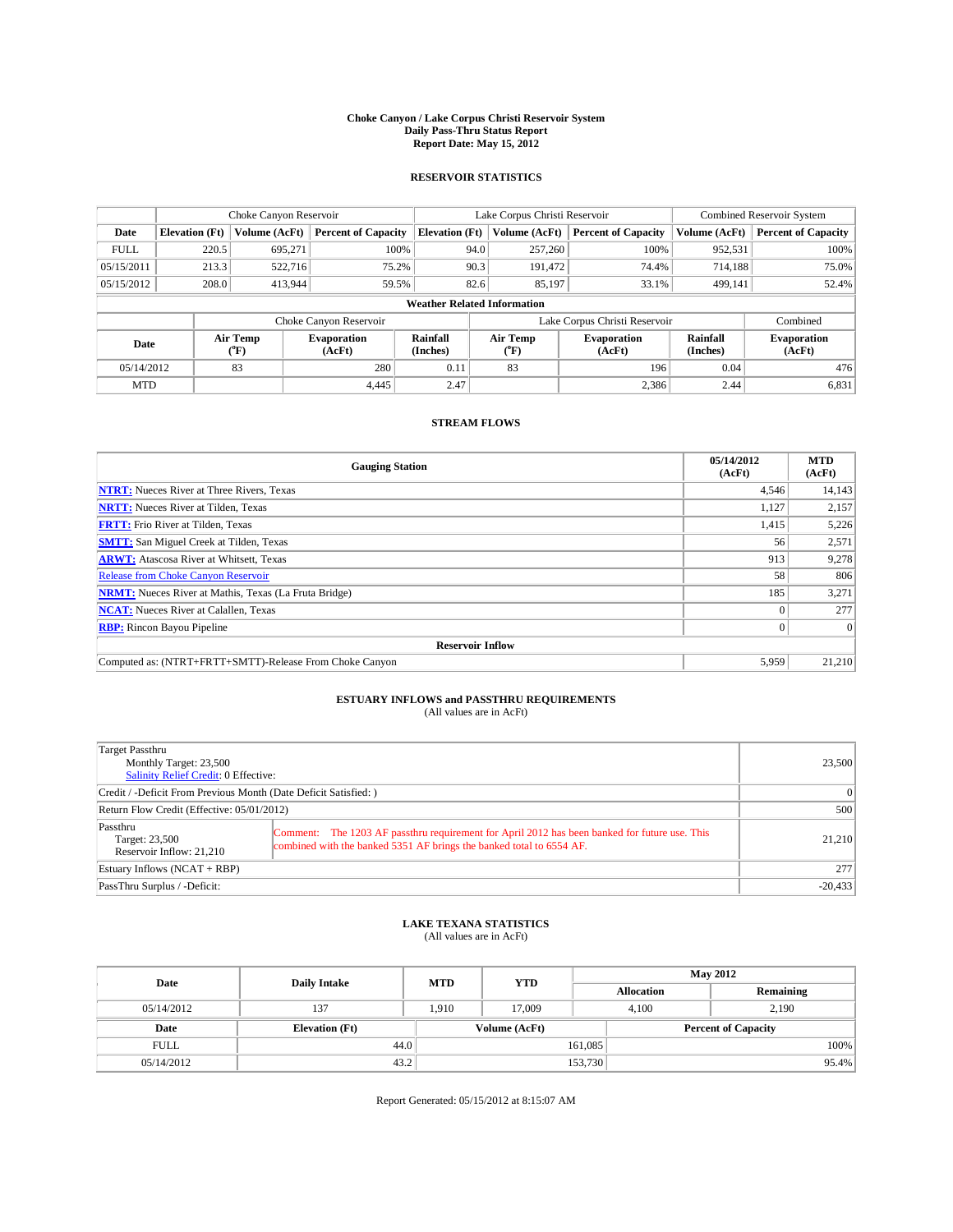#### **Choke Canyon / Lake Corpus Christi Reservoir System Daily Pass-Thru Status Report Report Date: May 16, 2012**

### **RESERVOIR STATISTICS**

|             | Choke Canyon Reservoir |                  |                              |                                    | Lake Corpus Christi Reservoir | <b>Combined Reservoir System</b> |               |                              |
|-------------|------------------------|------------------|------------------------------|------------------------------------|-------------------------------|----------------------------------|---------------|------------------------------|
| Date        | <b>Elevation</b> (Ft)  | Volume (AcFt)    | <b>Percent of Capacity</b>   | <b>Elevation (Ft)</b>              | Volume (AcFt)                 | <b>Percent of Capacity</b>       | Volume (AcFt) | <b>Percent of Capacity</b>   |
| <b>FULL</b> | 220.5                  | 695,271          | 100%                         | 94.0                               | 257,260                       | 100%                             | 952,531       | 100%                         |
| 05/16/2011  | 213.3                  | 522,716          | 75.2%                        | 90.2                               | 190,632                       | 74.1%                            | 713,348       | 74.9%                        |
| 05/16/2012  | 208.1                  | 415.101          | 59.7%                        | 82.7                               | 87,106                        | 33.9%                            | 502,207       | 52.7%                        |
|             |                        |                  |                              | <b>Weather Related Information</b> |                               |                                  |               |                              |
|             |                        |                  | Choke Canyon Reservoir       |                                    |                               | Lake Corpus Christi Reservoir    |               | Combined                     |
| Date        |                        | Air Temp<br>(°F) | <b>Evaporation</b><br>(AcFt) | Rainfall<br>(Inches)               | Air Temp<br>(°F)              | <b>Evaporation</b><br>(AcFt)     |               | <b>Evaporation</b><br>(AcFt) |
| 05/15/2012  |                        | 78               | 247                          | 0.00                               | 81                            | 149                              | 0.00          | 396                          |
| <b>MTD</b>  |                        |                  | 4.692                        | 2.47                               |                               | 2,535                            | 2.44          | 7,227                        |

### **STREAM FLOWS**

| <b>Gauging Station</b>                                       | 05/15/2012<br>(AcFt) | <b>MTD</b><br>(AcFt) |  |  |  |  |
|--------------------------------------------------------------|----------------------|----------------------|--|--|--|--|
| <b>NTRT:</b> Nueces River at Three Rivers, Texas             | 1,655                | 15,799               |  |  |  |  |
| <b>NRTT:</b> Nueces River at Tilden, Texas                   | 1,171                | 3,328                |  |  |  |  |
| <b>FRTT:</b> Frio River at Tilden, Texas                     | 1,002                | 6,229                |  |  |  |  |
| <b>SMTT:</b> San Miguel Creek at Tilden, Texas               | 30                   | 2,600                |  |  |  |  |
| <b>ARWT:</b> Atascosa River at Whitsett, Texas               | 149                  | 9,427                |  |  |  |  |
| <b>Release from Choke Canyon Reservoir</b>                   | 58                   | 863                  |  |  |  |  |
| <b>NRMT:</b> Nueces River at Mathis, Texas (La Fruta Bridge) | 189                  | 3,460                |  |  |  |  |
| <b>NCAT:</b> Nueces River at Calallen, Texas                 |                      | 277                  |  |  |  |  |
| <b>RBP:</b> Rincon Bayou Pipeline                            | $\Omega$             | $\Omega$             |  |  |  |  |
| <b>Reservoir Inflow</b>                                      |                      |                      |  |  |  |  |
| Computed as: (NTRT+FRTT+SMTT)-Release From Choke Canyon      | 2,630                | 23,840               |  |  |  |  |

# **ESTUARY INFLOWS and PASSTHRU REQUIREMENTS**<br>(All values are in AcFt)

| Target Passthru<br>Monthly Target: 23,500<br>Salinity Relief Credit: 0 Effective: |                                                                                                                                                                       |        |  |  |  |
|-----------------------------------------------------------------------------------|-----------------------------------------------------------------------------------------------------------------------------------------------------------------------|--------|--|--|--|
| Credit / -Deficit From Previous Month (Date Deficit Satisfied: )                  | $\Omega$                                                                                                                                                              |        |  |  |  |
| Return Flow Credit (Effective: 05/01/2012)                                        |                                                                                                                                                                       |        |  |  |  |
| Passthru<br>Target: 23,500<br>Reservoir Inflow: 23,840                            | Comment: The 1203 AF passthru requirement for April 2012 has been banked for future use. This<br>combined with the banked 5351 AF brings the banked total to 6554 AF. | 23,500 |  |  |  |
| Estuary Inflows $(NCAT + RBP)$                                                    | 277                                                                                                                                                                   |        |  |  |  |
| PassThru Surplus / -Deficit:                                                      |                                                                                                                                                                       |        |  |  |  |

# **LAKE TEXANA STATISTICS** (All values are in AcFt)

| Date        | <b>Daily Intake</b>   | <b>MTD</b> | <b>YTD</b>    | <b>May 2012</b>   |                |                            |  |
|-------------|-----------------------|------------|---------------|-------------------|----------------|----------------------------|--|
|             |                       |            |               | <b>Allocation</b> |                | Remaining                  |  |
| 05/15/2012  | 132                   | 2.042      | 17.141        |                   | 2,058<br>4.100 |                            |  |
| Date        | <b>Elevation</b> (Ft) |            | Volume (AcFt) |                   |                | <b>Percent of Capacity</b> |  |
| <b>FULL</b> | 44.0                  |            |               | 161,085           |                | 100%                       |  |
| 05/15/2012  | 43.1                  |            |               | 152,823           |                | 94.9%                      |  |

Report Generated: 05/16/2012 at 8:47:57 AM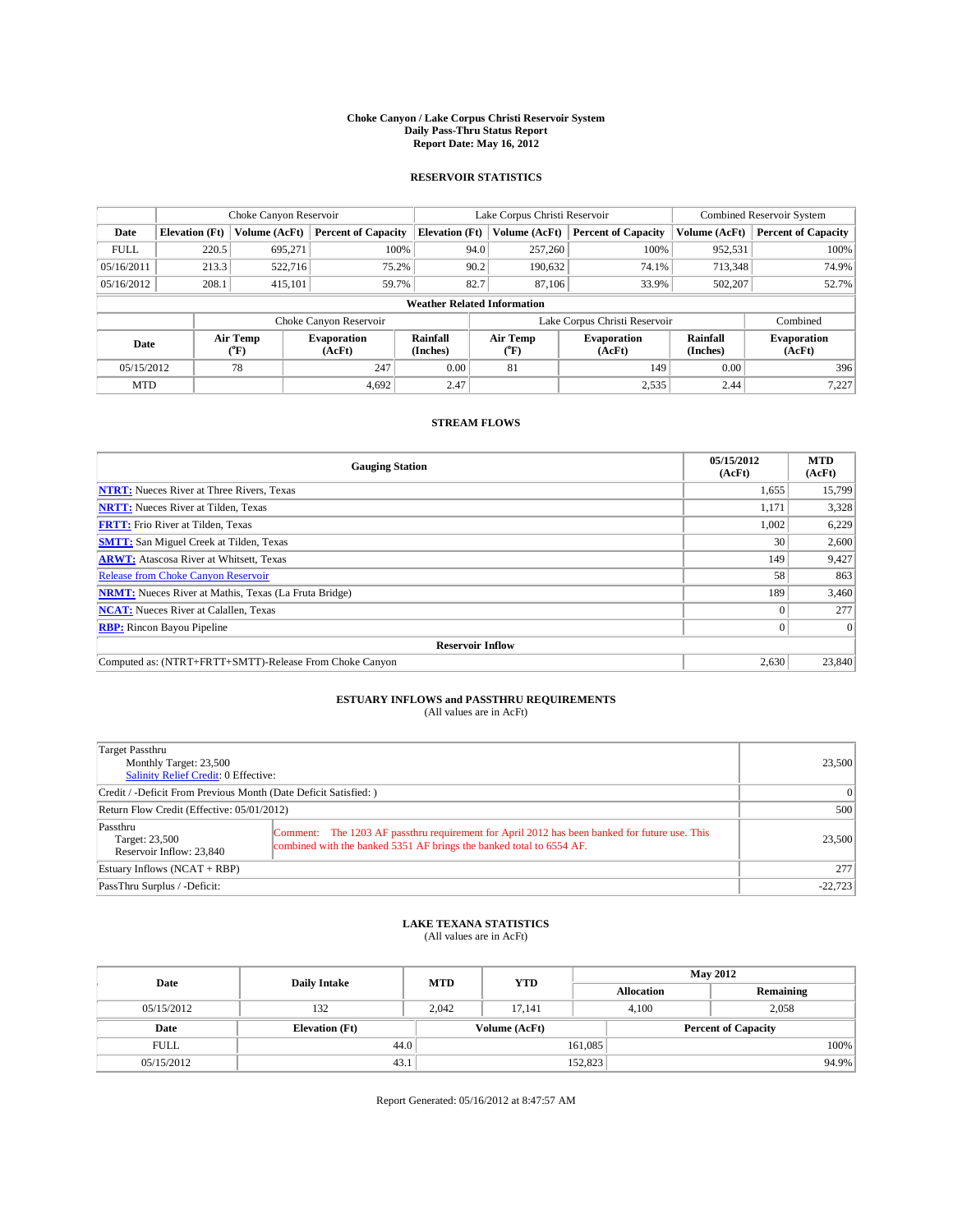#### **Choke Canyon / Lake Corpus Christi Reservoir System Daily Pass-Thru Status Report Report Date: May 17, 2012**

### **RESERVOIR STATISTICS**

|             | Choke Canyon Reservoir |                  |                              |                       | Lake Corpus Christi Reservoir      | <b>Combined Reservoir System</b> |                      |                              |
|-------------|------------------------|------------------|------------------------------|-----------------------|------------------------------------|----------------------------------|----------------------|------------------------------|
| Date        | <b>Elevation</b> (Ft)  | Volume (AcFt)    | <b>Percent of Capacity</b>   | <b>Elevation (Ft)</b> | Volume (AcFt)                      | <b>Percent of Capacity</b>       | Volume (AcFt)        | <b>Percent of Capacity</b>   |
| <b>FULL</b> | 220.5                  | 695,271          | 100%                         |                       | 94.0<br>257,260                    | 100%                             | 952,531              | 100%                         |
| 05/17/2011  | 213.3                  | 522,498          | 75.2%                        |                       | 90.2<br>190,129                    | 73.9%                            | 712,627              | 74.8%                        |
| 05/17/2012  | 208.1                  | 415.294          | 59.7%                        |                       | 82.8<br>87,855                     | 34.2%                            | 503,149              | 52.8%                        |
|             |                        |                  |                              |                       | <b>Weather Related Information</b> |                                  |                      |                              |
|             |                        |                  | Choke Canyon Reservoir       |                       |                                    | Lake Corpus Christi Reservoir    |                      | Combined                     |
| Date        |                        | Air Temp<br>(°F) | <b>Evaporation</b><br>(AcFt) | Rainfall<br>(Inches)  | Air Temp<br>("F)                   | <b>Evaporation</b><br>(AcFt)     | Rainfall<br>(Inches) | <b>Evaporation</b><br>(AcFt) |
| 05/16/2012  |                        | 84               | 326                          | 0.00                  | 85                                 | 188                              | 0.00                 | 514                          |
| <b>MTD</b>  |                        |                  | 5.018                        | 2.47                  |                                    | 2,723                            | 2.44                 | 7.741                        |

### **STREAM FLOWS**

| <b>Gauging Station</b>                                       | 05/16/2012<br>(AcFt) | <b>MTD</b><br>(AcFt) |  |  |  |  |
|--------------------------------------------------------------|----------------------|----------------------|--|--|--|--|
| <b>NTRT:</b> Nueces River at Three Rivers, Texas             | 1,276                | 17,075               |  |  |  |  |
| <b>NRTT:</b> Nueces River at Tilden, Texas                   | 1,161                | 4,489                |  |  |  |  |
| <b>FRTT:</b> Frio River at Tilden, Texas                     | 445                  | 6,673                |  |  |  |  |
| <b>SMTT:</b> San Miguel Creek at Tilden, Texas               | 15                   | 2,615                |  |  |  |  |
| <b>ARWT:</b> Atascosa River at Whitsett, Texas               | 286                  | 9,713                |  |  |  |  |
| <b>Release from Choke Canyon Reservoir</b>                   | 58                   | 921                  |  |  |  |  |
| <b>NRMT:</b> Nueces River at Mathis, Texas (La Fruta Bridge) | 129                  | 3,589                |  |  |  |  |
| <b>NCAT:</b> Nueces River at Calallen, Texas                 |                      | 277                  |  |  |  |  |
| <b>RBP:</b> Rincon Bayou Pipeline                            | $\Omega$             | $\Omega$             |  |  |  |  |
| <b>Reservoir Inflow</b>                                      |                      |                      |  |  |  |  |
| Computed as: (NTRT+FRTT+SMTT)-Release From Choke Canyon      | 1,679                | 25,519               |  |  |  |  |

# **ESTUARY INFLOWS and PASSTHRU REQUIREMENTS**<br>(All values are in AcFt)

| Target Passthru<br>Monthly Target: 23,500<br>Salinity Relief Credit: 0 Effective: | 23,500                                                                                                                                                                |        |  |  |  |
|-----------------------------------------------------------------------------------|-----------------------------------------------------------------------------------------------------------------------------------------------------------------------|--------|--|--|--|
| Credit / -Deficit From Previous Month (Date Deficit Satisfied: )                  | $\Omega$                                                                                                                                                              |        |  |  |  |
| Return Flow Credit (Effective: 05/01/2012)                                        |                                                                                                                                                                       |        |  |  |  |
| Passthru<br>Target: 23,500<br>Reservoir Inflow: 25.519                            | Comment: The 1203 AF passthru requirement for April 2012 has been banked for future use. This<br>combined with the banked 5351 AF brings the banked total to 6554 AF. | 23,500 |  |  |  |
| Estuary Inflows $(NCAT + RBP)$                                                    | 277                                                                                                                                                                   |        |  |  |  |
| PassThru Surplus / -Deficit:                                                      |                                                                                                                                                                       |        |  |  |  |

# **LAKE TEXANA STATISTICS** (All values are in AcFt)

| Date        | <b>Daily Intake</b>   | <b>MTD</b> | <b>YTD</b>    | <b>May 2012</b>   |                            |           |  |
|-------------|-----------------------|------------|---------------|-------------------|----------------------------|-----------|--|
|             |                       |            |               | <b>Allocation</b> |                            | Remaining |  |
| 05/16/2012  | 136                   | 2.178      | 17.277        |                   | 1.922<br>4.100             |           |  |
| Date        | <b>Elevation</b> (Ft) |            | Volume (AcFt) |                   | <b>Percent of Capacity</b> |           |  |
| <b>FULL</b> | 44.0                  |            |               | 161,085           |                            | 100%      |  |
| 05/16/2012  | 43.2                  |            |               | 153,730           |                            | 95.4%     |  |

Report Generated: 05/17/2012 at 8:41:51 AM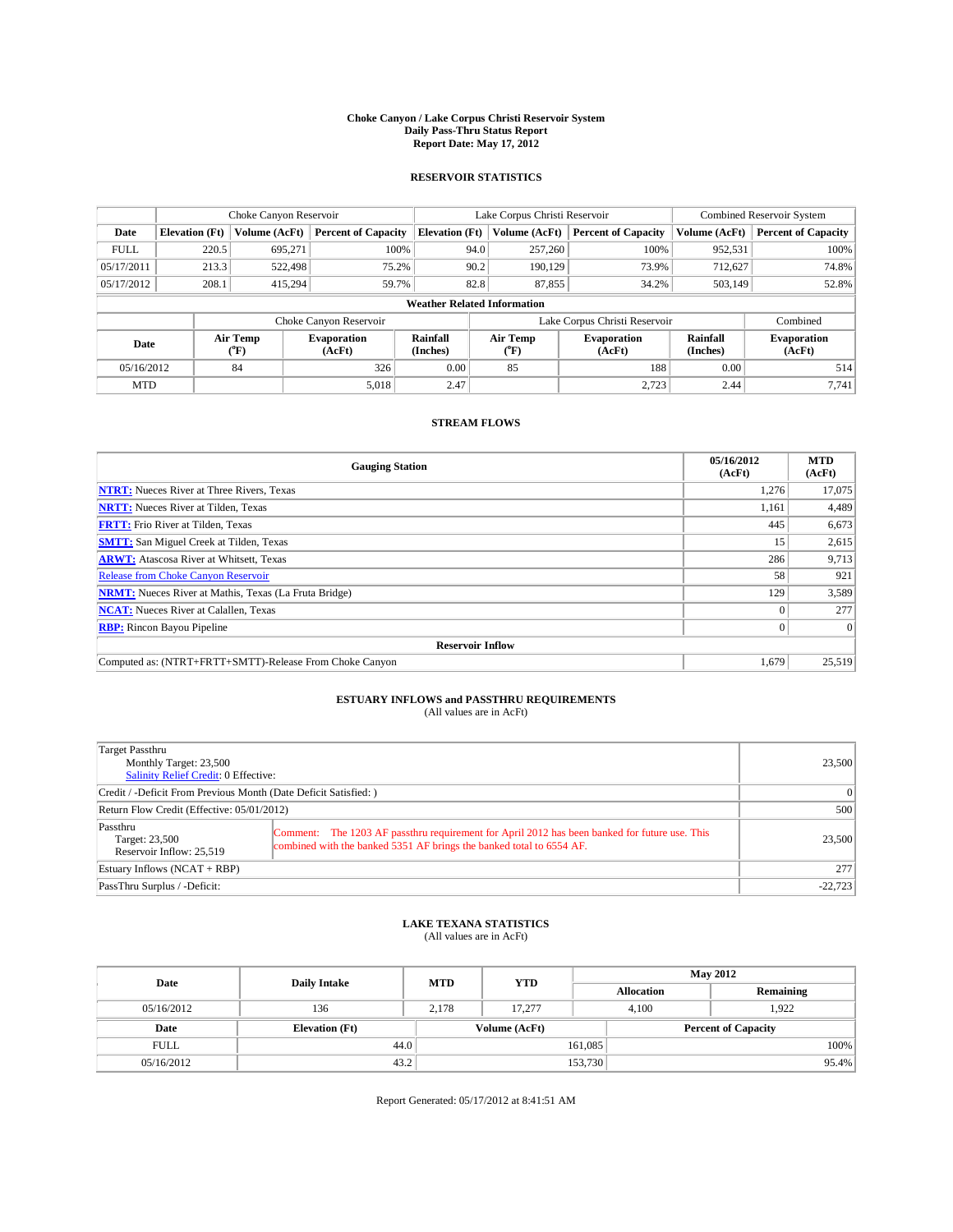#### **Choke Canyon / Lake Corpus Christi Reservoir System Daily Pass-Thru Status Report Report Date: May 18, 2012**

### **RESERVOIR STATISTICS**

|             | Choke Canyon Reservoir |                  |                              |                                    | Lake Corpus Christi Reservoir | <b>Combined Reservoir System</b> |                      |                              |
|-------------|------------------------|------------------|------------------------------|------------------------------------|-------------------------------|----------------------------------|----------------------|------------------------------|
| Date        | <b>Elevation</b> (Ft)  | Volume (AcFt)    | <b>Percent of Capacity</b>   | <b>Elevation (Ft)</b>              | Volume (AcFt)                 | <b>Percent of Capacity</b>       | Volume (AcFt)        | <b>Percent of Capacity</b>   |
| <b>FULL</b> | 220.5                  | 695,271          | 100%                         | 94.0                               | 257,260                       | 100%                             | 952,531              | 100%                         |
| 05/18/2011  | 213.2                  | 520,099          | 74.8%                        | 90.1                               | 188,957                       | 73.4%                            | 709,056              | 74.4%                        |
| 05/18/2012  | 208.1                  | 416,258          | 59.9%                        | 82.9                               | 88.717                        | 34.5%                            | 504,975              | 53.0%                        |
|             |                        |                  |                              | <b>Weather Related Information</b> |                               |                                  |                      |                              |
|             |                        |                  | Choke Canyon Reservoir       |                                    |                               | Lake Corpus Christi Reservoir    |                      | Combined                     |
| Date        |                        | Air Temp<br>(°F) | <b>Evaporation</b><br>(AcFt) | Rainfall<br>(Inches)               | Air Temp<br>(°F)              | <b>Evaporation</b><br>(AcFt)     | Rainfall<br>(Inches) | <b>Evaporation</b><br>(AcFt) |
| 05/17/2012  |                        | 87               | 405                          | 0.00                               | 86                            | 201                              | 0.00                 | 606                          |
| <b>MTD</b>  |                        |                  | 5,423                        | 2.47                               |                               | 2,924                            | 2.44                 | 8,347                        |

### **STREAM FLOWS**

| <b>Gauging Station</b>                                       | 05/17/2012<br>(AcFt) | <b>MTD</b><br>(AcFt) |  |  |  |  |
|--------------------------------------------------------------|----------------------|----------------------|--|--|--|--|
| <b>NTRT:</b> Nueces River at Three Rivers, Texas             | 1,576                | 18,651               |  |  |  |  |
| <b>NRTT:</b> Nueces River at Tilden, Texas                   | 1,185                | 5,674                |  |  |  |  |
| <b>FRTT:</b> Frio River at Tilden, Texas                     | 133                  | 6,806                |  |  |  |  |
| <b>SMTT:</b> San Miguel Creek at Tilden, Texas               |                      | 2,620                |  |  |  |  |
| <b>ARWT:</b> Atascosa River at Whitsett, Texas               | 401                  | 10,114               |  |  |  |  |
| <b>Release from Choke Canyon Reservoir</b>                   | 58                   | 979                  |  |  |  |  |
| <b>NRMT:</b> Nueces River at Mathis, Texas (La Fruta Bridge) | 161                  | 3,750                |  |  |  |  |
| <b>NCAT:</b> Nueces River at Calallen, Texas                 |                      | 277                  |  |  |  |  |
| <b>RBP:</b> Rincon Bayou Pipeline                            | $\Omega$             | $\Omega$             |  |  |  |  |
| <b>Reservoir Inflow</b>                                      |                      |                      |  |  |  |  |
| Computed as: (NTRT+FRTT+SMTT)-Release From Choke Canyon      | 1,656                | 27,175               |  |  |  |  |

# **ESTUARY INFLOWS and PASSTHRU REQUIREMENTS**<br>(All values are in AcFt)

| Target Passthru<br>Monthly Target: 23,500<br>Salinity Relief Credit: 0 Effective: | 23,500                                                                                                                                                                |        |  |  |  |
|-----------------------------------------------------------------------------------|-----------------------------------------------------------------------------------------------------------------------------------------------------------------------|--------|--|--|--|
| Credit / -Deficit From Previous Month (Date Deficit Satisfied: )                  | $\Omega$                                                                                                                                                              |        |  |  |  |
| Return Flow Credit (Effective: 05/01/2012)                                        |                                                                                                                                                                       |        |  |  |  |
| Passthru<br>Target: 23,500<br>Reservoir Inflow: 27.175                            | Comment: The 1203 AF passthru requirement for April 2012 has been banked for future use. This<br>combined with the banked 5351 AF brings the banked total to 6554 AF. | 23,500 |  |  |  |
| Estuary Inflows $(NCAT + RBP)$                                                    | 277                                                                                                                                                                   |        |  |  |  |
| PassThru Surplus / -Deficit:                                                      |                                                                                                                                                                       |        |  |  |  |

# **LAKE TEXANA STATISTICS** (All values are in AcFt)

| Date        | <b>Daily Intake</b>   | <b>MTD</b> | <b>YTD</b>    | <b>May 2012</b>            |                |           |  |
|-------------|-----------------------|------------|---------------|----------------------------|----------------|-----------|--|
|             |                       |            |               | <b>Allocation</b>          |                | Remaining |  |
| 05/17/2012  | 136                   | 2.314      | 17.413        |                            | 1,786<br>4.100 |           |  |
| Date        | <b>Elevation</b> (Ft) |            | Volume (AcFt) | <b>Percent of Capacity</b> |                |           |  |
| <b>FULL</b> | 44.0                  |            |               | 161,085                    |                | 100%      |  |
| 05/17/2012  | 43.5                  |            |               | 156,467                    |                | $97.1\%$  |  |

Report Generated: 05/18/2012 at 8:32:17 AM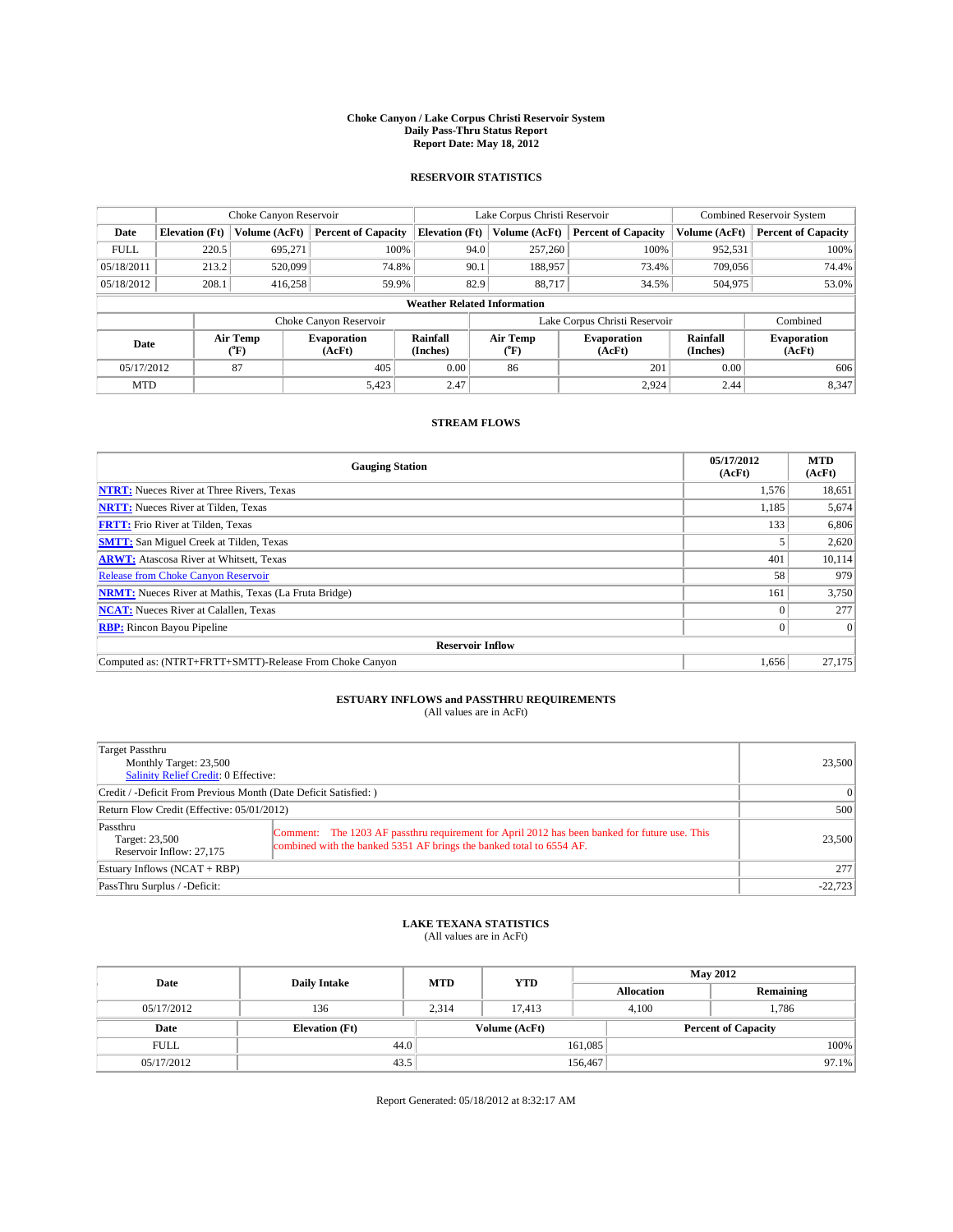#### **Choke Canyon / Lake Corpus Christi Reservoir System Daily Pass-Thru Status Report Report Date: May 19, 2012**

### **RESERVOIR STATISTICS**

|             |                                    | Choke Canyon Reservoir |                              |                       | Lake Corpus Christi Reservoir | <b>Combined Reservoir System</b> |               |                              |  |
|-------------|------------------------------------|------------------------|------------------------------|-----------------------|-------------------------------|----------------------------------|---------------|------------------------------|--|
| Date        | <b>Elevation</b> (Ft)              | Volume (AcFt)          | <b>Percent of Capacity</b>   | <b>Elevation (Ft)</b> | Volume (AcFt)                 | <b>Percent of Capacity</b>       | Volume (AcFt) | <b>Percent of Capacity</b>   |  |
| <b>FULL</b> | 220.5                              | 695,271                | 100%                         | 94.0                  | 257,260                       | 100%                             | 952,531       | 100%                         |  |
| 05/19/2011  | 213.1                              | 519,008                | 74.6%                        | 90.1                  | 188,623                       | 73.3%                            | 707,631       | 74.3%                        |  |
| 05/19/2012  | 208.1                              | 415.680                | 59.8%                        | 83.0                  | 89,366                        | 34.7%                            | 505,046       | 53.0%                        |  |
|             | <b>Weather Related Information</b> |                        |                              |                       |                               |                                  |               |                              |  |
|             |                                    |                        | Choke Canyon Reservoir       |                       |                               | Lake Corpus Christi Reservoir    |               | Combined                     |  |
| Date        | Air Temp<br>(°F)                   |                        | <b>Evaporation</b><br>(AcFt) | Rainfall<br>(Inches)  | Air Temp<br>(°F)              | <b>Evaporation</b><br>(AcFt)     |               | <b>Evaporation</b><br>(AcFt) |  |
| 05/18/2012  |                                    | 88                     | 393                          | 0.00                  | 87                            | 209                              | 0.00          | 602                          |  |
| <b>MTD</b>  |                                    |                        | 5,816                        | 2.47                  |                               | 3,133                            | 2.44          | 8,949                        |  |

### **STREAM FLOWS**

| <b>Gauging Station</b>                                       | 05/18/2012<br>(AcFt) | <b>MTD</b><br>(AcFt) |  |  |  |  |
|--------------------------------------------------------------|----------------------|----------------------|--|--|--|--|
| <b>NTRT:</b> Nueces River at Three Rivers, Texas             | 1,479                | 20,130               |  |  |  |  |
| <b>NRTT:</b> Nueces River at Tilden, Texas                   | 1,225                | 6,899                |  |  |  |  |
| <b>FRTT:</b> Frio River at Tilden, Texas                     | 121                  | 6,927                |  |  |  |  |
| <b>SMTT:</b> San Miguel Creek at Tilden, Texas               | Δ                    | 2,622                |  |  |  |  |
| <b>ARWT:</b> Atascosa River at Whitsett, Texas               | 137                  | 10,250               |  |  |  |  |
| <b>Release from Choke Canyon Reservoir</b>                   | 58                   | 1,036                |  |  |  |  |
| <b>NRMT:</b> Nueces River at Mathis, Texas (La Fruta Bridge) | 185                  | 3,934                |  |  |  |  |
| <b>NCAT:</b> Nueces River at Calallen, Texas                 |                      | 277                  |  |  |  |  |
| <b>RBP:</b> Rincon Bayou Pipeline                            |                      | $\Omega$             |  |  |  |  |
| <b>Reservoir Inflow</b>                                      |                      |                      |  |  |  |  |
| Computed as: (NTRT+FRTT+SMTT)-Release From Choke Canyon      | 1,545                | 28,719               |  |  |  |  |

# **ESTUARY INFLOWS and PASSTHRU REQUIREMENTS**<br>(All values are in AcFt)

| Target Passthru<br>Monthly Target: 23,500<br>Salinity Relief Credit: 0 Effective: |                                                                                                                                                                       |        |  |  |
|-----------------------------------------------------------------------------------|-----------------------------------------------------------------------------------------------------------------------------------------------------------------------|--------|--|--|
| Credit / -Deficit From Previous Month (Date Deficit Satisfied: )                  | $\Omega$                                                                                                                                                              |        |  |  |
| Return Flow Credit (Effective: 05/01/2012)                                        | 500                                                                                                                                                                   |        |  |  |
| Passthru<br>Target: 23,500<br>Reservoir Inflow: 28.719                            | Comment: The 1203 AF passthru requirement for April 2012 has been banked for future use. This<br>combined with the banked 5351 AF brings the banked total to 6554 AF. | 23,500 |  |  |
| Estuary Inflows $(NCAT + RBP)$                                                    | 277                                                                                                                                                                   |        |  |  |
| PassThru Surplus / -Deficit:                                                      | $-22,723$                                                                                                                                                             |        |  |  |

## **LAKE TEXANA STATISTICS** (All values are in AcFt)

| Date        | <b>Daily Intake</b>   | <b>MTD</b> | <b>YTD</b>    | <b>May 2012</b>   |                            |           |  |
|-------------|-----------------------|------------|---------------|-------------------|----------------------------|-----------|--|
|             |                       |            |               | <b>Allocation</b> |                            | Remaining |  |
| 05/18/2012  | 136                   | 2.449      | 17.548        |                   | 4.100<br>1,651             |           |  |
| Date        | <b>Elevation</b> (Ft) |            | Volume (AcFt) |                   | <b>Percent of Capacity</b> |           |  |
| <b>FULL</b> | 44.0                  |            |               | 161,085           |                            | 100%      |  |
| 05/18/2012  | 43.5                  |            |               | 156,467           |                            | $97.1\%$  |  |

Report Generated: 05/19/2012 at 8:09:31 AM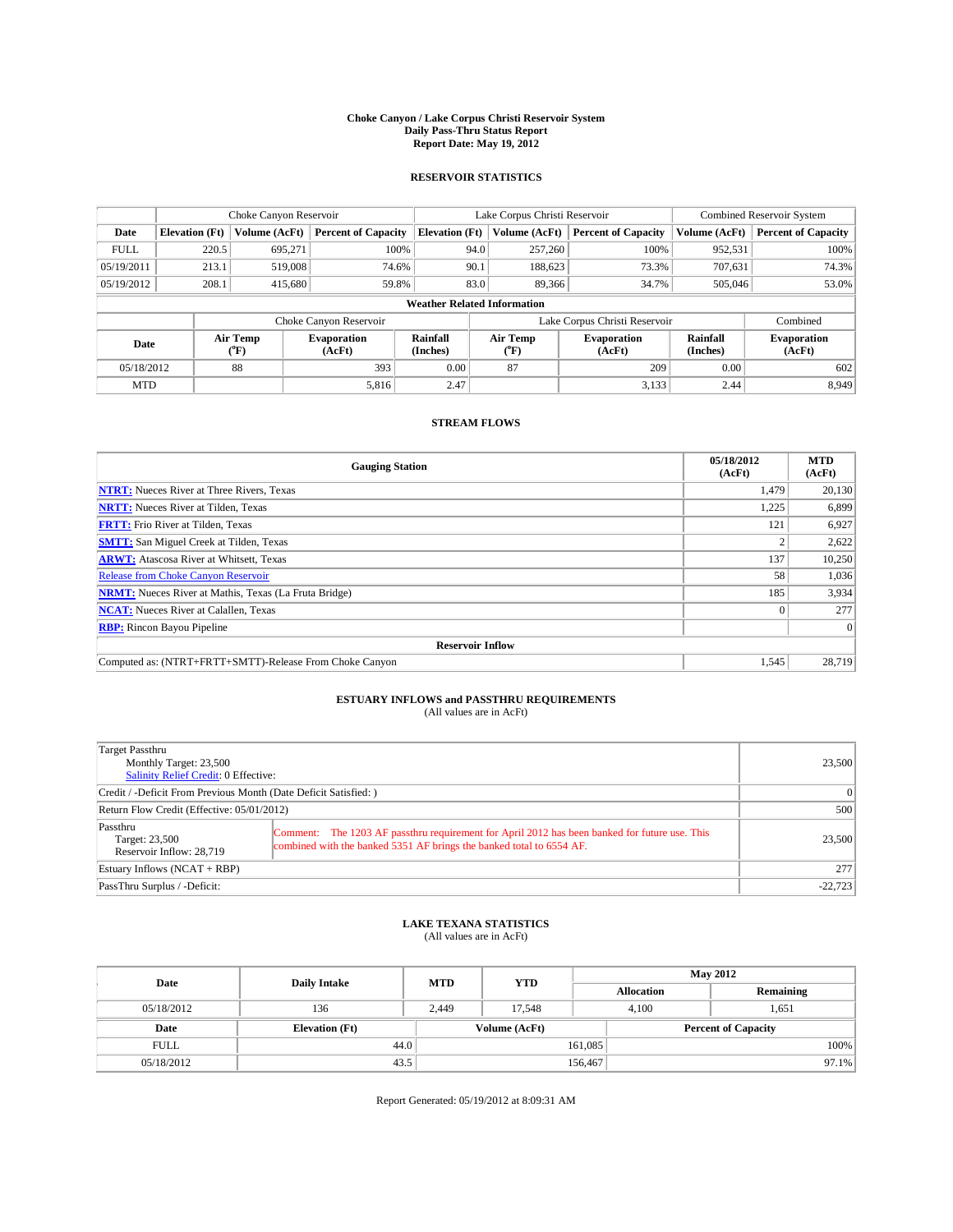#### **Choke Canyon / Lake Corpus Christi Reservoir System Daily Pass-Thru Status Report Report Date: May 20, 2012**

### **RESERVOIR STATISTICS**

|             |                                    | Choke Canyon Reservoir |                              |                       | Lake Corpus Christi Reservoir | <b>Combined Reservoir System</b> |                      |                              |  |  |
|-------------|------------------------------------|------------------------|------------------------------|-----------------------|-------------------------------|----------------------------------|----------------------|------------------------------|--|--|
| Date        | <b>Elevation</b> (Ft)              | Volume (AcFt)          | <b>Percent of Capacity</b>   | <b>Elevation (Ft)</b> | Volume (AcFt)                 | <b>Percent of Capacity</b>       | Volume (AcFt)        | <b>Percent of Capacity</b>   |  |  |
| <b>FULL</b> | 220.5                              | 695,271                | 100%                         | 94.0                  | 257,260                       | 100%                             | 952,531              | 100%                         |  |  |
| 05/20/2011  | 213.1                              | 518,790                | 74.6%                        | 90.0                  | 187,954                       | 73.1%                            | 706,744              | 74.2%                        |  |  |
| 05/20/2012  | 208.1                              | 415,294                | 59.7%                        | 83.0                  | 90.237                        | 35.1%                            | 505,531              | 53.1%                        |  |  |
|             | <b>Weather Related Information</b> |                        |                              |                       |                               |                                  |                      |                              |  |  |
|             |                                    |                        | Choke Canyon Reservoir       |                       |                               | Lake Corpus Christi Reservoir    |                      | Combined                     |  |  |
| Date        |                                    | Air Temp<br>(°F)       | <b>Evaporation</b><br>(AcFt) | Rainfall<br>(Inches)  | Air Temp<br>(°F)              | <b>Evaporation</b><br>(AcFt)     | Rainfall<br>(Inches) | <b>Evaporation</b><br>(AcFt) |  |  |
| 05/19/2012  |                                    | 89                     | 416                          | 0.00                  | 89                            | 235                              | 0.00                 | 651                          |  |  |
| <b>MTD</b>  |                                    |                        | 6,232                        | 2.47                  |                               | 3,368                            | 2.44                 | 9,600                        |  |  |

### **STREAM FLOWS**

| <b>Gauging Station</b>                                       | 05/19/2012<br>(AcFt) | <b>MTD</b><br>(AcFt) |  |  |  |  |
|--------------------------------------------------------------|----------------------|----------------------|--|--|--|--|
| <b>NTRT:</b> Nueces River at Three Rivers, Texas             | 1,314                | 21,444               |  |  |  |  |
| <b>NRTT:</b> Nueces River at Tilden, Texas                   | 1,262                | 8,162                |  |  |  |  |
| <b>FRTT:</b> Frio River at Tilden, Texas                     | 71                   | 6,999                |  |  |  |  |
| <b>SMTT:</b> San Miguel Creek at Tilden, Texas               |                      | 2,623                |  |  |  |  |
| <b>ARWT:</b> Atascosa River at Whitsett, Texas               | 79                   | 10,330               |  |  |  |  |
| <b>Release from Choke Canyon Reservoir</b>                   | 58                   | 1,094                |  |  |  |  |
| <b>NRMT:</b> Nueces River at Mathis, Texas (La Fruta Bridge) | 246                  | 4,180                |  |  |  |  |
| <b>NCAT:</b> Nueces River at Calallen, Texas                 |                      | 277                  |  |  |  |  |
| <b>RBP:</b> Rincon Bayou Pipeline                            |                      | $\Omega$             |  |  |  |  |
| <b>Reservoir Inflow</b>                                      |                      |                      |  |  |  |  |
| Computed as: (NTRT+FRTT+SMTT)-Release From Choke Canyon      | 1,329                | 30,048               |  |  |  |  |

# **ESTUARY INFLOWS and PASSTHRU REQUIREMENTS**<br>(All values are in AcFt)

| Target Passthru<br>Monthly Target: 23,500<br>Salinity Relief Credit: 0 Effective: |                                                                                                                                                                       |        |  |  |
|-----------------------------------------------------------------------------------|-----------------------------------------------------------------------------------------------------------------------------------------------------------------------|--------|--|--|
| Credit / -Deficit From Previous Month (Date Deficit Satisfied: )                  | 0                                                                                                                                                                     |        |  |  |
| Return Flow Credit (Effective: 05/01/2012)                                        | 500                                                                                                                                                                   |        |  |  |
| Passthru<br>Target: 23,500<br>Reservoir Inflow: 30.048                            | Comment: The 1203 AF passthru requirement for April 2012 has been banked for future use. This<br>combined with the banked 5351 AF brings the banked total to 6554 AF. | 23,500 |  |  |
| Estuary Inflows $(NCAT + RBP)$                                                    | 277                                                                                                                                                                   |        |  |  |
| PassThru Surplus / -Deficit:                                                      | $-22,723$                                                                                                                                                             |        |  |  |

# **LAKE TEXANA STATISTICS** (All values are in AcFt)

| Date        | <b>Daily Intake</b>   | <b>MTD</b> | <b>YTD</b>    | <b>May 2012</b>   |                            |           |  |
|-------------|-----------------------|------------|---------------|-------------------|----------------------------|-----------|--|
|             |                       |            |               | <b>Allocation</b> |                            | Remaining |  |
| 05/19/2012  | 136                   | 2.585      | 17.684        |                   | 4.100<br>1,515             |           |  |
| Date        | <b>Elevation</b> (Ft) |            | Volume (AcFt) |                   | <b>Percent of Capacity</b> |           |  |
| <b>FULL</b> | 44.0                  |            |               | 161,085           |                            | 100%      |  |
| 05/19/2012  | 43.5                  |            |               | 156,467           |                            | $97.1\%$  |  |

Report Generated: 05/20/2012 at 8:14:10 AM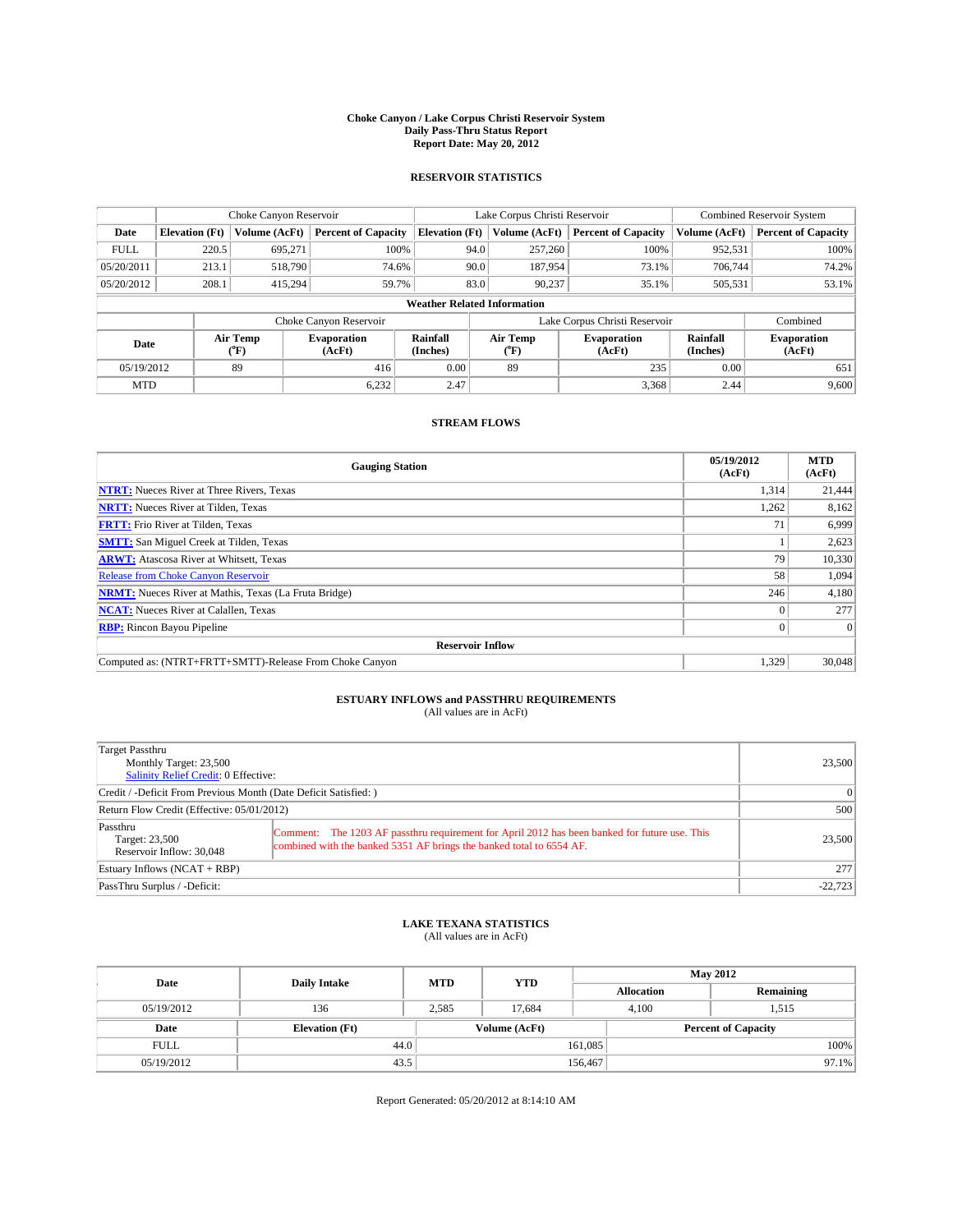#### **Choke Canyon / Lake Corpus Christi Reservoir System Daily Pass-Thru Status Report Report Date: May 21, 2012**

### **RESERVOIR STATISTICS**

|             |                                    | Choke Canyon Reservoir |                              |                       | Lake Corpus Christi Reservoir | <b>Combined Reservoir System</b> |                      |                              |  |  |
|-------------|------------------------------------|------------------------|------------------------------|-----------------------|-------------------------------|----------------------------------|----------------------|------------------------------|--|--|
| Date        | <b>Elevation</b> (Ft)              | Volume (AcFt)          | <b>Percent of Capacity</b>   | <b>Elevation (Ft)</b> | Volume (AcFt)                 | <b>Percent of Capacity</b>       | Volume (AcFt)        | Percent of Capacity          |  |  |
| <b>FULL</b> | 220.5                              | 695,271                | 100%                         |                       | 94.0<br>257,260               | 100%                             | 952,531              | 100%                         |  |  |
| 05/21/2011  | 213.2                              | 519,227                | 74.7%                        | 90.1                  | 188,623                       | 73.3%                            | 707,850              | 74.3%                        |  |  |
| 05/21/2012  | 208.1                              | 414,908                | 59.7%                        | 83.1                  | 91,113                        | 35.4%                            | 506.021              | 53.1%                        |  |  |
|             | <b>Weather Related Information</b> |                        |                              |                       |                               |                                  |                      |                              |  |  |
|             |                                    |                        | Choke Canyon Reservoir       |                       |                               | Lake Corpus Christi Reservoir    |                      | Combined                     |  |  |
| Date        |                                    | Air Temp<br>(°F)       | <b>Evaporation</b><br>(AcFt) | Rainfall<br>(Inches)  | Air Temp<br>("F)              | <b>Evaporation</b><br>(AcFt)     | Rainfall<br>(Inches) | <b>Evaporation</b><br>(AcFt) |  |  |
| 05/20/2012  |                                    | 89                     | 0.00<br>438<br>88            |                       |                               | 0.00<br>269                      |                      |                              |  |  |
| <b>MTD</b>  |                                    |                        | 6.670                        | 2.47                  |                               | 3,637                            | 2.44                 | 10,307                       |  |  |

### **STREAM FLOWS**

| <b>Gauging Station</b>                                       | 05/20/2012<br>(AcFt) | <b>MTD</b><br>(AcFt) |  |  |  |  |
|--------------------------------------------------------------|----------------------|----------------------|--|--|--|--|
| <b>NTRT:</b> Nueces River at Three Rivers, Texas             | 1,318                | 22,762               |  |  |  |  |
| <b>NRTT:</b> Nueces River at Tilden, Texas                   | 1,300                | 9,462                |  |  |  |  |
| <b>FRTT:</b> Frio River at Tilden, Texas                     | 42                   | 7,041                |  |  |  |  |
| <b>SMTT:</b> San Miguel Creek at Tilden, Texas               |                      | 2,624                |  |  |  |  |
| <b>ARWT:</b> Atascosa River at Whitsett, Texas               | 58                   | 10,387               |  |  |  |  |
| <b>Release from Choke Canyon Reservoir</b>                   | 58                   | 1,151                |  |  |  |  |
| <b>NRMT:</b> Nueces River at Mathis, Texas (La Fruta Bridge) | 250                  | 4,431                |  |  |  |  |
| <b>NCAT:</b> Nueces River at Calallen, Texas                 |                      | 277                  |  |  |  |  |
| <b>RBP:</b> Rincon Bayou Pipeline                            | $\Omega$             | $\Omega$             |  |  |  |  |
| <b>Reservoir Inflow</b>                                      |                      |                      |  |  |  |  |
| Computed as: (NTRT+FRTT+SMTT)-Release From Choke Canyon      | 1,303                | 31,351               |  |  |  |  |

# **ESTUARY INFLOWS and PASSTHRU REQUIREMENTS**<br>(All values are in AcFt)

| Target Passthru<br>Monthly Target: 23,500<br>Salinity Relief Credit: 0 Effective: |                                                                                                                                                                       |        |  |  |
|-----------------------------------------------------------------------------------|-----------------------------------------------------------------------------------------------------------------------------------------------------------------------|--------|--|--|
| Credit / -Deficit From Previous Month (Date Deficit Satisfied: )                  | $\Omega$                                                                                                                                                              |        |  |  |
| Return Flow Credit (Effective: 05/01/2012)                                        |                                                                                                                                                                       |        |  |  |
| Passthru<br>Target: 23,500<br>Reservoir Inflow: 31.351                            | Comment: The 1203 AF passthru requirement for April 2012 has been banked for future use. This<br>combined with the banked 5351 AF brings the banked total to 6554 AF. | 23,500 |  |  |
| Estuary Inflows $(NCAT + RBP)$                                                    | 277                                                                                                                                                                   |        |  |  |
| PassThru Surplus / -Deficit:                                                      | $-22,723$                                                                                                                                                             |        |  |  |

# **LAKE TEXANA STATISTICS** (All values are in AcFt)

| Date        | <b>Daily Intake</b>   | <b>MTD</b> | <b>YTD</b>    | <b>May 2012</b>   |                            |           |  |
|-------------|-----------------------|------------|---------------|-------------------|----------------------------|-----------|--|
|             |                       |            |               | <b>Allocation</b> |                            | Remaining |  |
| 05/20/2012  | 136                   | 2.721      | 17.820        |                   | 1,379<br>4.100             |           |  |
| Date        | <b>Elevation</b> (Ft) |            | Volume (AcFt) |                   | <b>Percent of Capacity</b> |           |  |
| <b>FULL</b> | 44.0                  |            |               | 161,085           |                            | 100%      |  |
| 05/20/2012  | 44.1                  |            |               | 161,085           |                            | $100.0\%$ |  |

Report Generated: 05/21/2012 at 8:24:14 AM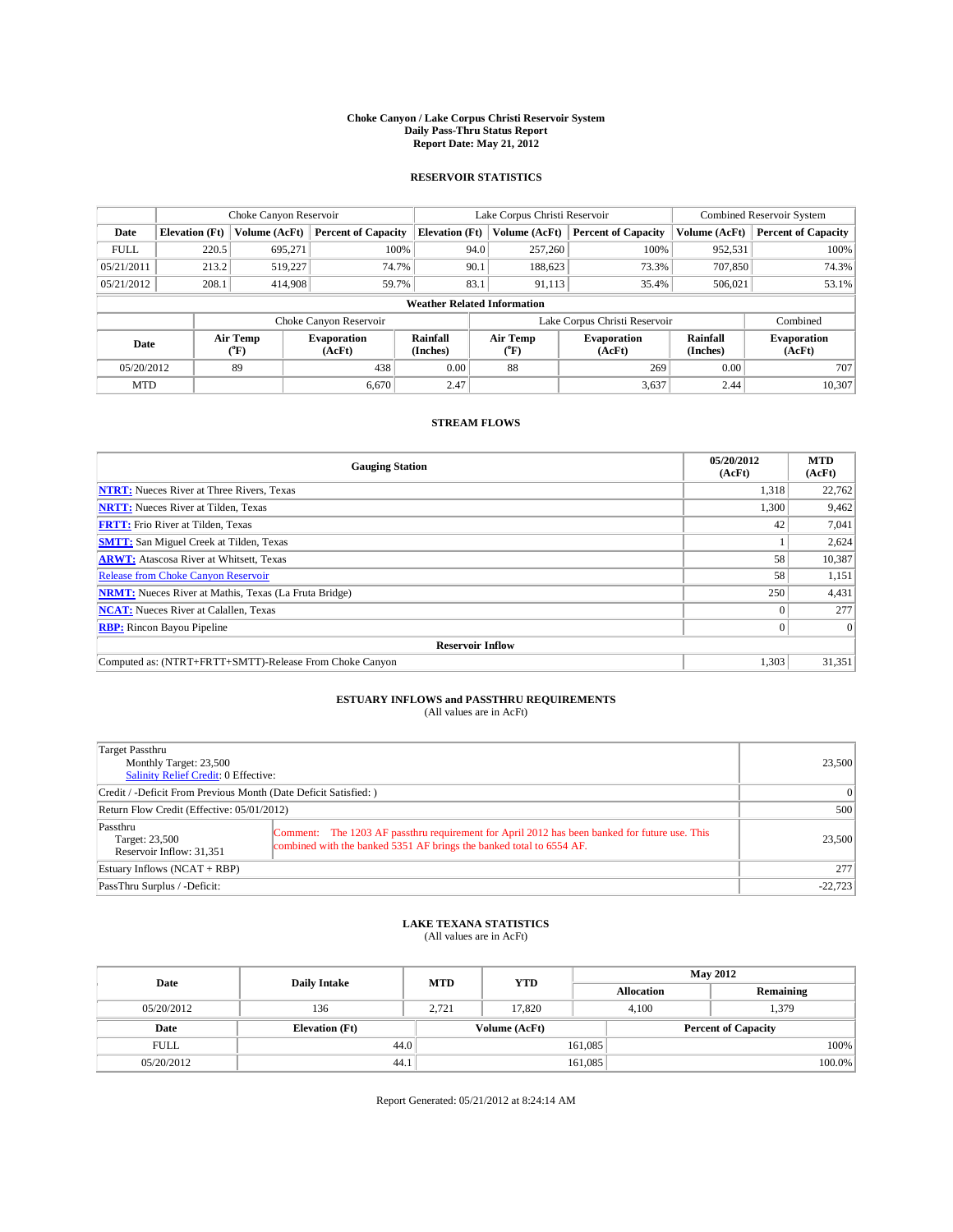#### **Choke Canyon / Lake Corpus Christi Reservoir System Daily Pass-Thru Status Report Report Date: May 22, 2012**

### **RESERVOIR STATISTICS**

|             |                       | Choke Canyon Reservoir |                              |                                    | Lake Corpus Christi Reservoir | <b>Combined Reservoir System</b> |                      |                              |
|-------------|-----------------------|------------------------|------------------------------|------------------------------------|-------------------------------|----------------------------------|----------------------|------------------------------|
| Date        | <b>Elevation</b> (Ft) | Volume (AcFt)          | <b>Percent of Capacity</b>   | <b>Elevation (Ft)</b>              | Volume (AcFt)                 | <b>Percent of Capacity</b>       | Volume (AcFt)        | <b>Percent of Capacity</b>   |
| <b>FULL</b> | 220.5                 | 695,271                | 100%                         | 94.0                               | 257,260                       | 100%                             | 952,531              | 100%                         |
| 05/22/2011  | 213.1                 | 518,572                | 74.6%                        | 90.0                               | 187,787                       | 73.0%                            | 706,359              | 74.2%                        |
| 05/22/2012  | 208.0                 | 414,330                | 59.6%                        | 83.1                               | 91,333                        | 35.5%                            | 505,663              | 53.1%                        |
|             |                       |                        |                              | <b>Weather Related Information</b> |                               |                                  |                      |                              |
|             |                       |                        | Choke Canyon Reservoir       |                                    |                               | Lake Corpus Christi Reservoir    |                      | Combined                     |
| Date        |                       | Air Temp<br>(°F)       | <b>Evaporation</b><br>(AcFt) | Rainfall<br>(Inches)               | Air Temp<br>(°F)              | <b>Evaporation</b><br>(AcFt)     | Rainfall<br>(Inches) | <b>Evaporation</b><br>(AcFt) |
| 05/21/2012  |                       | 89                     | 370                          | 0.00                               | 88                            | 205                              | 0.00                 | 575                          |
| <b>MTD</b>  |                       |                        | 7,040                        | 2.47                               |                               | 3,842                            | 2.44                 | 10,882                       |

### **STREAM FLOWS**

| <b>Gauging Station</b>                                       | 05/21/2012<br>(AcFt) | <b>MTD</b><br>(AcFt) |  |  |  |  |
|--------------------------------------------------------------|----------------------|----------------------|--|--|--|--|
| <b>NTRT:</b> Nueces River at Three Rivers, Texas             | 1,344                | 24,106               |  |  |  |  |
| <b>NRTT:</b> Nueces River at Tilden, Texas                   | 1,217                | 10,679               |  |  |  |  |
| <b>FRTT:</b> Frio River at Tilden, Texas                     | 28                   | 7,068                |  |  |  |  |
| <b>SMTT:</b> San Miguel Creek at Tilden, Texas               |                      | 2,624                |  |  |  |  |
| <b>ARWT:</b> Atascosa River at Whitsett, Texas               | 44                   | 10,431               |  |  |  |  |
| <b>Release from Choke Canyon Reservoir</b>                   | 58                   | 1,209                |  |  |  |  |
| <b>NRMT:</b> Nueces River at Mathis, Texas (La Fruta Bridge) | 268                  | 4,698                |  |  |  |  |
| <b>NCAT:</b> Nueces River at Calallen, Texas                 |                      | 277                  |  |  |  |  |
| <b>RBP:</b> Rincon Bayou Pipeline                            | $\Omega$             | $\Omega$             |  |  |  |  |
| <b>Reservoir Inflow</b>                                      |                      |                      |  |  |  |  |
| Computed as: (NTRT+FRTT+SMTT)-Release From Choke Canyon      | 1,314                | 32,665               |  |  |  |  |

# **ESTUARY INFLOWS and PASSTHRU REQUIREMENTS**<br>(All values are in AcFt)

| Target Passthru<br>Monthly Target: 23,500<br>Salinity Relief Credit: 0 Effective: |                                                                                                                                                                       |        |  |  |
|-----------------------------------------------------------------------------------|-----------------------------------------------------------------------------------------------------------------------------------------------------------------------|--------|--|--|
| Credit / -Deficit From Previous Month (Date Deficit Satisfied: )                  | $\Omega$                                                                                                                                                              |        |  |  |
| Return Flow Credit (Effective: 05/01/2012)                                        |                                                                                                                                                                       |        |  |  |
| Passthru<br>Target: 23,500<br>Reservoir Inflow: 32.665                            | Comment: The 1203 AF passthru requirement for April 2012 has been banked for future use. This<br>combined with the banked 5351 AF brings the banked total to 6554 AF. | 23,500 |  |  |
| Estuary Inflows $(NCAT + RBP)$                                                    | 277                                                                                                                                                                   |        |  |  |
| PassThru Surplus / -Deficit:                                                      | $-22,723$                                                                                                                                                             |        |  |  |

# **LAKE TEXANA STATISTICS** (All values are in AcFt)

| Date        | <b>Daily Intake</b>   | <b>MTD</b> | <b>YTD</b>    | <b>May 2012</b>   |                            |           |  |
|-------------|-----------------------|------------|---------------|-------------------|----------------------------|-----------|--|
|             |                       |            |               | <b>Allocation</b> |                            | Remaining |  |
| 05/21/2012  | 136                   | 2.857      | 17.956        |                   | 1,243<br>4.100             |           |  |
| Date        | <b>Elevation</b> (Ft) |            | Volume (AcFt) |                   | <b>Percent of Capacity</b> |           |  |
| <b>FULL</b> | 44.0                  |            |               | 161,085           |                            | 100%      |  |
| 05/21/2012  | 43.9                  |            |               | 160, 156          |                            | 99.4%     |  |

Report Generated: 05/22/2012 at 8:33:19 AM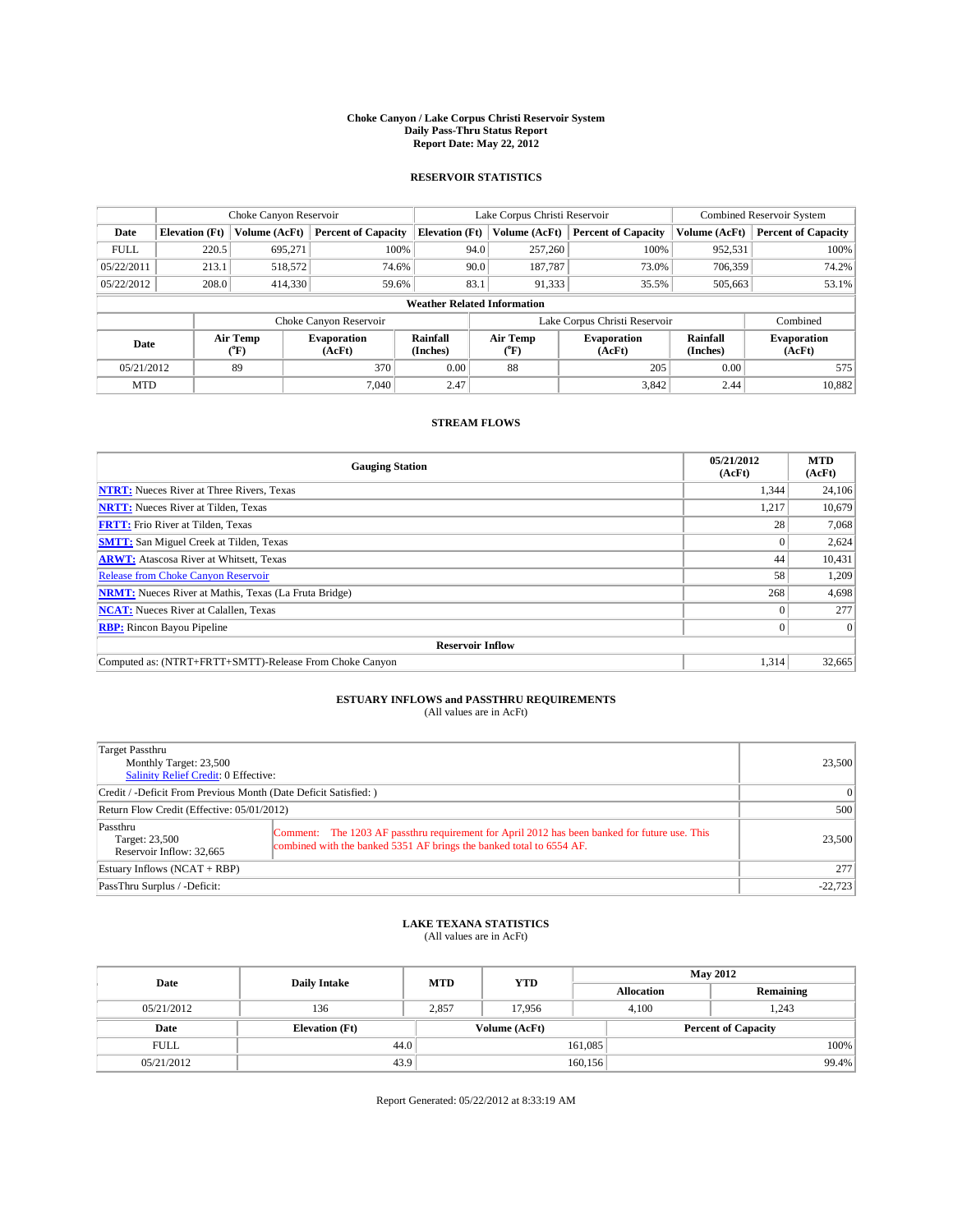#### **Choke Canyon / Lake Corpus Christi Reservoir System Daily Pass-Thru Status Report Report Date: May 23, 2012**

### **RESERVOIR STATISTICS**

|             |                                    | Choke Canyon Reservoir |                              |                       | Lake Corpus Christi Reservoir | Combined Reservoir System     |                      |                              |  |
|-------------|------------------------------------|------------------------|------------------------------|-----------------------|-------------------------------|-------------------------------|----------------------|------------------------------|--|
| Date        | <b>Elevation</b> (Ft)              | Volume (AcFt)          | <b>Percent of Capacity</b>   | <b>Elevation (Ft)</b> | Volume (AcFt)                 | <b>Percent of Capacity</b>    | Volume (AcFt)        | <b>Percent of Capacity</b>   |  |
| <b>FULL</b> | 220.5                              | 695.271                | 100%                         | 94.0                  | 257,260                       | 100%                          | 952,531              | 100%                         |  |
| 05/23/2011  | 213.1                              | 517,046                | 74.4%                        | 90.0                  | 186,786                       | 72.6%                         | 703,832              | 73.9%                        |  |
| 05/23/2012  | 207.9                              | 412.594                | 59.3%                        | 83.1                  | 91,333                        | 35.5%                         | 503,927              | 52.9%                        |  |
|             | <b>Weather Related Information</b> |                        |                              |                       |                               |                               |                      |                              |  |
|             |                                    |                        | Choke Canyon Reservoir       |                       |                               | Lake Corpus Christi Reservoir |                      | Combined                     |  |
| Date        |                                    | Air Temp<br>(°F)       | <b>Evaporation</b><br>(AcFt) | Rainfall<br>(Inches)  | Air Temp<br>(°F)              | <b>Evaporation</b><br>(AcFt)  | Rainfall<br>(Inches) | <b>Evaporation</b><br>(AcFt) |  |
| 05/22/2012  |                                    | 92                     | 492                          | 0.00                  | 90                            | 263                           | 0.00                 | 755                          |  |
| <b>MTD</b>  |                                    |                        | 7.532                        | 2.47                  |                               | 4.105                         | 2.44                 | 11,637                       |  |

### **STREAM FLOWS**

| <b>Gauging Station</b>                                       | 05/22/2012<br>(AcFt) | <b>MTD</b><br>(AcFt) |  |  |  |  |
|--------------------------------------------------------------|----------------------|----------------------|--|--|--|--|
| <b>NTRT:</b> Nueces River at Three Rivers, Texas             | 1,393                | 25,499               |  |  |  |  |
| <b>NRTT:</b> Nueces River at Tilden, Texas                   | 1,181                | 11,860               |  |  |  |  |
| <b>FRTT:</b> Frio River at Tilden, Texas                     | 18                   | 7,086                |  |  |  |  |
| <b>SMTT:</b> San Miguel Creek at Tilden, Texas               |                      | 2,624                |  |  |  |  |
| <b>ARWT:</b> Atascosa River at Whitsett, Texas               | 36                   | 10,467               |  |  |  |  |
| <b>Release from Choke Canyon Reservoir</b>                   | 58                   | 1,266                |  |  |  |  |
| <b>NRMT:</b> Nueces River at Mathis, Texas (La Fruta Bridge) | 294                  | 4,992                |  |  |  |  |
| <b>NCAT:</b> Nueces River at Calallen, Texas                 |                      | 277                  |  |  |  |  |
| <b>RBP:</b> Rincon Bayou Pipeline                            | $\Omega$             | $\Omega$             |  |  |  |  |
| <b>Reservoir Inflow</b>                                      |                      |                      |  |  |  |  |
| Computed as: (NTRT+FRTT+SMTT)-Release From Choke Canyon      | 1,354                | 34,019               |  |  |  |  |

# **ESTUARY INFLOWS and PASSTHRU REQUIREMENTS**<br>(All values are in AcFt)

| Target Passthru<br>Monthly Target: 23,500<br>Salinity Relief Credit: 0 Effective: |                                                                                                                                                                       |        |  |  |
|-----------------------------------------------------------------------------------|-----------------------------------------------------------------------------------------------------------------------------------------------------------------------|--------|--|--|
| Credit / -Deficit From Previous Month (Date Deficit Satisfied: )                  | $\Omega$                                                                                                                                                              |        |  |  |
| Return Flow Credit (Effective: 05/01/2012)                                        | 500                                                                                                                                                                   |        |  |  |
| Passthru<br>Target: 23,500<br>Reservoir Inflow: 34.019                            | Comment: The 1203 AF passthru requirement for April 2012 has been banked for future use. This<br>combined with the banked 5351 AF brings the banked total to 6554 AF. | 23,500 |  |  |
| Estuary Inflows $(NCAT + RBP)$                                                    | 277                                                                                                                                                                   |        |  |  |
| PassThru Surplus / -Deficit:                                                      | $-22,723$                                                                                                                                                             |        |  |  |

# **LAKE TEXANA STATISTICS** (All values are in AcFt)

| Date        | <b>Daily Intake</b>   | <b>MTD</b> | <b>YTD</b>    | <b>May 2012</b>   |                            |           |  |
|-------------|-----------------------|------------|---------------|-------------------|----------------------------|-----------|--|
|             |                       |            |               | <b>Allocation</b> |                            | Remaining |  |
| 05/22/2012  | 136                   | 2,993      | 18.092        |                   | 1,107<br>4.100             |           |  |
| Date        | <b>Elevation</b> (Ft) |            | Volume (AcFt) |                   | <b>Percent of Capacity</b> |           |  |
| <b>FULL</b> | 44.0                  |            |               | 161,085           |                            | 100%      |  |
| 05/22/2012  | 43.8                  |            |               | 159,229           |                            | 98.8%     |  |

Report Generated: 05/23/2012 at 8:36:41 AM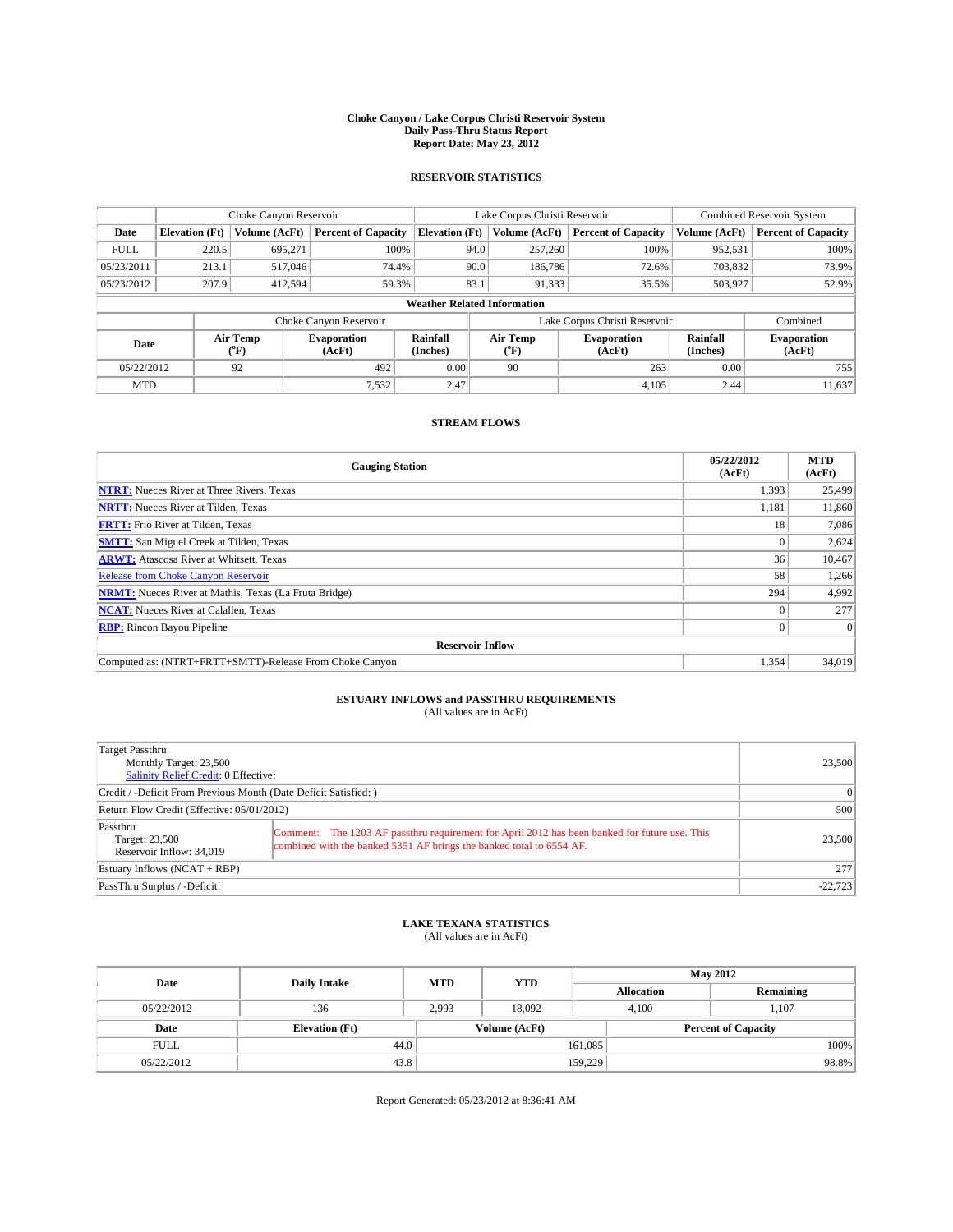#### **Choke Canyon / Lake Corpus Christi Reservoir System Daily Pass-Thru Status Report Report Date: May 24, 2012**

### **RESERVOIR STATISTICS**

|             |                                    | Choke Canyon Reservoir |                              | Lake Corpus Christi Reservoir |                  |                              |                               | <b>Combined Reservoir System</b> |                              |  |
|-------------|------------------------------------|------------------------|------------------------------|-------------------------------|------------------|------------------------------|-------------------------------|----------------------------------|------------------------------|--|
| Date        | <b>Elevation</b> (Ft)              | Volume (AcFt)          | <b>Percent of Capacity</b>   | <b>Elevation (Ft)</b>         | Volume (AcFt)    |                              | <b>Percent of Capacity</b>    | Volume (AcFt)                    | <b>Percent of Capacity</b>   |  |
| <b>FULL</b> | 220.5                              | 695,271                | 100%                         |                               | 94.0<br>257,260  |                              | 100%                          | 952,531                          | 100%                         |  |
| 05/24/2011  | 213.1                              | 517,264                | 74.4%                        |                               | 89.9<br>186,120  |                              | 72.3%                         | 703,384                          | 73.8%                        |  |
| 05/24/2012  | 207.9                              | 412,209                | 59.3%                        |                               | 83.2<br>92,105   |                              | 35.8%                         | 504,314                          | 52.9%                        |  |
|             | <b>Weather Related Information</b> |                        |                              |                               |                  |                              |                               |                                  |                              |  |
|             |                                    |                        | Choke Canyon Reservoir       |                               |                  |                              | Lake Corpus Christi Reservoir |                                  | Combined                     |  |
| Date        |                                    | Air Temp<br>(°F)       | <b>Evaporation</b><br>(AcFt) | Rainfall<br>(Inches)          | Air Temp<br>(°F) | <b>Evaporation</b><br>(AcFt) |                               | Rainfall<br>(Inches)             | <b>Evaporation</b><br>(AcFt) |  |
| 05/23/2012  |                                    | 93                     | 459                          | 0.00                          | 91               |                              | 277                           | 0.00                             | 736                          |  |
| <b>MTD</b>  |                                    |                        | 7.991                        | 2.47                          |                  |                              | 4,382                         | 2.44                             | 12,373                       |  |

### **STREAM FLOWS**

| <b>Gauging Station</b>                                       | 05/23/2012<br>(AcFt) | <b>MTD</b><br>(AcFt) |  |  |  |  |
|--------------------------------------------------------------|----------------------|----------------------|--|--|--|--|
| <b>NTRT:</b> Nueces River at Three Rivers, Texas             | 1,429                | 26,929               |  |  |  |  |
| <b>NRTT:</b> Nueces River at Tilden, Texas                   | 1,483                | 13,342               |  |  |  |  |
| <b>FRTT:</b> Frio River at Tilden, Texas                     | 13                   | 7,100                |  |  |  |  |
| <b>SMTT:</b> San Miguel Creek at Tilden, Texas               |                      | 2,624                |  |  |  |  |
| <b>ARWT:</b> Atascosa River at Whitsett, Texas               | 32                   | 10,499               |  |  |  |  |
| <b>Release from Choke Canyon Reservoir</b>                   | 58                   | 1,324                |  |  |  |  |
| <b>NRMT:</b> Nueces River at Mathis, Texas (La Fruta Bridge) | 292                  | 5,284                |  |  |  |  |
| <b>NCAT:</b> Nueces River at Calallen, Texas                 |                      | 277                  |  |  |  |  |
| <b>RBP:</b> Rincon Bayou Pipeline                            | $\Omega$             | $\Omega$             |  |  |  |  |
| <b>Reservoir Inflow</b>                                      |                      |                      |  |  |  |  |
| Computed as: (NTRT+FRTT+SMTT)-Release From Choke Canyon      | 1,385                | 35,404               |  |  |  |  |

# **ESTUARY INFLOWS and PASSTHRU REQUIREMENTS**<br>(All values are in AcFt)

| Target Passthru<br>Monthly Target: 23,500<br>Salinity Relief Credit: 0 Effective: |                                                                                                                                                                       |        |  |  |
|-----------------------------------------------------------------------------------|-----------------------------------------------------------------------------------------------------------------------------------------------------------------------|--------|--|--|
| Credit / -Deficit From Previous Month (Date Deficit Satisfied: )                  | $\Omega$                                                                                                                                                              |        |  |  |
| Return Flow Credit (Effective: 05/01/2012)                                        | 500                                                                                                                                                                   |        |  |  |
| Passthru<br>Target: 23,500<br>Reservoir Inflow: 35,404                            | Comment: The 1203 AF passthru requirement for April 2012 has been banked for future use. This<br>combined with the banked 5351 AF brings the banked total to 6554 AF. | 23,500 |  |  |
| Estuary Inflows $(NCAT + RBP)$                                                    | 277                                                                                                                                                                   |        |  |  |
| PassThru Surplus / -Deficit:                                                      | $-22,723$                                                                                                                                                             |        |  |  |

# **LAKE TEXANA STATISTICS** (All values are in AcFt)

| Date        | <b>Daily Intake</b>   | <b>MTD</b> | <b>YTD</b>    | <b>May 2012</b>   |                            |           |  |
|-------------|-----------------------|------------|---------------|-------------------|----------------------------|-----------|--|
|             |                       |            |               | <b>Allocation</b> |                            | Remaining |  |
| 05/23/2012  | 136                   | 3.128      | 18.228        |                   | 972<br>4.100               |           |  |
| Date        | <b>Elevation</b> (Ft) |            | Volume (AcFt) |                   | <b>Percent of Capacity</b> |           |  |
| <b>FULL</b> | 44.0                  |            |               | 161,085           |                            | 100%      |  |
| 05/23/2012  | 43.7                  |            |               | 158,306           |                            | 98.3%     |  |

Report Generated: 05/24/2012 at 8:27:30 AM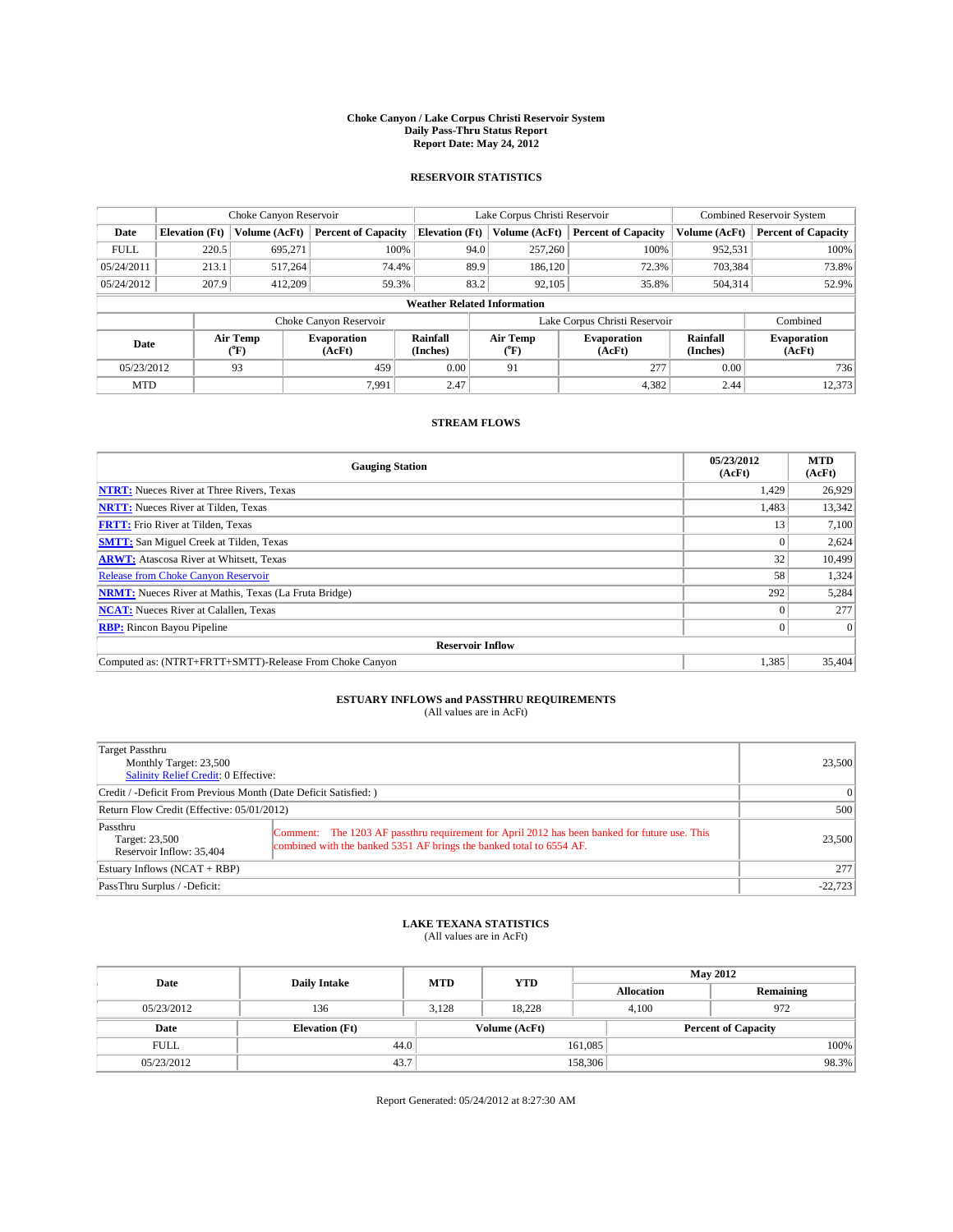#### **Choke Canyon / Lake Corpus Christi Reservoir System Daily Pass-Thru Status Report Report Date: May 25, 2012**

### **RESERVOIR STATISTICS**

|             |                                    | Choke Canyon Reservoir |                              |                                        | Lake Corpus Christi Reservoir | <b>Combined Reservoir System</b> |                      |                              |  |
|-------------|------------------------------------|------------------------|------------------------------|----------------------------------------|-------------------------------|----------------------------------|----------------------|------------------------------|--|
| Date        | <b>Elevation</b> (Ft)              | Volume (AcFt)          | <b>Percent of Capacity</b>   | <b>Elevation (Ft)</b><br>Volume (AcFt) |                               | <b>Percent of Capacity</b>       | Volume (AcFt)        | <b>Percent of Capacity</b>   |  |
| <b>FULL</b> | 220.5                              | 695,271                | 100%                         | 94.0                                   | 257,260                       | 100%                             | 952,531              | 100%                         |  |
| 05/25/2011  | 213.1                              | 517,046                | 74.4%                        | 89.9                                   | 186,287                       | 72.4%                            | 703,333              | 73.8%                        |  |
| 05/25/2012  | 207.9                              | 411.632                | 59.2%                        | 83.3                                   | 92,881                        | 36.1%                            | 504,513              | 53.0%                        |  |
|             | <b>Weather Related Information</b> |                        |                              |                                        |                               |                                  |                      |                              |  |
|             |                                    |                        | Choke Canyon Reservoir       |                                        |                               | Lake Corpus Christi Reservoir    |                      | Combined                     |  |
| Date        |                                    | Air Temp<br>(°F)       | <b>Evaporation</b><br>(AcFt) | Rainfall<br>(Inches)                   | Air Temp<br>(°F)              | <b>Evaporation</b><br>(AcFt)     | Rainfall<br>(Inches) | <b>Evaporation</b><br>(AcFt) |  |
| 05/24/2012  |                                    | 93                     | 481                          | 0.00                                   | 91                            | 278                              | 0.00                 | 759                          |  |
| <b>MTD</b>  |                                    |                        | 8.472                        | 2.47                                   |                               | 4.660                            | 2.44                 | 13,132                       |  |

### **STREAM FLOWS**

| <b>Gauging Station</b>                                       | 05/24/2012<br>(AcFt) | <b>MTD</b><br>(AcFt) |  |  |  |
|--------------------------------------------------------------|----------------------|----------------------|--|--|--|
| <b>NTRT:</b> Nueces River at Three Rivers, Texas             | 1,433                | 28,362               |  |  |  |
| <b>NRTT:</b> Nueces River at Tilden, Texas                   | 1,382                | 14,724               |  |  |  |
| <b>FRTT:</b> Frio River at Tilden, Texas                     | 12                   | 7,111                |  |  |  |
| <b>SMTT:</b> San Miguel Creek at Tilden, Texas               |                      | 2,624                |  |  |  |
| <b>ARWT:</b> Atascosa River at Whitsett, Texas               | 28                   | 10,526               |  |  |  |
| <b>Release from Choke Canyon Reservoir</b>                   | 58                   | 1,382                |  |  |  |
| <b>NRMT:</b> Nueces River at Mathis, Texas (La Fruta Bridge) | 292                  | 5,576                |  |  |  |
| <b>NCAT:</b> Nueces River at Calallen, Texas                 |                      | 277                  |  |  |  |
| <b>RBP:</b> Rincon Bayou Pipeline                            | $\Omega$             | $\Omega$             |  |  |  |
| <b>Reservoir Inflow</b>                                      |                      |                      |  |  |  |
| Computed as: (NTRT+FRTT+SMTT)-Release From Choke Canyon      | 1,387                | 36,791               |  |  |  |

# **ESTUARY INFLOWS and PASSTHRU REQUIREMENTS**<br>(All values are in AcFt)

| Target Passthru<br>Monthly Target: 23,500<br>Salinity Relief Credit: 0 Effective: | 23,500                                                                                                                                                                |        |
|-----------------------------------------------------------------------------------|-----------------------------------------------------------------------------------------------------------------------------------------------------------------------|--------|
| Credit / -Deficit From Previous Month (Date Deficit Satisfied: )                  | $\Omega$                                                                                                                                                              |        |
| Return Flow Credit (Effective: 05/01/2012)                                        | 500                                                                                                                                                                   |        |
| Passthru<br>Target: 23,500<br>Reservoir Inflow: 36,791                            | Comment: The 1203 AF passthru requirement for April 2012 has been banked for future use. This<br>combined with the banked 5351 AF brings the banked total to 6554 AF. | 23,500 |
| Estuary Inflows $(NCAT + RBP)$                                                    | 277                                                                                                                                                                   |        |
| PassThru Surplus / -Deficit:                                                      | $-22,723$                                                                                                                                                             |        |

# **LAKE TEXANA STATISTICS** (All values are in AcFt)

| Date        | <b>Daily Intake</b>   | <b>MTD</b> | <b>YTD</b>    | <b>May 2012</b>   |                            |           |  |
|-------------|-----------------------|------------|---------------|-------------------|----------------------------|-----------|--|
|             |                       |            |               | <b>Allocation</b> |                            | Remaining |  |
| 05/24/2012  | 136                   | 3.265      | 18.364        |                   | 835<br>4.100               |           |  |
| Date        | <b>Elevation</b> (Ft) |            | Volume (AcFt) |                   | <b>Percent of Capacity</b> |           |  |
| <b>FULL</b> | 44.0                  |            |               | 161,085           |                            | 100%      |  |
| 05/24/2012  | 43.5                  |            |               | 156,467           |                            | $97.1\%$  |  |

Report Generated: 05/25/2012 at 9:10:31 AM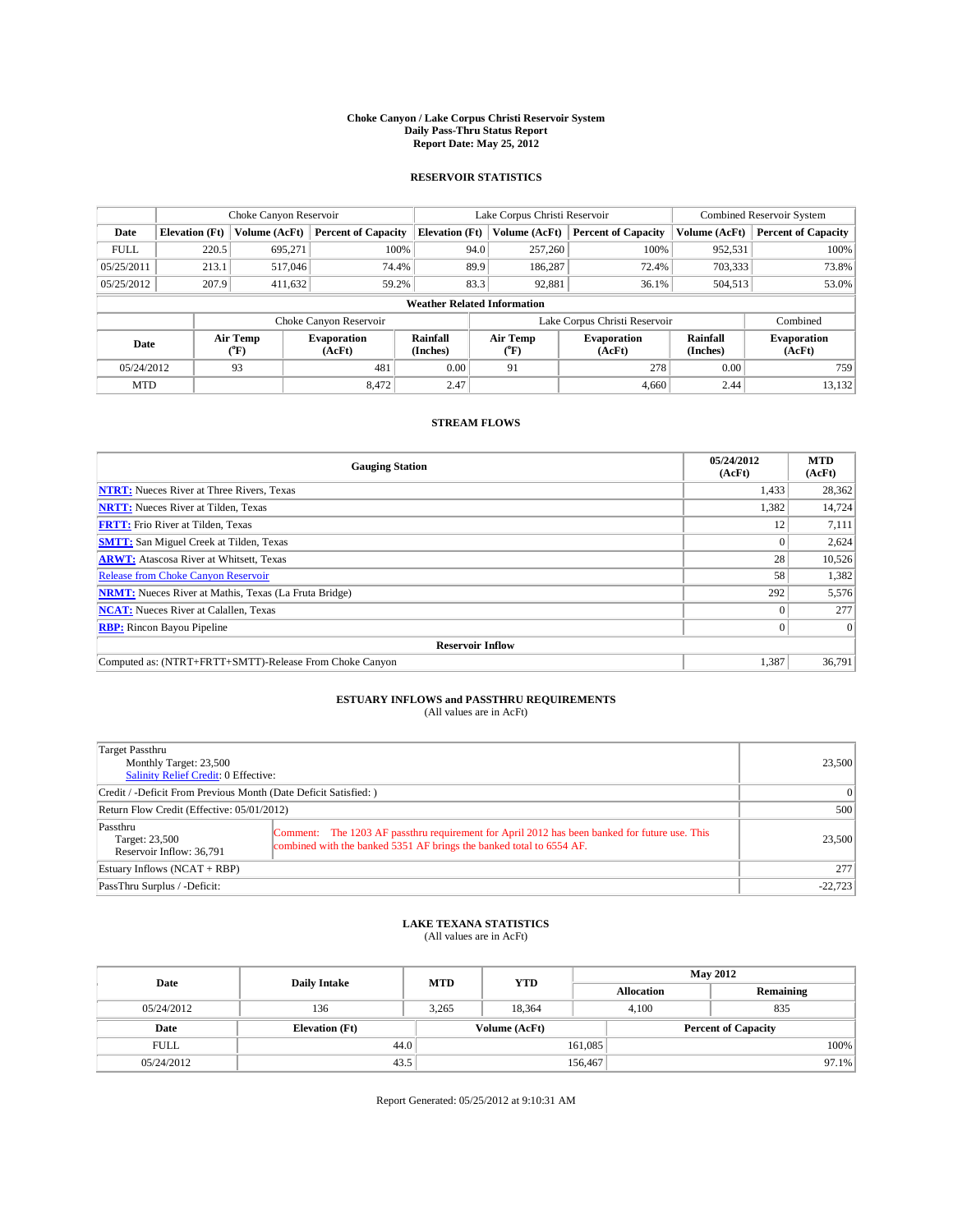#### **Choke Canyon / Lake Corpus Christi Reservoir System Daily Pass-Thru Status Report Report Date: May 26, 2012**

### **RESERVOIR STATISTICS**

|             |                                    | Choke Canyon Reservoir |                              |                       | Lake Corpus Christi Reservoir | <b>Combined Reservoir System</b> |                      |                              |  |
|-------------|------------------------------------|------------------------|------------------------------|-----------------------|-------------------------------|----------------------------------|----------------------|------------------------------|--|
| Date        | <b>Elevation</b> (Ft)              | Volume (AcFt)          | <b>Percent of Capacity</b>   | <b>Elevation (Ft)</b> | Volume (AcFt)                 | <b>Percent of Capacity</b>       | Volume (AcFt)        | <b>Percent of Capacity</b>   |  |
| <b>FULL</b> | 220.5                              | 695,271                | 100%                         | 94.0                  | 257,260                       | 100%                             | 952,531              | 100%                         |  |
| 05/26/2011  | 213.1                              | 517,700                | 74.5%                        | 90.0                  | 186,620                       | 72.5%                            | 704,320              | 73.9%                        |  |
| 05/26/2012  | 207.9                              | 411.632                | 59.2%                        | 83.3                  | 93,661                        | 36.4%                            | 505,293              | 53.0%                        |  |
|             | <b>Weather Related Information</b> |                        |                              |                       |                               |                                  |                      |                              |  |
|             |                                    |                        | Choke Canyon Reservoir       |                       |                               | Lake Corpus Christi Reservoir    |                      | Combined                     |  |
| Date        |                                    | Air Temp<br>(°F)       | <b>Evaporation</b><br>(AcFt) | Rainfall<br>(Inches)  | Air Temp<br>(°F)              | <b>Evaporation</b><br>(AcFt)     | Rainfall<br>(Inches) | <b>Evaporation</b><br>(AcFt) |  |
| 05/25/2012  |                                    | 94                     | 436                          | 0.00                  | 92                            | 286                              | 0.00                 | 722                          |  |
| <b>MTD</b>  |                                    |                        | 8.908                        | 2.47                  |                               | 4.946                            | 2.44                 | 13,854                       |  |

### **STREAM FLOWS**

| <b>Gauging Station</b>                                       | 05/25/2012<br>(AcFt) | <b>MTD</b><br>(AcFt) |  |  |  |  |
|--------------------------------------------------------------|----------------------|----------------------|--|--|--|--|
| <b>NTRT:</b> Nueces River at Three Rivers, Texas             | 1,312                | 29,674               |  |  |  |  |
| <b>NRTT:</b> Nueces River at Tilden, Texas                   | 998                  | 15,722               |  |  |  |  |
| <b>FRTT:</b> Frio River at Tilden, Texas                     | 10                   | 7,121                |  |  |  |  |
| <b>SMTT:</b> San Miguel Creek at Tilden, Texas               |                      | 2,624                |  |  |  |  |
| <b>ARWT:</b> Atascosa River at Whitsett, Texas               | 24                   | 10,550               |  |  |  |  |
| Release from Choke Canyon Reservoir                          | 58                   | 1,439                |  |  |  |  |
| <b>NRMT:</b> Nueces River at Mathis, Texas (La Fruta Bridge) | 298                  | 5,874                |  |  |  |  |
| <b>NCAT:</b> Nueces River at Calallen, Texas                 | 12                   | 289                  |  |  |  |  |
| <b>RBP:</b> Rincon Bayou Pipeline                            | $\Omega$             | $\overline{0}$       |  |  |  |  |
| <b>Reservoir Inflow</b>                                      |                      |                      |  |  |  |  |
| Computed as: (NTRT+FRTT+SMTT)-Release From Choke Canyon      | 1,264                | 38,056               |  |  |  |  |

# **ESTUARY INFLOWS and PASSTHRU REQUIREMENTS**<br>(All values are in AcFt)

| Target Passthru<br>Monthly Target: 23,500<br>Salinity Relief Credit: 0 Effective: | 23,500                                                                                                                                                                |        |
|-----------------------------------------------------------------------------------|-----------------------------------------------------------------------------------------------------------------------------------------------------------------------|--------|
| Credit / -Deficit From Previous Month (Date Deficit Satisfied: )                  | 0                                                                                                                                                                     |        |
| Return Flow Credit (Effective: 05/01/2012)                                        | 500                                                                                                                                                                   |        |
| Passthru<br>Target: 23,500<br>Reservoir Inflow: 38,056                            | Comment: The 1203 AF passthru requirement for April 2012 has been banked for future use. This<br>combined with the banked 5351 AF brings the banked total to 6554 AF. | 23,500 |
| Estuary Inflows $(NCAT + RBP)$                                                    | 289                                                                                                                                                                   |        |
| PassThru Surplus / -Deficit:                                                      | $-22,711$                                                                                                                                                             |        |

# **LAKE TEXANA STATISTICS** (All values are in AcFt)

| Date        | <b>Daily Intake</b>   | <b>MTD</b> | <b>YTD</b>    | <b>May 2012</b>   |                            |           |  |
|-------------|-----------------------|------------|---------------|-------------------|----------------------------|-----------|--|
|             |                       |            |               | <b>Allocation</b> |                            | Remaining |  |
| 05/25/2012  | 136                   | 3.401      | 18.500        | 4.100             |                            | 699       |  |
| Date        | <b>Elevation</b> (Ft) |            | Volume (AcFt) |                   | <b>Percent of Capacity</b> |           |  |
| <b>FULL</b> | 44.0                  |            |               | 161,085           |                            | 100%      |  |
| 05/25/2012  | 43.5                  |            |               | 156,467           |                            | $97.1\%$  |  |

Report Generated: 05/26/2012 at 8:28:02 AM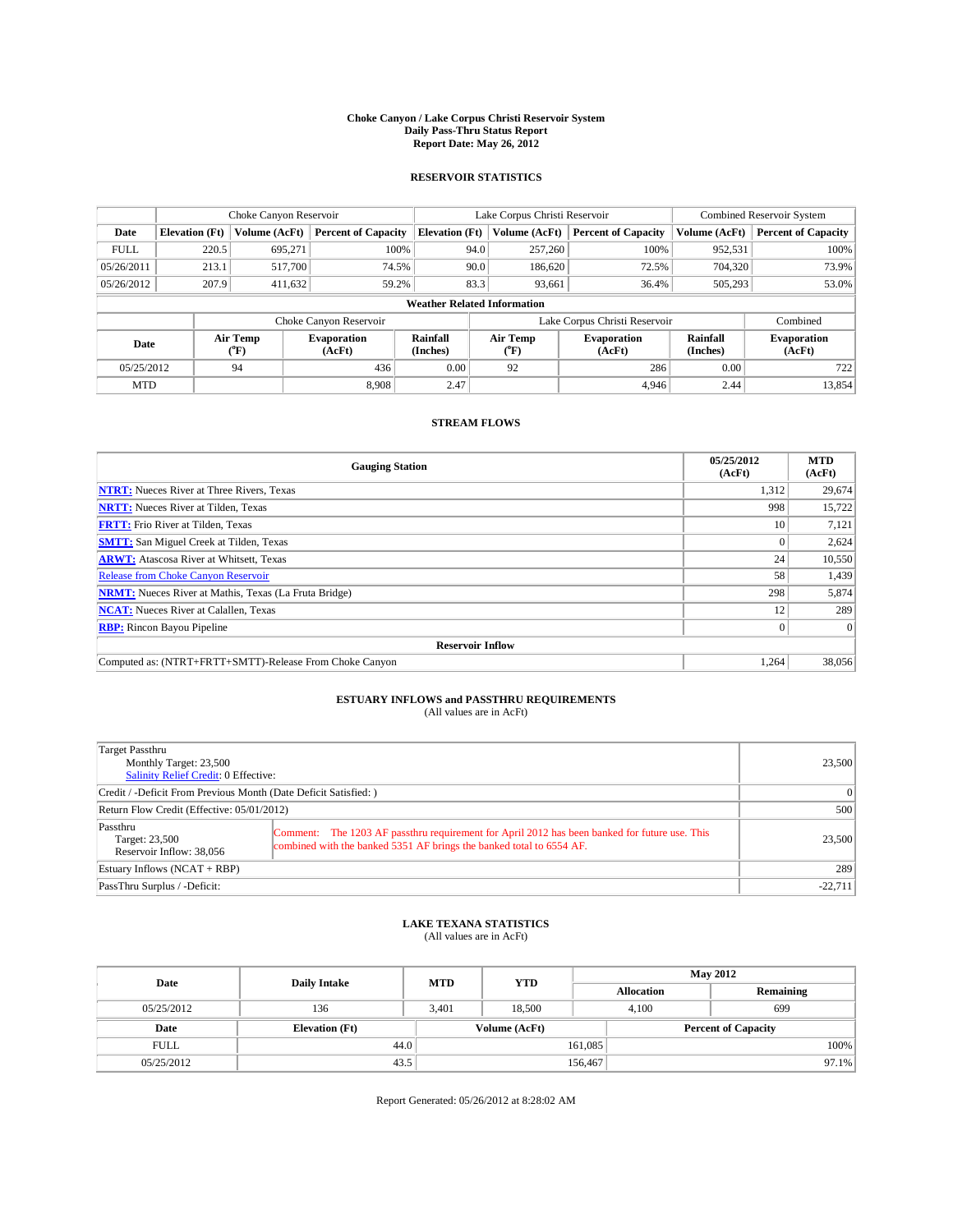#### **Choke Canyon / Lake Corpus Christi Reservoir System Daily Pass-Thru Status Report Report Date: May 27, 2012**

### **RESERVOIR STATISTICS**

|             |                                    | Choke Canyon Reservoir |                              |                       | Lake Corpus Christi Reservoir | <b>Combined Reservoir System</b> |                      |                              |  |
|-------------|------------------------------------|------------------------|------------------------------|-----------------------|-------------------------------|----------------------------------|----------------------|------------------------------|--|
| Date        | <b>Elevation</b> (Ft)              | Volume (AcFt)          | <b>Percent of Capacity</b>   | <b>Elevation (Ft)</b> | Volume (AcFt)                 | <b>Percent of Capacity</b>       | Volume (AcFt)        | <b>Percent of Capacity</b>   |  |
| <b>FULL</b> | 220.5                              | 695,271                | 100%                         | 94.0                  | 257,260                       | 100%                             | 952,531              | 100%                         |  |
| 05/27/2011  | 213.0                              | 516,609                | 74.3%                        | 89.9                  | 185,953                       | 72.3%                            | 702,562              | 73.8%                        |  |
| 05/27/2012  | 207.9                              | 411.061                | 59.1%                        | 83.4                  | 94,108                        | 36.6%                            | 505,169              | 53.0%                        |  |
|             | <b>Weather Related Information</b> |                        |                              |                       |                               |                                  |                      |                              |  |
|             |                                    |                        | Choke Canyon Reservoir       |                       |                               | Lake Corpus Christi Reservoir    |                      | Combined                     |  |
| Date        |                                    | Air Temp<br>(°F)       | <b>Evaporation</b><br>(AcFt) | Rainfall<br>(Inches)  | Air Temp<br>(°F)              | <b>Evaporation</b><br>(AcFt)     | Rainfall<br>(Inches) | <b>Evaporation</b><br>(AcFt) |  |
| 05/26/2012  |                                    | 91                     | 491                          | 0.00                  | 90                            | 268                              | 0.00                 | 759                          |  |
| <b>MTD</b>  |                                    |                        | 9.399                        | 2.47                  |                               | 5,214                            | 2.44                 | 14,613                       |  |

### **STREAM FLOWS**

| <b>Gauging Station</b>                                       | 05/26/2012<br>(AcFt) | <b>MTD</b><br>(AcFt) |  |  |  |
|--------------------------------------------------------------|----------------------|----------------------|--|--|--|
| <b>NTRT:</b> Nueces River at Three Rivers, Texas             | 975                  | 30,648               |  |  |  |
| <b>NRTT:</b> Nueces River at Tilden, Texas                   | 732                  | 16,455               |  |  |  |
| <b>FRTT:</b> Frio River at Tilden, Texas                     | 8                    | 7,129                |  |  |  |
| <b>SMTT:</b> San Miguel Creek at Tilden, Texas               |                      | 2,624                |  |  |  |
| <b>ARWT:</b> Atascosa River at Whitsett, Texas               | 20                   | 10,570               |  |  |  |
| <b>Release from Choke Canyon Reservoir</b>                   | 58                   | 1,497                |  |  |  |
| <b>NRMT:</b> Nueces River at Mathis, Texas (La Fruta Bridge) | 330                  | 6,203                |  |  |  |
| <b>NCAT:</b> Nueces River at Calallen, Texas                 | 14                   | 302                  |  |  |  |
| <b>RBP:</b> Rincon Bayou Pipeline                            | $\Omega$             | $\Omega$             |  |  |  |
| <b>Reservoir Inflow</b>                                      |                      |                      |  |  |  |
| Computed as: (NTRT+FRTT+SMTT)-Release From Choke Canyon      | 925                  | 38,981               |  |  |  |

# **ESTUARY INFLOWS and PASSTHRU REQUIREMENTS**<br>(All values are in AcFt)

| Target Passthru<br>Monthly Target: 23,500<br>Salinity Relief Credit: 0 Effective: |                                                                                                                                                                       |        |  |  |
|-----------------------------------------------------------------------------------|-----------------------------------------------------------------------------------------------------------------------------------------------------------------------|--------|--|--|
| Credit / -Deficit From Previous Month (Date Deficit Satisfied: )                  | $\Omega$                                                                                                                                                              |        |  |  |
| Return Flow Credit (Effective: 05/01/2012)                                        | 500                                                                                                                                                                   |        |  |  |
| Passthru<br>Target: 23,500<br>Reservoir Inflow: 38.981                            | Comment: The 1203 AF passthru requirement for April 2012 has been banked for future use. This<br>combined with the banked 5351 AF brings the banked total to 6554 AF. | 23,500 |  |  |
| Estuary Inflows $(NCAT + RBP)$                                                    | 302                                                                                                                                                                   |        |  |  |
| PassThru Surplus / -Deficit:                                                      | $-22,698$                                                                                                                                                             |        |  |  |

# **LAKE TEXANA STATISTICS** (All values are in AcFt)

| Date        | <b>Daily Intake</b>   | <b>MTD</b> | <b>YTD</b>    | <b>May 2012</b>   |                            |           |  |
|-------------|-----------------------|------------|---------------|-------------------|----------------------------|-----------|--|
|             |                       |            |               | <b>Allocation</b> |                            | Remaining |  |
| 05/26/2012  | 136                   | 3.537      | 18.636        |                   | 4.100                      | 563       |  |
| Date        | <b>Elevation</b> (Ft) |            | Volume (AcFt) |                   | <b>Percent of Capacity</b> |           |  |
| <b>FULL</b> | 44.0                  |            |               | 161,085           |                            | 100%      |  |
| 05/26/2012  | 43.5                  |            |               | 156,467           |                            | $97.1\%$  |  |

Report Generated: 05/27/2012 at 8:40:46 AM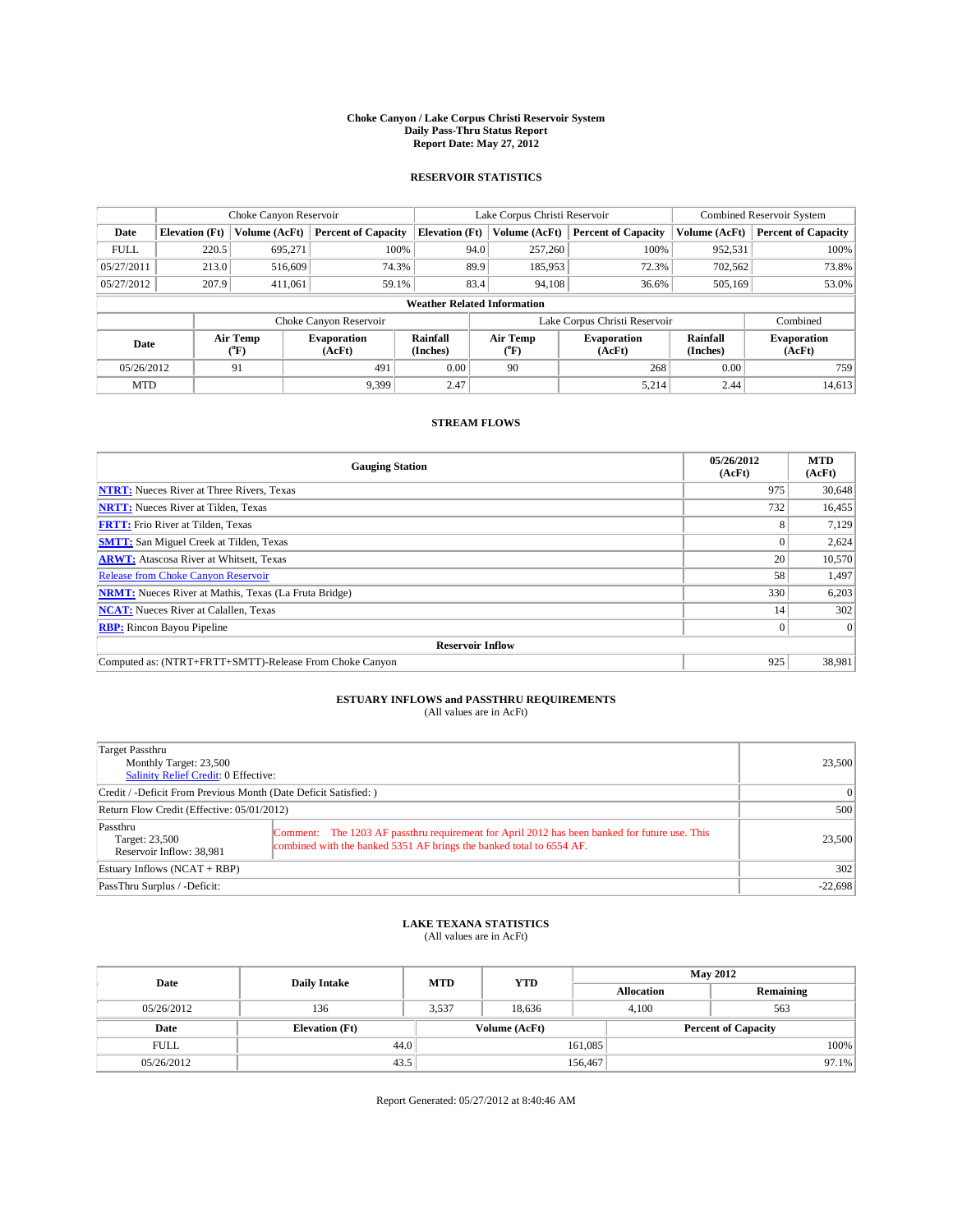#### **Choke Canyon / Lake Corpus Christi Reservoir System Daily Pass-Thru Status Report Report Date: May 28, 2012**

### **RESERVOIR STATISTICS**

|             |                                    | Choke Canyon Reservoir |                              |                       | Lake Corpus Christi Reservoir | <b>Combined Reservoir System</b> |                      |                              |  |  |
|-------------|------------------------------------|------------------------|------------------------------|-----------------------|-------------------------------|----------------------------------|----------------------|------------------------------|--|--|
| Date        | <b>Elevation</b> (Ft)              | Volume (AcFt)          | <b>Percent of Capacity</b>   | <b>Elevation (Ft)</b> | Volume (AcFt)                 | <b>Percent of Capacity</b>       | Volume (AcFt)        | <b>Percent of Capacity</b>   |  |  |
| <b>FULL</b> | 220.5                              | 695,271                | 100%                         | 94.0                  | 257,260                       | 100%                             | 952,531              | 100%                         |  |  |
| 05/28/2011  | 212.9                              | 514,444                | 74.0%                        | 89.9                  | 184,956                       | 71.9%                            | 699,400              | 73.4%                        |  |  |
| 05/28/2012  | 207.9                              | 411,251                | 59.1%                        | 83.4                  | 94,220                        | 36.6%                            | 505,471              | 53.1%                        |  |  |
|             | <b>Weather Related Information</b> |                        |                              |                       |                               |                                  |                      |                              |  |  |
|             |                                    |                        | Choke Canyon Reservoir       |                       |                               | Lake Corpus Christi Reservoir    |                      | Combined                     |  |  |
| Date        |                                    | Air Temp<br>(°F)       | <b>Evaporation</b><br>(AcFt) | Rainfall<br>(Inches)  | Air Temp<br>(°F)              | <b>Evaporation</b><br>(AcFt)     | Rainfall<br>(Inches) | <b>Evaporation</b><br>(AcFt) |  |  |
| 05/27/2012  |                                    | 91                     | 391                          | 0.00                  | 91                            | 248                              | 0.00                 | 639                          |  |  |
| <b>MTD</b>  |                                    |                        | 9.790                        | 2.47                  |                               | 5,462                            | 2.44                 | 15,252                       |  |  |

### **STREAM FLOWS**

| <b>Gauging Station</b>                                       | 05/27/2012<br>(AcFt) | <b>MTD</b><br>(AcFt) |  |  |  |  |
|--------------------------------------------------------------|----------------------|----------------------|--|--|--|--|
| <b>NTRT:</b> Nueces River at Three Rivers, Texas             | 605                  | 31,254               |  |  |  |  |
| <b>NRTT:</b> Nueces River at Tilden, Texas                   | 607                  | 17,062               |  |  |  |  |
| <b>FRTT:</b> Frio River at Tilden, Texas                     | <sub>0</sub>         | 7,135                |  |  |  |  |
| <b>SMTT:</b> San Miguel Creek at Tilden, Texas               |                      | 2,624                |  |  |  |  |
| <b>ARWT:</b> Atascosa River at Whitsett, Texas               | 18                   | 10,588               |  |  |  |  |
| <b>Release from Choke Canyon Reservoir</b>                   | 58                   | 1,554                |  |  |  |  |
| <b>NRMT:</b> Nueces River at Mathis, Texas (La Fruta Bridge) | 335                  | 6,539                |  |  |  |  |
| <b>NCAT:</b> Nueces River at Calallen, Texas                 | 34                   | 336                  |  |  |  |  |
| <b>RBP:</b> Rincon Bayou Pipeline                            | $\Omega$             | $\Omega$             |  |  |  |  |
| <b>Reservoir Inflow</b>                                      |                      |                      |  |  |  |  |
| Computed as: (NTRT+FRTT+SMTT)-Release From Choke Canyon      | 554                  | 39,535               |  |  |  |  |

# **ESTUARY INFLOWS and PASSTHRU REQUIREMENTS**<br>(All values are in AcFt)

| Target Passthru<br>Monthly Target: 23,500<br>Salinity Relief Credit: 0 Effective: |                                                                                                                                                                       |        |  |  |
|-----------------------------------------------------------------------------------|-----------------------------------------------------------------------------------------------------------------------------------------------------------------------|--------|--|--|
| Credit / -Deficit From Previous Month (Date Deficit Satisfied: )                  | $\Omega$                                                                                                                                                              |        |  |  |
| Return Flow Credit (Effective: 05/01/2012)                                        | 500                                                                                                                                                                   |        |  |  |
| Passthru<br>Target: 23,500<br>Reservoir Inflow: 39,535                            | Comment: The 1203 AF passthru requirement for April 2012 has been banked for future use. This<br>combined with the banked 5351 AF brings the banked total to 6554 AF. | 23,500 |  |  |
| Estuary Inflows $(NCAT + RBP)$                                                    | 336                                                                                                                                                                   |        |  |  |
| PassThru Surplus / -Deficit:                                                      | $-22,664$                                                                                                                                                             |        |  |  |

## **LAKE TEXANA STATISTICS** (All values are in AcFt)

| Date        | <b>Daily Intake</b>   | <b>MTD</b> | <b>YTD</b>    | <b>May 2012</b>   |                            |           |  |
|-------------|-----------------------|------------|---------------|-------------------|----------------------------|-----------|--|
|             |                       |            |               | <b>Allocation</b> |                            | Remaining |  |
| 05/27/2012  | 136                   | 3.674      | 18.773        |                   | 426<br>4.100               |           |  |
| Date        | <b>Elevation</b> (Ft) |            | Volume (AcFt) |                   | <b>Percent of Capacity</b> |           |  |
| <b>FULL</b> | 44.0                  |            |               | 161,085           |                            | 100%      |  |
| 05/27/2012  | 43.2                  |            |               | 153,730           |                            | 95.4%     |  |

Report Generated: 05/28/2012 at 8:24:14 AM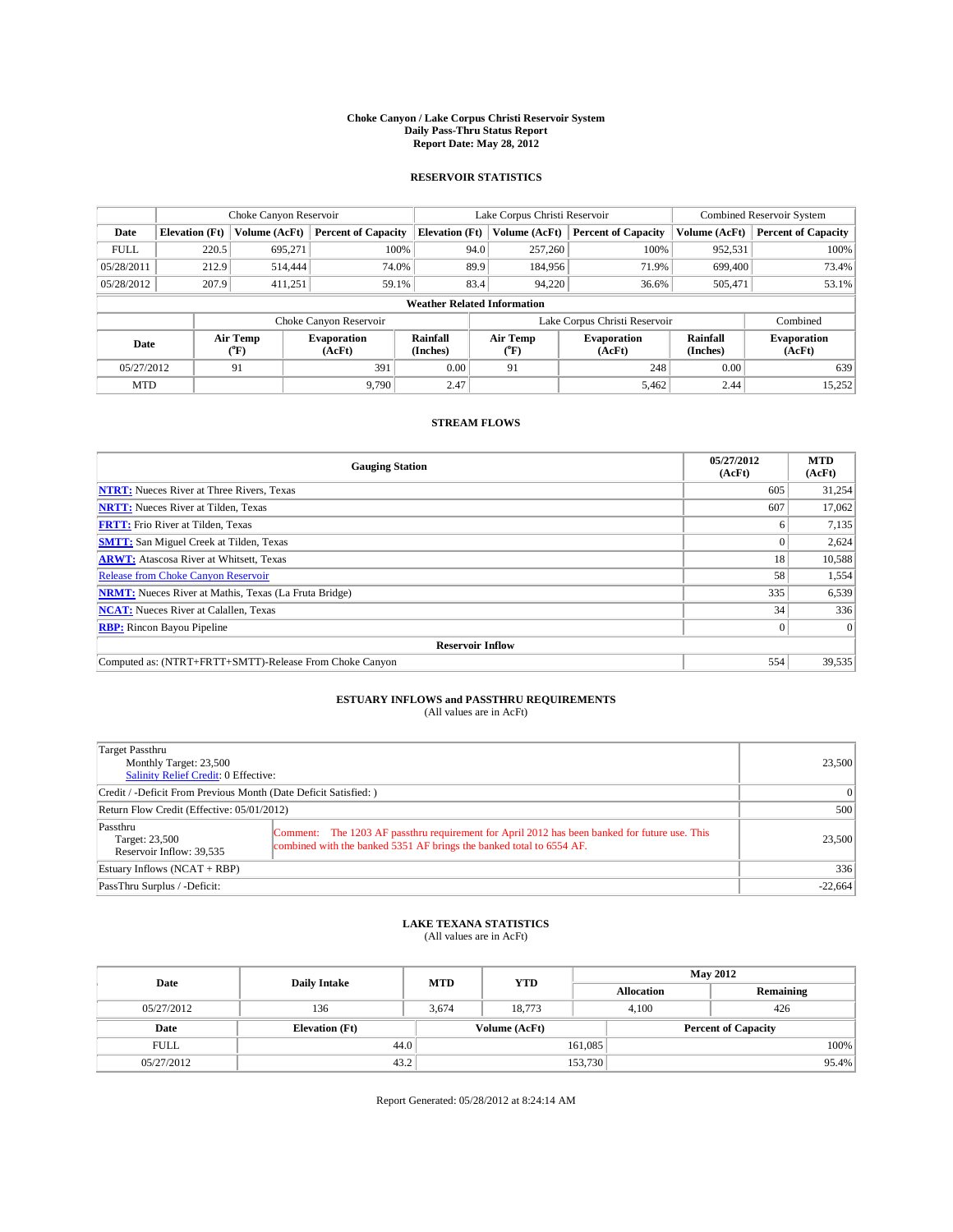#### **Choke Canyon / Lake Corpus Christi Reservoir System Daily Pass-Thru Status Report Report Date: May 29, 2012**

### **RESERVOIR STATISTICS**

|             |                                    | Choke Canyon Reservoir |                              |                       | Lake Corpus Christi Reservoir | Combined Reservoir System     |                      |                              |  |  |
|-------------|------------------------------------|------------------------|------------------------------|-----------------------|-------------------------------|-------------------------------|----------------------|------------------------------|--|--|
| Date        | <b>Elevation</b> (Ft)              | Volume (AcFt)          | <b>Percent of Capacity</b>   | <b>Elevation (Ft)</b> | Volume (AcFt)                 | <b>Percent of Capacity</b>    | Volume (AcFt)        | <b>Percent of Capacity</b>   |  |  |
| <b>FULL</b> | 220.5                              | 695.271                | 100%                         | 94.0                  | 257,260                       | 100%                          | 952,531              | 100%                         |  |  |
| 05/29/2011  | 212.9                              | 514,013                | 73.9%                        | 89.8                  | 183,960                       | 71.5%                         | 697,973              | 73.3%                        |  |  |
| 05/29/2012  | 207.8                              | 410.298                | 59.0%                        | 83.4                  | 94,333                        | 36.7%                         | 504,631              | 53.0%                        |  |  |
|             | <b>Weather Related Information</b> |                        |                              |                       |                               |                               |                      |                              |  |  |
|             |                                    |                        | Choke Canyon Reservoir       |                       |                               | Lake Corpus Christi Reservoir |                      | Combined                     |  |  |
| Date        |                                    | Air Temp<br>(°F)       | <b>Evaporation</b><br>(AcFt) | Rainfall<br>(Inches)  | Air Temp<br>(°F)              | <b>Evaporation</b><br>(AcFt)  | Rainfall<br>(Inches) | <b>Evaporation</b><br>(AcFt) |  |  |
| 05/28/2012  |                                    | 94                     | 446                          | 0.00                  | 93                            | 262                           | 0.00                 | 708                          |  |  |
| <b>MTD</b>  |                                    |                        | 10.236                       | 2.47                  |                               | 5,724                         | 2.44                 | 15,960                       |  |  |

### **STREAM FLOWS**

| <b>Gauging Station</b>                                       | 05/28/2012<br>(AcFt) | <b>MTD</b><br>(AcFt) |  |  |  |  |
|--------------------------------------------------------------|----------------------|----------------------|--|--|--|--|
| <b>NTRT:</b> Nueces River at Three Rivers, Texas             | 453                  | 31,706               |  |  |  |  |
| <b>NRTT:</b> Nueces River at Tilden, Texas                   |                      | 17,062               |  |  |  |  |
| <b>FRTT:</b> Frio River at Tilden, Texas                     |                      | 7,140                |  |  |  |  |
| <b>SMTT:</b> San Miguel Creek at Tilden, Texas               |                      | 2,624                |  |  |  |  |
| <b>ARWT:</b> Atascosa River at Whitsett, Texas               | 16                   | 10,604               |  |  |  |  |
| <b>Release from Choke Canyon Reservoir</b>                   | 58                   | 1,612                |  |  |  |  |
| <b>NRMT:</b> Nueces River at Mathis, Texas (La Fruta Bridge) | 339                  | 6,878                |  |  |  |  |
| <b>NCAT:</b> Nueces River at Calallen, Texas                 |                      |                      |  |  |  |  |
| <b>RBP:</b> Rincon Bayou Pipeline                            | $\Omega$             | $\Omega$             |  |  |  |  |
| <b>Reservoir Inflow</b>                                      |                      |                      |  |  |  |  |
| Computed as: (NTRT+FRTT+SMTT)-Release From Choke Canyon      | 400                  | 39,935               |  |  |  |  |

# **ESTUARY INFLOWS and PASSTHRU REQUIREMENTS**<br>(All values are in AcFt)

| Target Passthru<br>Monthly Target: 23,500<br>Salinity Relief Credit: 0 Effective: |                                                                                                                                                                       |        |  |  |
|-----------------------------------------------------------------------------------|-----------------------------------------------------------------------------------------------------------------------------------------------------------------------|--------|--|--|
| Credit / -Deficit From Previous Month (Date Deficit Satisfied: )                  | 0                                                                                                                                                                     |        |  |  |
| Return Flow Credit (Effective: 05/01/2012)                                        | 500                                                                                                                                                                   |        |  |  |
| Passthru<br>Target: 23,500<br>Reservoir Inflow: 39,935                            | Comment: The 1203 AF passthru requirement for April 2012 has been banked for future use. This<br>combined with the banked 5351 AF brings the banked total to 6554 AF. | 23,500 |  |  |
| Estuary Inflows $(NCAT + RBP)$                                                    | 384                                                                                                                                                                   |        |  |  |
| PassThru Surplus / -Deficit:                                                      | $-22,616$                                                                                                                                                             |        |  |  |

# **LAKE TEXANA STATISTICS** (All values are in AcFt)

| Date        | <b>Daily Intake</b>   | <b>MTD</b> | <b>YTD</b>    | <b>May 2012</b>   |                            |           |  |
|-------------|-----------------------|------------|---------------|-------------------|----------------------------|-----------|--|
|             |                       |            |               | <b>Allocation</b> |                            | Remaining |  |
| 05/28/2012  | 136                   | 3.810      | 18.909        |                   | 290<br>4.100               |           |  |
| Date        | <b>Elevation</b> (Ft) |            | Volume (AcFt) |                   | <b>Percent of Capacity</b> |           |  |
| <b>FULL</b> | 44.0                  |            |               | 161,085           |                            | 100%      |  |
| 05/28/2012  | 43.2                  |            |               | 153,730           |                            | 95.4%     |  |

Report Generated: 05/29/2012 at 8:46:12 AM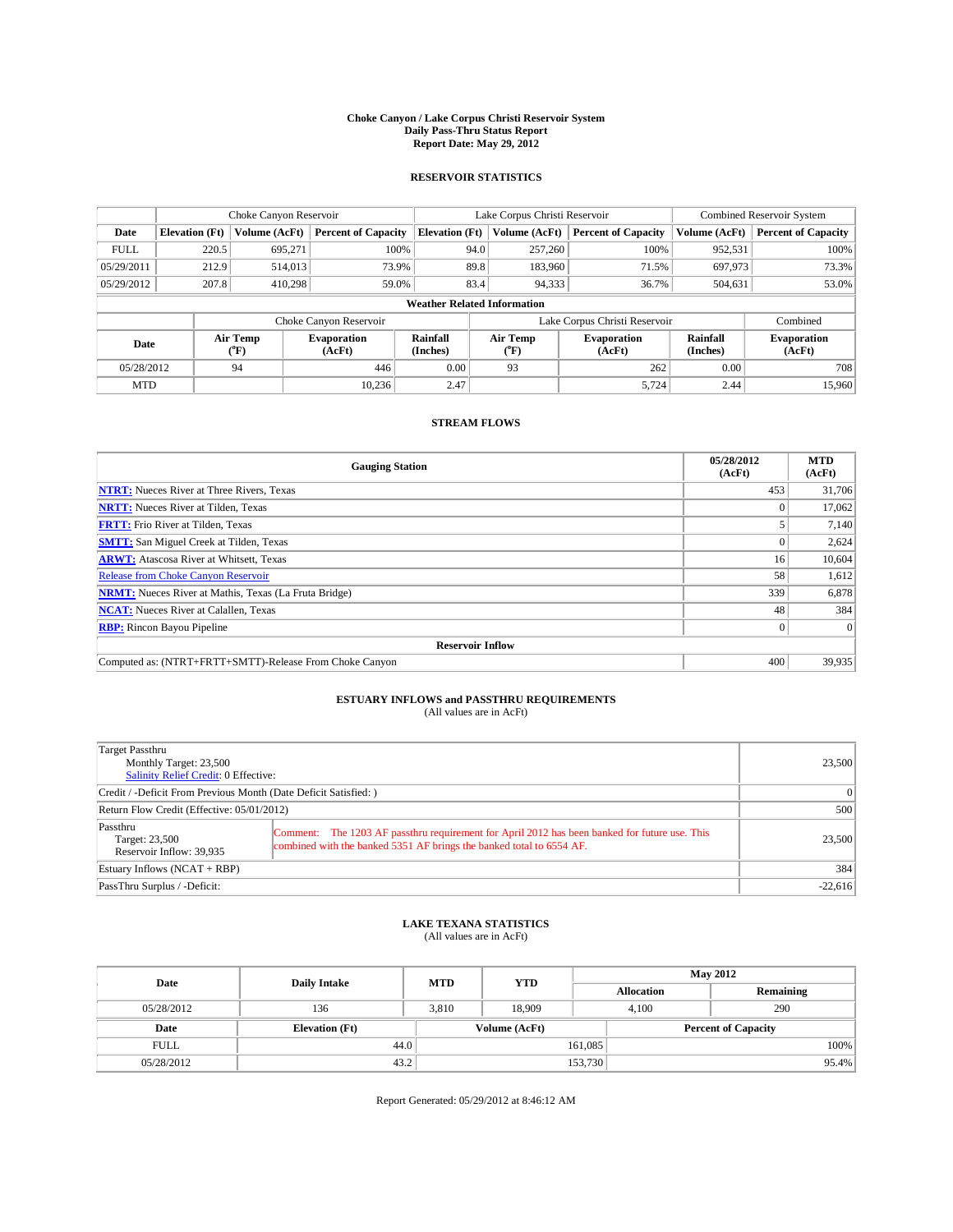#### **Choke Canyon / Lake Corpus Christi Reservoir System Daily Pass-Thru Status Report Report Date: May 30, 2012**

### **RESERVOIR STATISTICS**

|             |                                    | Choke Canyon Reservoir |                              |                       | Lake Corpus Christi Reservoir | <b>Combined Reservoir System</b> |                      |                              |  |
|-------------|------------------------------------|------------------------|------------------------------|-----------------------|-------------------------------|----------------------------------|----------------------|------------------------------|--|
| Date        | <b>Elevation</b> (Ft)              | Volume (AcFt)          | <b>Percent of Capacity</b>   | <b>Elevation (Ft)</b> | Volume (AcFt)                 | <b>Percent of Capacity</b>       | Volume (AcFt)        | <b>Percent of Capacity</b>   |  |
| <b>FULL</b> | 220.5                              | 695,271                | 100%                         | 94.0                  | 257,260                       | 100%                             | 952,531              | 100%                         |  |
| 05/30/2011  | 212.9                              | 512,502                | 73.7%                        | 89.8                  | 183,131                       | 71.2%                            | 695,633              | 73.0%                        |  |
| 05/30/2012  | 207.8                              | 410.108                | 59.0%                        | 83.3                  | 93,661                        | 36.4%                            | 503,769              | 52.9%                        |  |
|             | <b>Weather Related Information</b> |                        |                              |                       |                               |                                  |                      |                              |  |
|             |                                    |                        | Choke Canyon Reservoir       |                       |                               | Lake Corpus Christi Reservoir    |                      | Combined                     |  |
| Date        |                                    | Air Temp<br>(°F)       | <b>Evaporation</b><br>(AcFt) | Rainfall<br>(Inches)  | Air Temp<br>(°F)              | <b>Evaporation</b><br>(AcFt)     | Rainfall<br>(Inches) | <b>Evaporation</b><br>(AcFt) |  |
| 05/29/2012  |                                    | 98                     | 480                          | 0.00                  | 97                            | 280                              | 0.00                 | 760                          |  |
| <b>MTD</b>  |                                    |                        | 10.716                       | 2.47                  |                               | 6.004                            | 2.44                 | 16,720                       |  |

### **STREAM FLOWS**

| <b>Gauging Station</b>                                       | 05/29/2012<br>(AcFt) | <b>MTD</b><br>(AcFt) |  |  |  |  |
|--------------------------------------------------------------|----------------------|----------------------|--|--|--|--|
| <b>NTRT:</b> Nueces River at Three Rivers, Texas             | 367                  | 32,074               |  |  |  |  |
| <b>NRTT:</b> Nueces River at Tilden, Texas                   | 451                  | 18,041               |  |  |  |  |
| <b>FRTT:</b> Frio River at Tilden, Texas                     |                      | 7,144                |  |  |  |  |
| <b>SMTT:</b> San Miguel Creek at Tilden, Texas               | 0                    | 2,624                |  |  |  |  |
| <b>ARWT:</b> Atascosa River at Whitsett, Texas               | 14                   | 10,618               |  |  |  |  |
| <b>Release from Choke Canyon Reservoir</b>                   | 58                   | 1,669                |  |  |  |  |
| <b>NRMT:</b> Nueces River at Mathis, Texas (La Fruta Bridge) | 689                  | 7,567                |  |  |  |  |
| <b>NCAT:</b> Nueces River at Calallen, Texas                 | 56                   | 439                  |  |  |  |  |
| <b>RBP:</b> Rincon Bayou Pipeline                            | $\Omega$             | $\Omega$             |  |  |  |  |
| <b>Reservoir Inflow</b>                                      |                      |                      |  |  |  |  |
| Computed as: (NTRT+FRTT+SMTT)-Release From Choke Canyon      | 313                  | 40.248               |  |  |  |  |

# **ESTUARY INFLOWS and PASSTHRU REQUIREMENTS**<br>(All values are in AcFt)

| Target Passthru<br>Monthly Target: 23,500<br>Salinity Relief Credit: 0 Effective: |                                                                                                                                                                       |        |  |  |
|-----------------------------------------------------------------------------------|-----------------------------------------------------------------------------------------------------------------------------------------------------------------------|--------|--|--|
| Credit / -Deficit From Previous Month (Date Deficit Satisfied: )                  | 0                                                                                                                                                                     |        |  |  |
| Return Flow Credit (Effective: 05/01/2012)                                        | 500                                                                                                                                                                   |        |  |  |
| Passthru<br>Target: 23,500<br>Reservoir Inflow: 40.248                            | Comment: The 1203 AF passthru requirement for April 2012 has been banked for future use. This<br>combined with the banked 5351 AF brings the banked total to 6554 AF. | 23,500 |  |  |
| Estuary Inflows $(NCAT + RBP)$                                                    | 439                                                                                                                                                                   |        |  |  |
| PassThru Surplus / -Deficit:                                                      | $-22,561$                                                                                                                                                             |        |  |  |

## **LAKE TEXANA STATISTICS** (All values are in AcFt)

| Date        | <b>Daily Intake</b>   | <b>MTD</b>    | <b>YTD</b> | <b>May 2012</b>   |              |                            |  |
|-------------|-----------------------|---------------|------------|-------------------|--------------|----------------------------|--|
|             |                       |               |            | <b>Allocation</b> |              | Remaining                  |  |
| 05/29/2012  | 136                   | 3.946         | 19.045     |                   | 4.100<br>154 |                            |  |
| Date        | <b>Elevation</b> (Ft) | Volume (AcFt) |            |                   |              | <b>Percent of Capacity</b> |  |
| <b>FULL</b> | 44.0                  |               |            | 161,085           |              | 100%                       |  |
| 05/29/2012  | 43.1                  |               |            | 152,823           |              | 94.9%                      |  |

Report Generated: 05/30/2012 at 9:04:54 AM